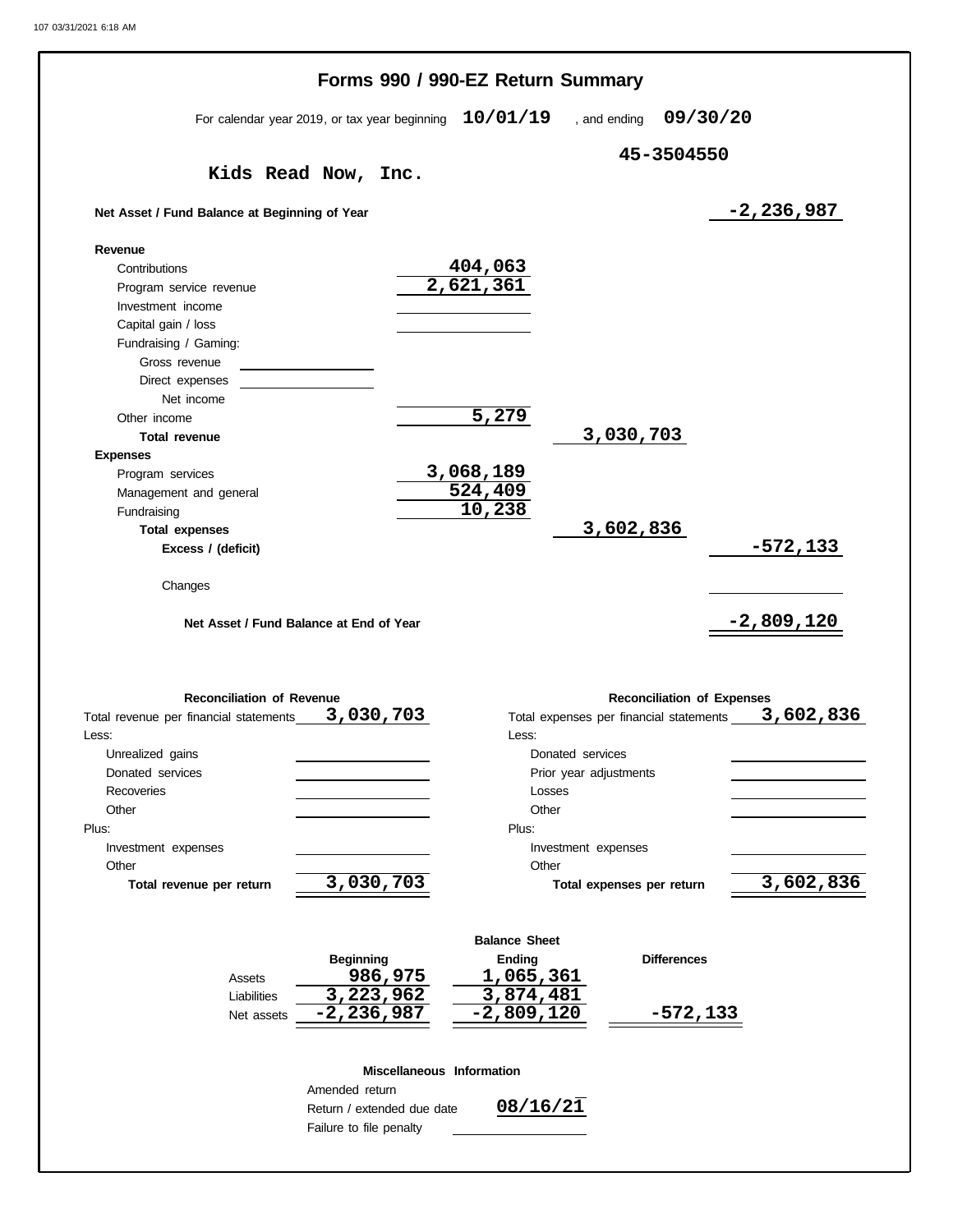| Form 8879-EO                                           | <b>IRS</b> e-file Signature Authorization<br>for an Exempt Organization                                                                                                                                                                                                                                                                                                                                                                                                                                                                                                                                                                                                                                                                                                                                                                                                                                                                                                                                                                                                                                                                                                                                                                                                                                                                                                                 |                 |                                                   | OMB No. 1545-1878      |
|--------------------------------------------------------|-----------------------------------------------------------------------------------------------------------------------------------------------------------------------------------------------------------------------------------------------------------------------------------------------------------------------------------------------------------------------------------------------------------------------------------------------------------------------------------------------------------------------------------------------------------------------------------------------------------------------------------------------------------------------------------------------------------------------------------------------------------------------------------------------------------------------------------------------------------------------------------------------------------------------------------------------------------------------------------------------------------------------------------------------------------------------------------------------------------------------------------------------------------------------------------------------------------------------------------------------------------------------------------------------------------------------------------------------------------------------------------------|-----------------|---------------------------------------------------|------------------------|
| Department of the Treasury<br>Internal Revenue Service | $10/01$ 2019, and ending<br>For calendar year 2019, or fiscal year beginning<br>U Do not send to the IRS. Keep for your records.<br>La Go to www.irs.gov/Form8879EO for the latest information.                                                                                                                                                                                                                                                                                                                                                                                                                                                                                                                                                                                                                                                                                                                                                                                                                                                                                                                                                                                                                                                                                                                                                                                         |                 | $9/30_{20}$ 20                                    | 2019                   |
| Name of exempt organization                            |                                                                                                                                                                                                                                                                                                                                                                                                                                                                                                                                                                                                                                                                                                                                                                                                                                                                                                                                                                                                                                                                                                                                                                                                                                                                                                                                                                                         |                 | Employer identification number                    |                        |
|                                                        | Kids Read Now, Inc.                                                                                                                                                                                                                                                                                                                                                                                                                                                                                                                                                                                                                                                                                                                                                                                                                                                                                                                                                                                                                                                                                                                                                                                                                                                                                                                                                                     |                 | 45-3504550                                        |                        |
| Name and title of officer                              | Leib Lurie                                                                                                                                                                                                                                                                                                                                                                                                                                                                                                                                                                                                                                                                                                                                                                                                                                                                                                                                                                                                                                                                                                                                                                                                                                                                                                                                                                              |                 |                                                   |                        |
|                                                        | President                                                                                                                                                                                                                                                                                                                                                                                                                                                                                                                                                                                                                                                                                                                                                                                                                                                                                                                                                                                                                                                                                                                                                                                                                                                                                                                                                                               |                 |                                                   |                        |
| Part I                                                 | Type of Return and Return Information (Whole Dollars Only)                                                                                                                                                                                                                                                                                                                                                                                                                                                                                                                                                                                                                                                                                                                                                                                                                                                                                                                                                                                                                                                                                                                                                                                                                                                                                                                              |                 |                                                   |                        |
|                                                        | Check the box for the return for which you are using this Form 8879-EO and enter the applicable amount, if any, from the return. If you                                                                                                                                                                                                                                                                                                                                                                                                                                                                                                                                                                                                                                                                                                                                                                                                                                                                                                                                                                                                                                                                                                                                                                                                                                                 |                 |                                                   |                        |
|                                                        | check the box on line 1a, 2a, 3a, 4a, or 5a, below, and the amount on that line for the return being filed with this form was blank, then                                                                                                                                                                                                                                                                                                                                                                                                                                                                                                                                                                                                                                                                                                                                                                                                                                                                                                                                                                                                                                                                                                                                                                                                                                               |                 |                                                   |                        |
|                                                        | leave line 1b, 2b, 3b, 4b, or 5b, whichever is applicable, blank (do not enter -0-). But, if you entered -0- on the return, then enter -0- on                                                                                                                                                                                                                                                                                                                                                                                                                                                                                                                                                                                                                                                                                                                                                                                                                                                                                                                                                                                                                                                                                                                                                                                                                                           |                 |                                                   |                        |
|                                                        | the applicable line below. Do not complete more than one line in Part I.                                                                                                                                                                                                                                                                                                                                                                                                                                                                                                                                                                                                                                                                                                                                                                                                                                                                                                                                                                                                                                                                                                                                                                                                                                                                                                                |                 |                                                   |                        |
| 1a Form 990 check here $\blacktriangleright$           | $ {\bf X} $<br>$\mu$ Total revenue, if any (Form 990, Part VIII, column (A), line 12) $\mu$ 16 $\mu$ 1b $\mu$ 3,030,703                                                                                                                                                                                                                                                                                                                                                                                                                                                                                                                                                                                                                                                                                                                                                                                                                                                                                                                                                                                                                                                                                                                                                                                                                                                                 |                 |                                                   |                        |
| 2a Form 990-EZ check here $\blacktriangleright$        |                                                                                                                                                                                                                                                                                                                                                                                                                                                                                                                                                                                                                                                                                                                                                                                                                                                                                                                                                                                                                                                                                                                                                                                                                                                                                                                                                                                         |                 |                                                   | 2b                     |
| 3a Form 1120-POL check here                            |                                                                                                                                                                                                                                                                                                                                                                                                                                                                                                                                                                                                                                                                                                                                                                                                                                                                                                                                                                                                                                                                                                                                                                                                                                                                                                                                                                                         |                 |                                                   |                        |
| 4a Form 990-PF check here ▶                            |                                                                                                                                                                                                                                                                                                                                                                                                                                                                                                                                                                                                                                                                                                                                                                                                                                                                                                                                                                                                                                                                                                                                                                                                                                                                                                                                                                                         |                 |                                                   |                        |
| 5a Form 8868 check here $\blacktriangleright$          |                                                                                                                                                                                                                                                                                                                                                                                                                                                                                                                                                                                                                                                                                                                                                                                                                                                                                                                                                                                                                                                                                                                                                                                                                                                                                                                                                                                         |                 |                                                   |                        |
|                                                        |                                                                                                                                                                                                                                                                                                                                                                                                                                                                                                                                                                                                                                                                                                                                                                                                                                                                                                                                                                                                                                                                                                                                                                                                                                                                                                                                                                                         |                 |                                                   |                        |
| Part II                                                | Declaration and Signature Authorization of Officer                                                                                                                                                                                                                                                                                                                                                                                                                                                                                                                                                                                                                                                                                                                                                                                                                                                                                                                                                                                                                                                                                                                                                                                                                                                                                                                                      |                 |                                                   |                        |
|                                                        | organization's electronic return. I consent to allow my intermediate service provider, transmitter, or electronic return originator (ERO)<br>to send the organization's return to the IRS and to receive from the IRS (a) an acknowledgement of receipt or reason for rejection of<br>the transmission, (b) the reason for any delay in processing the return or refund, and (c) the date of any refund. If applicable, I<br>authorize the U.S. Treasury and its designated Financial Agent to initiate an electronic funds withdrawal (direct debit) entry to the<br>financial institution account indicated in the tax preparation software for payment of the organization's federal taxes owed on this<br>return, and the financial institution to debit the entry to this account. To revoke a payment, I must contact the U.S. Treasury Financial<br>Agent at 1-888-353-4537 no later than 2 business days prior to the payment (settlement) date. I also authorize the financial institutions<br>involved in the processing of the electronic payment of taxes to receive confidential information necessary to answer inquiries and<br>resolve issues related to the payment. I have selected a personal identification number (PIN) as my signature for the organization's<br>electronic return and, if applicable, the organization's consent to electronic funds withdrawal. |                 |                                                   |                        |
| Officer's PIN: check one box only                      |                                                                                                                                                                                                                                                                                                                                                                                                                                                                                                                                                                                                                                                                                                                                                                                                                                                                                                                                                                                                                                                                                                                                                                                                                                                                                                                                                                                         |                 |                                                   |                        |
| ΙX<br>I authorize                                      | Sam Brown, CPA, Inc                                                                                                                                                                                                                                                                                                                                                                                                                                                                                                                                                                                                                                                                                                                                                                                                                                                                                                                                                                                                                                                                                                                                                                                                                                                                                                                                                                     |                 | 19510                                             |                        |
|                                                        | ERO firm name                                                                                                                                                                                                                                                                                                                                                                                                                                                                                                                                                                                                                                                                                                                                                                                                                                                                                                                                                                                                                                                                                                                                                                                                                                                                                                                                                                           | to enter my PIN | Enter five numbers, but<br>do not enter all zeros | as my signature        |
|                                                        | on the organization's tax year 2019 electronically filed return. If I have indicated within this return that a copy of the return is<br>being filed with a state agency(ies) regulating charities as part of the IRS Fed/State program, I also authorize the aforementioned<br>ERO to enter my PIN on the return's disclosure consent screen.<br>As an officer of the organization, I will enter my PIN as my signature on the organization's tax year 2019 electronically filed return.<br>If I have indicated within this return that a copy of the return is being filed with a state agency(ies) regulating charities as part of                                                                                                                                                                                                                                                                                                                                                                                                                                                                                                                                                                                                                                                                                                                                                    |                 |                                                   |                        |
|                                                        | the IRS Fed/State program, I will enter my PIN on the return's disclosure consent screen.                                                                                                                                                                                                                                                                                                                                                                                                                                                                                                                                                                                                                                                                                                                                                                                                                                                                                                                                                                                                                                                                                                                                                                                                                                                                                               |                 |                                                   |                        |
| Officer's signature                                    |                                                                                                                                                                                                                                                                                                                                                                                                                                                                                                                                                                                                                                                                                                                                                                                                                                                                                                                                                                                                                                                                                                                                                                                                                                                                                                                                                                                         | Date            | 03/31/20                                          |                        |
| Part III                                               | <b>Certification and Authentication</b><br>ERO's EFIN/PIN. Enter your six-digit electronic filing identification                                                                                                                                                                                                                                                                                                                                                                                                                                                                                                                                                                                                                                                                                                                                                                                                                                                                                                                                                                                                                                                                                                                                                                                                                                                                        |                 |                                                   |                        |
|                                                        | number (EFIN) followed by your five-digit self-selected PIN.                                                                                                                                                                                                                                                                                                                                                                                                                                                                                                                                                                                                                                                                                                                                                                                                                                                                                                                                                                                                                                                                                                                                                                                                                                                                                                                            |                 |                                                   | 31887591982            |
|                                                        |                                                                                                                                                                                                                                                                                                                                                                                                                                                                                                                                                                                                                                                                                                                                                                                                                                                                                                                                                                                                                                                                                                                                                                                                                                                                                                                                                                                         |                 |                                                   | Do not enter all zeros |
|                                                        | I certify that the above numeric entry is my PIN, which is my signature on the 2019 electronically filed return for the organization<br>indicated above. I confirm that I am submitting this return in accordance with the requirements of Pub. 4163, Modernized e-File (MeF)<br>Information for Authorized IRS e-file Providers for Business Returns.                                                                                                                                                                                                                                                                                                                                                                                                                                                                                                                                                                                                                                                                                                                                                                                                                                                                                                                                                                                                                                  |                 |                                                   |                        |
| ERO's signature                                        | Sam B. Brown                                                                                                                                                                                                                                                                                                                                                                                                                                                                                                                                                                                                                                                                                                                                                                                                                                                                                                                                                                                                                                                                                                                                                                                                                                                                                                                                                                            | Date            | 03/31/20                                          |                        |
|                                                        |                                                                                                                                                                                                                                                                                                                                                                                                                                                                                                                                                                                                                                                                                                                                                                                                                                                                                                                                                                                                                                                                                                                                                                                                                                                                                                                                                                                         |                 |                                                   |                        |
|                                                        | <b>ERO Must Retain This Form - See Instructions</b>                                                                                                                                                                                                                                                                                                                                                                                                                                                                                                                                                                                                                                                                                                                                                                                                                                                                                                                                                                                                                                                                                                                                                                                                                                                                                                                                     |                 |                                                   |                        |
|                                                        | Do Not Submit This Form to the IRS Unless Requested To Do So                                                                                                                                                                                                                                                                                                                                                                                                                                                                                                                                                                                                                                                                                                                                                                                                                                                                                                                                                                                                                                                                                                                                                                                                                                                                                                                            |                 |                                                   |                        |
|                                                        | For Paperwork Reduction Act Notice, see back of form.                                                                                                                                                                                                                                                                                                                                                                                                                                                                                                                                                                                                                                                                                                                                                                                                                                                                                                                                                                                                                                                                                                                                                                                                                                                                                                                                   |                 |                                                   | Form 8879-EO (2019)    |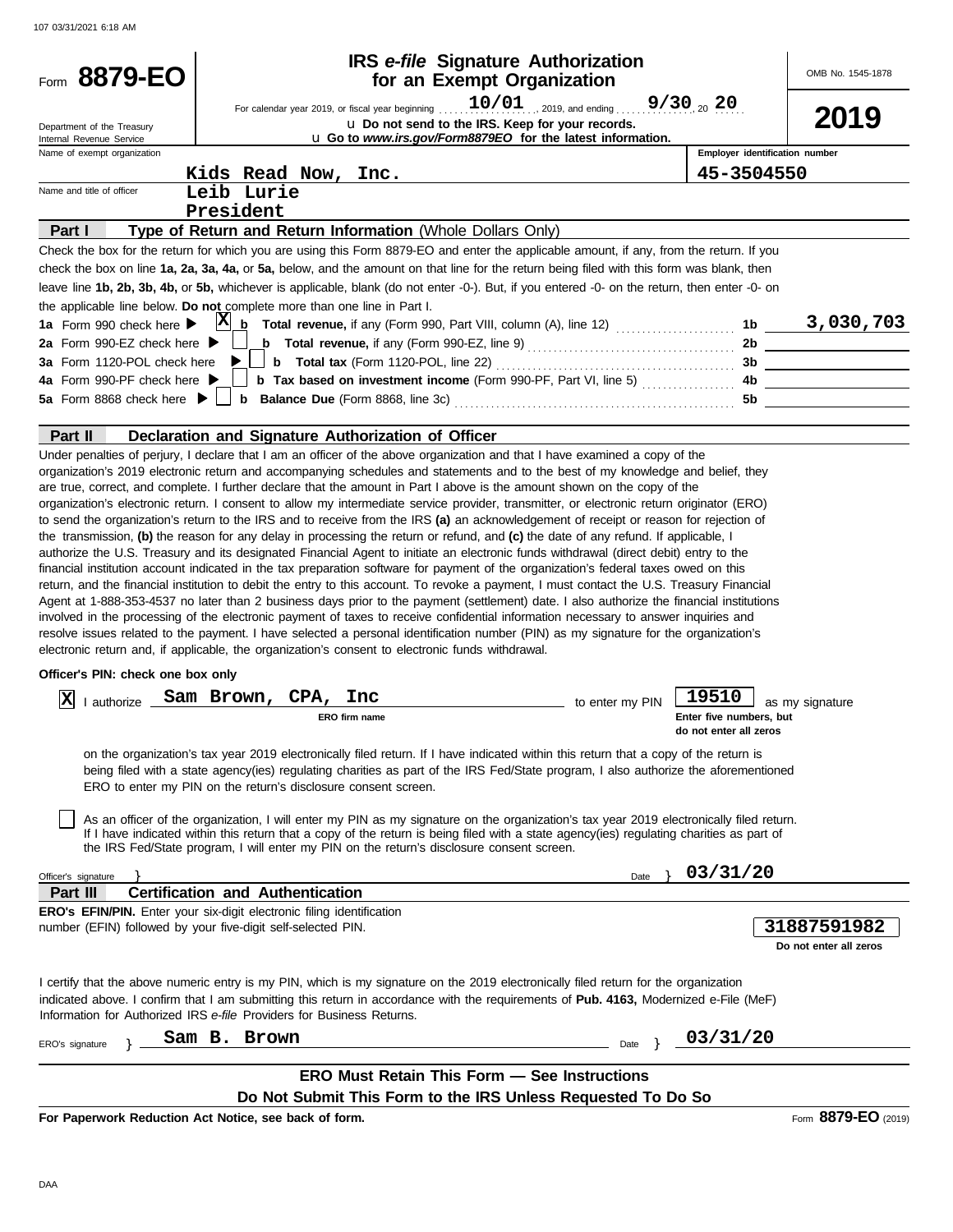Department of the

(Rev. January 2020)

u **Do not enter social security numbers on this form as it may be made public. Open to Public Return of Organization Exempt From Income Tax**  $\frac{\text{OMB No. 1545-00}}{2019}$ **Under section 501(c), 527, or 4947(a)(1) of the Internal Revenue Code (except private foundations)**

OMB No. 1545-0047

|    |                                                                                                                                                                                                                                                                                                                                                                                                                                                                                                                                                                                                                                                                                                                                                                                                                                                                                                                                                                                                                                                                                                                                                                                                                                                                                                                                                                                                                                                                                                                                                                                                                                                                                                                                                                                                                                                                                                                                                                                                                                                                                                                                                                                                                                                                                                                                                                                                                                                                                                                                                                                                                                                                                                                                                                                                                                                                                                                                                                                                                                                                                                                                                                                                                                                                                                                                                                                                                                                                                                                                                                                                                                                                                                                                                                                                                     |                                                                                                                                                                                                                                                                                                                                                                                                                                                                                                                             |  |  |  |  |  |  |  | Inspection |
|----|---------------------------------------------------------------------------------------------------------------------------------------------------------------------------------------------------------------------------------------------------------------------------------------------------------------------------------------------------------------------------------------------------------------------------------------------------------------------------------------------------------------------------------------------------------------------------------------------------------------------------------------------------------------------------------------------------------------------------------------------------------------------------------------------------------------------------------------------------------------------------------------------------------------------------------------------------------------------------------------------------------------------------------------------------------------------------------------------------------------------------------------------------------------------------------------------------------------------------------------------------------------------------------------------------------------------------------------------------------------------------------------------------------------------------------------------------------------------------------------------------------------------------------------------------------------------------------------------------------------------------------------------------------------------------------------------------------------------------------------------------------------------------------------------------------------------------------------------------------------------------------------------------------------------------------------------------------------------------------------------------------------------------------------------------------------------------------------------------------------------------------------------------------------------------------------------------------------------------------------------------------------------------------------------------------------------------------------------------------------------------------------------------------------------------------------------------------------------------------------------------------------------------------------------------------------------------------------------------------------------------------------------------------------------------------------------------------------------------------------------------------------------------------------------------------------------------------------------------------------------------------------------------------------------------------------------------------------------------------------------------------------------------------------------------------------------------------------------------------------------------------------------------------------------------------------------------------------------------------------------------------------------------------------------------------------------------------------------------------------------------------------------------------------------------------------------------------------------------------------------------------------------------------------------------------------------------------------------------------------------------------------------------------------------------------------------------------------------------------------------------------------------------------------------------------------------|-----------------------------------------------------------------------------------------------------------------------------------------------------------------------------------------------------------------------------------------------------------------------------------------------------------------------------------------------------------------------------------------------------------------------------------------------------------------------------------------------------------------------------|--|--|--|--|--|--|--|------------|
|    |                                                                                                                                                                                                                                                                                                                                                                                                                                                                                                                                                                                                                                                                                                                                                                                                                                                                                                                                                                                                                                                                                                                                                                                                                                                                                                                                                                                                                                                                                                                                                                                                                                                                                                                                                                                                                                                                                                                                                                                                                                                                                                                                                                                                                                                                                                                                                                                                                                                                                                                                                                                                                                                                                                                                                                                                                                                                                                                                                                                                                                                                                                                                                                                                                                                                                                                                                                                                                                                                                                                                                                                                                                                                                                                                                                                                                     |                                                                                                                                                                                                                                                                                                                                                                                                                                                                                                                             |  |  |  |  |  |  |  |            |
|    |                                                                                                                                                                                                                                                                                                                                                                                                                                                                                                                                                                                                                                                                                                                                                                                                                                                                                                                                                                                                                                                                                                                                                                                                                                                                                                                                                                                                                                                                                                                                                                                                                                                                                                                                                                                                                                                                                                                                                                                                                                                                                                                                                                                                                                                                                                                                                                                                                                                                                                                                                                                                                                                                                                                                                                                                                                                                                                                                                                                                                                                                                                                                                                                                                                                                                                                                                                                                                                                                                                                                                                                                                                                                                                                                                                                                                     |                                                                                                                                                                                                                                                                                                                                                                                                                                                                                                                             |  |  |  |  |  |  |  |            |
|    |                                                                                                                                                                                                                                                                                                                                                                                                                                                                                                                                                                                                                                                                                                                                                                                                                                                                                                                                                                                                                                                                                                                                                                                                                                                                                                                                                                                                                                                                                                                                                                                                                                                                                                                                                                                                                                                                                                                                                                                                                                                                                                                                                                                                                                                                                                                                                                                                                                                                                                                                                                                                                                                                                                                                                                                                                                                                                                                                                                                                                                                                                                                                                                                                                                                                                                                                                                                                                                                                                                                                                                                                                                                                                                                                                                                                                     |                                                                                                                                                                                                                                                                                                                                                                                                                                                                                                                             |  |  |  |  |  |  |  |            |
|    | יושנאסיו שווט וט ווסו<br>U Go to www.irs.gov/Form990 for instructions and the latest information.<br>For the 2019 calendar year, or tax year beginning 10/01/19<br>09/30/20<br>, and ending<br>C Name of organization<br>D Employer identification number<br>Check if applicable:<br>Kids Read Now, Inc.<br>Address change<br>45-3504550<br>Doing business as<br>Name change<br>Number and street (or P.O. box if mail is not delivered to street address)<br>E Telephone number<br>Room/suite<br>937-673-7712<br>155 Marybill Dr.<br>Initial return<br>City or town, state or province, country, and ZIP or foreign postal code<br>Final return<br>terminated<br>OH 45373<br>3,030,703<br>Troy<br>G Gross receipts\$<br>Amended return<br>F Name and address of principal officer:<br>$ X $ No<br>Yes<br>H(a) Is this a group return for subordinates?<br>Application pending<br>Leib Lurie<br>No<br>Yes<br>H(b) Are all subordinates included?<br>If "No," attach a list. (see instructions)<br> X <br>501(c)(3)<br>) $t$ (insert no.)<br>501(c)<br>4947(a)(1) or<br>527<br>Tax-exempt status:<br>www.kidsreadnow.org<br>Website: U<br>H(c) Group exemption number U<br>$ \mathbf{X} $ Corporation<br>L Year of formation: $2012$<br>$M$ State of legal domicile: $OH$<br>Form of organization:<br>Trust<br>Association<br>Other $U$<br>Part I<br><b>Summary</b><br>1 Briefly describe the organization's mission or most significant activities:<br>To eliminate the summer reading slide by helping children and parents keep<br>those skills through summer, by providing books, cutting edge technology,<br>and constant motivation for children, families, schools, and communities.<br>2 Check this box $u$   if the organization discontinued its operations or disposed of more than 25% of its net assets.<br>7<br>3 Number of voting members of the governing body (Part VI, line 1a)<br>3<br>7<br>$\overline{\mathbf{A}}$<br>4 Number of independent voting members of the governing body (Part VI, line 1b) [[[[[[[[[[[[[[[[[[[[[[[[[[[[[[<br>35<br>5<br>$\overline{a}$<br>6<br>6 Total number of volunteers (estimate if necessary)<br>0<br>7a<br>0<br>7b<br><b>Prior Year</b><br><b>Current Year</b><br>151,757<br>404,063<br>2,408,826<br>2,621,361<br>8,204<br>5,279<br>11 Other revenue (Part VIII, column (A), lines 5, 6d, 8c, 9c, 10c, and 11e)<br>2,568,787<br>3,030,703<br>12 Total revenue - add lines 8 through 11 (must equal Part VIII, column (A), line 12)<br>13 Grants and similar amounts paid (Part IX, column (A), lines 1-3)<br>14 Benefits paid to or for members (Part IX, column (A), line 4)<br>1,003,782<br>1,201,979<br>15 Salaries, other compensation, employee benefits (Part IX, column (A), lines 5-10)<br>enses<br>15 Salaties, Juliet Scriptures. (Part IX, column (A), line 11e)<br>16a Professional fundraising fees (Part IX, column (D). line 25) <b>u</b> 10, 238<br>2,326,543<br>2,400,857<br>17 Other expenses (Part IX, column (A), lines 11a-11d, 11f-24e)<br>3,330,325<br>3,602,836<br>18 Total expenses. Add lines 13-17 (must equal Part IX, column (A), line 25)<br>$-761,538$<br>$-572, 133$<br>19 Revenue less expenses. Subtract line 18 from line 12<br><b>Beginning of Current Year</b><br><b>End of Year</b><br>986,975<br>1,065,361<br>20 Total assets (Part X, line 16)<br>3,223,962<br>3,874,481<br>21 Total liabilities (Part X, line 26)<br>$-2,809,120$<br>$-2, 236, 987$<br><b>Signature Block</b><br>Part II<br>Under penalties of perjury, I declare that I have examined this return, including accompanying schedules and statements, and to the best of my knowledge and belief, it is<br>true, correct, and complete. Declaration of preparer (other than officer) is based on all information of which preparer has any knowledge. |                                                                                                                                                                                                                                                                                                                                                                                                                                                                                                                             |  |  |  |  |  |  |  |            |
|    |                                                                                                                                                                                                                                                                                                                                                                                                                                                                                                                                                                                                                                                                                                                                                                                                                                                                                                                                                                                                                                                                                                                                                                                                                                                                                                                                                                                                                                                                                                                                                                                                                                                                                                                                                                                                                                                                                                                                                                                                                                                                                                                                                                                                                                                                                                                                                                                                                                                                                                                                                                                                                                                                                                                                                                                                                                                                                                                                                                                                                                                                                                                                                                                                                                                                                                                                                                                                                                                                                                                                                                                                                                                                                                                                                                                                                     |                                                                                                                                                                                                                                                                                                                                                                                                                                                                                                                             |  |  |  |  |  |  |  |            |
|    |                                                                                                                                                                                                                                                                                                                                                                                                                                                                                                                                                                                                                                                                                                                                                                                                                                                                                                                                                                                                                                                                                                                                                                                                                                                                                                                                                                                                                                                                                                                                                                                                                                                                                                                                                                                                                                                                                                                                                                                                                                                                                                                                                                                                                                                                                                                                                                                                                                                                                                                                                                                                                                                                                                                                                                                                                                                                                                                                                                                                                                                                                                                                                                                                                                                                                                                                                                                                                                                                                                                                                                                                                                                                                                                                                                                                                     |                                                                                                                                                                                                                                                                                                                                                                                                                                                                                                                             |  |  |  |  |  |  |  |            |
|    |                                                                                                                                                                                                                                                                                                                                                                                                                                                                                                                                                                                                                                                                                                                                                                                                                                                                                                                                                                                                                                                                                                                                                                                                                                                                                                                                                                                                                                                                                                                                                                                                                                                                                                                                                                                                                                                                                                                                                                                                                                                                                                                                                                                                                                                                                                                                                                                                                                                                                                                                                                                                                                                                                                                                                                                                                                                                                                                                                                                                                                                                                                                                                                                                                                                                                                                                                                                                                                                                                                                                                                                                                                                                                                                                                                                                                     |                                                                                                                                                                                                                                                                                                                                                                                                                                                                                                                             |  |  |  |  |  |  |  |            |
|    |                                                                                                                                                                                                                                                                                                                                                                                                                                                                                                                                                                                                                                                                                                                                                                                                                                                                                                                                                                                                                                                                                                                                                                                                                                                                                                                                                                                                                                                                                                                                                                                                                                                                                                                                                                                                                                                                                                                                                                                                                                                                                                                                                                                                                                                                                                                                                                                                                                                                                                                                                                                                                                                                                                                                                                                                                                                                                                                                                                                                                                                                                                                                                                                                                                                                                                                                                                                                                                                                                                                                                                                                                                                                                                                                                                                                                     |                                                                                                                                                                                                                                                                                                                                                                                                                                                                                                                             |  |  |  |  |  |  |  |            |
|    |                                                                                                                                                                                                                                                                                                                                                                                                                                                                                                                                                                                                                                                                                                                                                                                                                                                                                                                                                                                                                                                                                                                                                                                                                                                                                                                                                                                                                                                                                                                                                                                                                                                                                                                                                                                                                                                                                                                                                                                                                                                                                                                                                                                                                                                                                                                                                                                                                                                                                                                                                                                                                                                                                                                                                                                                                                                                                                                                                                                                                                                                                                                                                                                                                                                                                                                                                                                                                                                                                                                                                                                                                                                                                                                                                                                                                     |                                                                                                                                                                                                                                                                                                                                                                                                                                                                                                                             |  |  |  |  |  |  |  |            |
|    |                                                                                                                                                                                                                                                                                                                                                                                                                                                                                                                                                                                                                                                                                                                                                                                                                                                                                                                                                                                                                                                                                                                                                                                                                                                                                                                                                                                                                                                                                                                                                                                                                                                                                                                                                                                                                                                                                                                                                                                                                                                                                                                                                                                                                                                                                                                                                                                                                                                                                                                                                                                                                                                                                                                                                                                                                                                                                                                                                                                                                                                                                                                                                                                                                                                                                                                                                                                                                                                                                                                                                                                                                                                                                                                                                                                                                     |                                                                                                                                                                                                                                                                                                                                                                                                                                                                                                                             |  |  |  |  |  |  |  |            |
|    |                                                                                                                                                                                                                                                                                                                                                                                                                                                                                                                                                                                                                                                                                                                                                                                                                                                                                                                                                                                                                                                                                                                                                                                                                                                                                                                                                                                                                                                                                                                                                                                                                                                                                                                                                                                                                                                                                                                                                                                                                                                                                                                                                                                                                                                                                                                                                                                                                                                                                                                                                                                                                                                                                                                                                                                                                                                                                                                                                                                                                                                                                                                                                                                                                                                                                                                                                                                                                                                                                                                                                                                                                                                                                                                                                                                                                     |                                                                                                                                                                                                                                                                                                                                                                                                                                                                                                                             |  |  |  |  |  |  |  |            |
|    |                                                                                                                                                                                                                                                                                                                                                                                                                                                                                                                                                                                                                                                                                                                                                                                                                                                                                                                                                                                                                                                                                                                                                                                                                                                                                                                                                                                                                                                                                                                                                                                                                                                                                                                                                                                                                                                                                                                                                                                                                                                                                                                                                                                                                                                                                                                                                                                                                                                                                                                                                                                                                                                                                                                                                                                                                                                                                                                                                                                                                                                                                                                                                                                                                                                                                                                                                                                                                                                                                                                                                                                                                                                                                                                                                                                                                     |                                                                                                                                                                                                                                                                                                                                                                                                                                                                                                                             |  |  |  |  |  |  |  |            |
|    |                                                                                                                                                                                                                                                                                                                                                                                                                                                                                                                                                                                                                                                                                                                                                                                                                                                                                                                                                                                                                                                                                                                                                                                                                                                                                                                                                                                                                                                                                                                                                                                                                                                                                                                                                                                                                                                                                                                                                                                                                                                                                                                                                                                                                                                                                                                                                                                                                                                                                                                                                                                                                                                                                                                                                                                                                                                                                                                                                                                                                                                                                                                                                                                                                                                                                                                                                                                                                                                                                                                                                                                                                                                                                                                                                                                                                     |                                                                                                                                                                                                                                                                                                                                                                                                                                                                                                                             |  |  |  |  |  |  |  |            |
|    |                                                                                                                                                                                                                                                                                                                                                                                                                                                                                                                                                                                                                                                                                                                                                                                                                                                                                                                                                                                                                                                                                                                                                                                                                                                                                                                                                                                                                                                                                                                                                                                                                                                                                                                                                                                                                                                                                                                                                                                                                                                                                                                                                                                                                                                                                                                                                                                                                                                                                                                                                                                                                                                                                                                                                                                                                                                                                                                                                                                                                                                                                                                                                                                                                                                                                                                                                                                                                                                                                                                                                                                                                                                                                                                                                                                                                     |                                                                                                                                                                                                                                                                                                                                                                                                                                                                                                                             |  |  |  |  |  |  |  |            |
|    |                                                                                                                                                                                                                                                                                                                                                                                                                                                                                                                                                                                                                                                                                                                                                                                                                                                                                                                                                                                                                                                                                                                                                                                                                                                                                                                                                                                                                                                                                                                                                                                                                                                                                                                                                                                                                                                                                                                                                                                                                                                                                                                                                                                                                                                                                                                                                                                                                                                                                                                                                                                                                                                                                                                                                                                                                                                                                                                                                                                                                                                                                                                                                                                                                                                                                                                                                                                                                                                                                                                                                                                                                                                                                                                                                                                                                     |                                                                                                                                                                                                                                                                                                                                                                                                                                                                                                                             |  |  |  |  |  |  |  |            |
|    |                                                                                                                                                                                                                                                                                                                                                                                                                                                                                                                                                                                                                                                                                                                                                                                                                                                                                                                                                                                                                                                                                                                                                                                                                                                                                                                                                                                                                                                                                                                                                                                                                                                                                                                                                                                                                                                                                                                                                                                                                                                                                                                                                                                                                                                                                                                                                                                                                                                                                                                                                                                                                                                                                                                                                                                                                                                                                                                                                                                                                                                                                                                                                                                                                                                                                                                                                                                                                                                                                                                                                                                                                                                                                                                                                                                                                     |                                                                                                                                                                                                                                                                                                                                                                                                                                                                                                                             |  |  |  |  |  |  |  |            |
|    |                                                                                                                                                                                                                                                                                                                                                                                                                                                                                                                                                                                                                                                                                                                                                                                                                                                                                                                                                                                                                                                                                                                                                                                                                                                                                                                                                                                                                                                                                                                                                                                                                                                                                                                                                                                                                                                                                                                                                                                                                                                                                                                                                                                                                                                                                                                                                                                                                                                                                                                                                                                                                                                                                                                                                                                                                                                                                                                                                                                                                                                                                                                                                                                                                                                                                                                                                                                                                                                                                                                                                                                                                                                                                                                                                                                                                     |                                                                                                                                                                                                                                                                                                                                                                                                                                                                                                                             |  |  |  |  |  |  |  |            |
|    |                                                                                                                                                                                                                                                                                                                                                                                                                                                                                                                                                                                                                                                                                                                                                                                                                                                                                                                                                                                                                                                                                                                                                                                                                                                                                                                                                                                                                                                                                                                                                                                                                                                                                                                                                                                                                                                                                                                                                                                                                                                                                                                                                                                                                                                                                                                                                                                                                                                                                                                                                                                                                                                                                                                                                                                                                                                                                                                                                                                                                                                                                                                                                                                                                                                                                                                                                                                                                                                                                                                                                                                                                                                                                                                                                                                                                     |                                                                                                                                                                                                                                                                                                                                                                                                                                                                                                                             |  |  |  |  |  |  |  |            |
|    |                                                                                                                                                                                                                                                                                                                                                                                                                                                                                                                                                                                                                                                                                                                                                                                                                                                                                                                                                                                                                                                                                                                                                                                                                                                                                                                                                                                                                                                                                                                                                                                                                                                                                                                                                                                                                                                                                                                                                                                                                                                                                                                                                                                                                                                                                                                                                                                                                                                                                                                                                                                                                                                                                                                                                                                                                                                                                                                                                                                                                                                                                                                                                                                                                                                                                                                                                                                                                                                                                                                                                                                                                                                                                                                                                                                                                     |                                                                                                                                                                                                                                                                                                                                                                                                                                                                                                                             |  |  |  |  |  |  |  |            |
|    |                                                                                                                                                                                                                                                                                                                                                                                                                                                                                                                                                                                                                                                                                                                                                                                                                                                                                                                                                                                                                                                                                                                                                                                                                                                                                                                                                                                                                                                                                                                                                                                                                                                                                                                                                                                                                                                                                                                                                                                                                                                                                                                                                                                                                                                                                                                                                                                                                                                                                                                                                                                                                                                                                                                                                                                                                                                                                                                                                                                                                                                                                                                                                                                                                                                                                                                                                                                                                                                                                                                                                                                                                                                                                                                                                                                                                     |                                                                                                                                                                                                                                                                                                                                                                                                                                                                                                                             |  |  |  |  |  |  |  |            |
|    |                                                                                                                                                                                                                                                                                                                                                                                                                                                                                                                                                                                                                                                                                                                                                                                                                                                                                                                                                                                                                                                                                                                                                                                                                                                                                                                                                                                                                                                                                                                                                                                                                                                                                                                                                                                                                                                                                                                                                                                                                                                                                                                                                                                                                                                                                                                                                                                                                                                                                                                                                                                                                                                                                                                                                                                                                                                                                                                                                                                                                                                                                                                                                                                                                                                                                                                                                                                                                                                                                                                                                                                                                                                                                                                                                                                                                     |                                                                                                                                                                                                                                                                                                                                                                                                                                                                                                                             |  |  |  |  |  |  |  |            |
|    |                                                                                                                                                                                                                                                                                                                                                                                                                                                                                                                                                                                                                                                                                                                                                                                                                                                                                                                                                                                                                                                                                                                                                                                                                                                                                                                                                                                                                                                                                                                                                                                                                                                                                                                                                                                                                                                                                                                                                                                                                                                                                                                                                                                                                                                                                                                                                                                                                                                                                                                                                                                                                                                                                                                                                                                                                                                                                                                                                                                                                                                                                                                                                                                                                                                                                                                                                                                                                                                                                                                                                                                                                                                                                                                                                                                                                     |                                                                                                                                                                                                                                                                                                                                                                                                                                                                                                                             |  |  |  |  |  |  |  |            |
|    |                                                                                                                                                                                                                                                                                                                                                                                                                                                                                                                                                                                                                                                                                                                                                                                                                                                                                                                                                                                                                                                                                                                                                                                                                                                                                                                                                                                                                                                                                                                                                                                                                                                                                                                                                                                                                                                                                                                                                                                                                                                                                                                                                                                                                                                                                                                                                                                                                                                                                                                                                                                                                                                                                                                                                                                                                                                                                                                                                                                                                                                                                                                                                                                                                                                                                                                                                                                                                                                                                                                                                                                                                                                                                                                                                                                                                     |                                                                                                                                                                                                                                                                                                                                                                                                                                                                                                                             |  |  |  |  |  |  |  |            |
| න් |                                                                                                                                                                                                                                                                                                                                                                                                                                                                                                                                                                                                                                                                                                                                                                                                                                                                                                                                                                                                                                                                                                                                                                                                                                                                                                                                                                                                                                                                                                                                                                                                                                                                                                                                                                                                                                                                                                                                                                                                                                                                                                                                                                                                                                                                                                                                                                                                                                                                                                                                                                                                                                                                                                                                                                                                                                                                                                                                                                                                                                                                                                                                                                                                                                                                                                                                                                                                                                                                                                                                                                                                                                                                                                                                                                                                                     |                                                                                                                                                                                                                                                                                                                                                                                                                                                                                                                             |  |  |  |  |  |  |  |            |
|    |                                                                                                                                                                                                                                                                                                                                                                                                                                                                                                                                                                                                                                                                                                                                                                                                                                                                                                                                                                                                                                                                                                                                                                                                                                                                                                                                                                                                                                                                                                                                                                                                                                                                                                                                                                                                                                                                                                                                                                                                                                                                                                                                                                                                                                                                                                                                                                                                                                                                                                                                                                                                                                                                                                                                                                                                                                                                                                                                                                                                                                                                                                                                                                                                                                                                                                                                                                                                                                                                                                                                                                                                                                                                                                                                                                                                                     |                                                                                                                                                                                                                                                                                                                                                                                                                                                                                                                             |  |  |  |  |  |  |  |            |
|    |                                                                                                                                                                                                                                                                                                                                                                                                                                                                                                                                                                                                                                                                                                                                                                                                                                                                                                                                                                                                                                                                                                                                                                                                                                                                                                                                                                                                                                                                                                                                                                                                                                                                                                                                                                                                                                                                                                                                                                                                                                                                                                                                                                                                                                                                                                                                                                                                                                                                                                                                                                                                                                                                                                                                                                                                                                                                                                                                                                                                                                                                                                                                                                                                                                                                                                                                                                                                                                                                                                                                                                                                                                                                                                                                                                                                                     |                                                                                                                                                                                                                                                                                                                                                                                                                                                                                                                             |  |  |  |  |  |  |  |            |
|    |                                                                                                                                                                                                                                                                                                                                                                                                                                                                                                                                                                                                                                                                                                                                                                                                                                                                                                                                                                                                                                                                                                                                                                                                                                                                                                                                                                                                                                                                                                                                                                                                                                                                                                                                                                                                                                                                                                                                                                                                                                                                                                                                                                                                                                                                                                                                                                                                                                                                                                                                                                                                                                                                                                                                                                                                                                                                                                                                                                                                                                                                                                                                                                                                                                                                                                                                                                                                                                                                                                                                                                                                                                                                                                                                                                                                                     |                                                                                                                                                                                                                                                                                                                                                                                                                                                                                                                             |  |  |  |  |  |  |  |            |
|    |                                                                                                                                                                                                                                                                                                                                                                                                                                                                                                                                                                                                                                                                                                                                                                                                                                                                                                                                                                                                                                                                                                                                                                                                                                                                                                                                                                                                                                                                                                                                                                                                                                                                                                                                                                                                                                                                                                                                                                                                                                                                                                                                                                                                                                                                                                                                                                                                                                                                                                                                                                                                                                                                                                                                                                                                                                                                                                                                                                                                                                                                                                                                                                                                                                                                                                                                                                                                                                                                                                                                                                                                                                                                                                                                                                                                                     |                                                                                                                                                                                                                                                                                                                                                                                                                                                                                                                             |  |  |  |  |  |  |  |            |
|    |                                                                                                                                                                                                                                                                                                                                                                                                                                                                                                                                                                                                                                                                                                                                                                                                                                                                                                                                                                                                                                                                                                                                                                                                                                                                                                                                                                                                                                                                                                                                                                                                                                                                                                                                                                                                                                                                                                                                                                                                                                                                                                                                                                                                                                                                                                                                                                                                                                                                                                                                                                                                                                                                                                                                                                                                                                                                                                                                                                                                                                                                                                                                                                                                                                                                                                                                                                                                                                                                                                                                                                                                                                                                                                                                                                                                                     |                                                                                                                                                                                                                                                                                                                                                                                                                                                                                                                             |  |  |  |  |  |  |  |            |
|    |                                                                                                                                                                                                                                                                                                                                                                                                                                                                                                                                                                                                                                                                                                                                                                                                                                                                                                                                                                                                                                                                                                                                                                                                                                                                                                                                                                                                                                                                                                                                                                                                                                                                                                                                                                                                                                                                                                                                                                                                                                                                                                                                                                                                                                                                                                                                                                                                                                                                                                                                                                                                                                                                                                                                                                                                                                                                                                                                                                                                                                                                                                                                                                                                                                                                                                                                                                                                                                                                                                                                                                                                                                                                                                                                                                                                                     |                                                                                                                                                                                                                                                                                                                                                                                                                                                                                                                             |  |  |  |  |  |  |  |            |
|    |                                                                                                                                                                                                                                                                                                                                                                                                                                                                                                                                                                                                                                                                                                                                                                                                                                                                                                                                                                                                                                                                                                                                                                                                                                                                                                                                                                                                                                                                                                                                                                                                                                                                                                                                                                                                                                                                                                                                                                                                                                                                                                                                                                                                                                                                                                                                                                                                                                                                                                                                                                                                                                                                                                                                                                                                                                                                                                                                                                                                                                                                                                                                                                                                                                                                                                                                                                                                                                                                                                                                                                                                                                                                                                                                                                                                                     |                                                                                                                                                                                                                                                                                                                                                                                                                                                                                                                             |  |  |  |  |  |  |  |            |
|    |                                                                                                                                                                                                                                                                                                                                                                                                                                                                                                                                                                                                                                                                                                                                                                                                                                                                                                                                                                                                                                                                                                                                                                                                                                                                                                                                                                                                                                                                                                                                                                                                                                                                                                                                                                                                                                                                                                                                                                                                                                                                                                                                                                                                                                                                                                                                                                                                                                                                                                                                                                                                                                                                                                                                                                                                                                                                                                                                                                                                                                                                                                                                                                                                                                                                                                                                                                                                                                                                                                                                                                                                                                                                                                                                                                                                                     |                                                                                                                                                                                                                                                                                                                                                                                                                                                                                                                             |  |  |  |  |  |  |  |            |
|    |                                                                                                                                                                                                                                                                                                                                                                                                                                                                                                                                                                                                                                                                                                                                                                                                                                                                                                                                                                                                                                                                                                                                                                                                                                                                                                                                                                                                                                                                                                                                                                                                                                                                                                                                                                                                                                                                                                                                                                                                                                                                                                                                                                                                                                                                                                                                                                                                                                                                                                                                                                                                                                                                                                                                                                                                                                                                                                                                                                                                                                                                                                                                                                                                                                                                                                                                                                                                                                                                                                                                                                                                                                                                                                                                                                                                                     |                                                                                                                                                                                                                                                                                                                                                                                                                                                                                                                             |  |  |  |  |  |  |  |            |
|    |                                                                                                                                                                                                                                                                                                                                                                                                                                                                                                                                                                                                                                                                                                                                                                                                                                                                                                                                                                                                                                                                                                                                                                                                                                                                                                                                                                                                                                                                                                                                                                                                                                                                                                                                                                                                                                                                                                                                                                                                                                                                                                                                                                                                                                                                                                                                                                                                                                                                                                                                                                                                                                                                                                                                                                                                                                                                                                                                                                                                                                                                                                                                                                                                                                                                                                                                                                                                                                                                                                                                                                                                                                                                                                                                                                                                                     |                                                                                                                                                                                                                                                                                                                                                                                                                                                                                                                             |  |  |  |  |  |  |  |            |
|    |                                                                                                                                                                                                                                                                                                                                                                                                                                                                                                                                                                                                                                                                                                                                                                                                                                                                                                                                                                                                                                                                                                                                                                                                                                                                                                                                                                                                                                                                                                                                                                                                                                                                                                                                                                                                                                                                                                                                                                                                                                                                                                                                                                                                                                                                                                                                                                                                                                                                                                                                                                                                                                                                                                                                                                                                                                                                                                                                                                                                                                                                                                                                                                                                                                                                                                                                                                                                                                                                                                                                                                                                                                                                                                                                                                                                                     |                                                                                                                                                                                                                                                                                                                                                                                                                                                                                                                             |  |  |  |  |  |  |  |            |
|    |                                                                                                                                                                                                                                                                                                                                                                                                                                                                                                                                                                                                                                                                                                                                                                                                                                                                                                                                                                                                                                                                                                                                                                                                                                                                                                                                                                                                                                                                                                                                                                                                                                                                                                                                                                                                                                                                                                                                                                                                                                                                                                                                                                                                                                                                                                                                                                                                                                                                                                                                                                                                                                                                                                                                                                                                                                                                                                                                                                                                                                                                                                                                                                                                                                                                                                                                                                                                                                                                                                                                                                                                                                                                                                                                                                                                                     |                                                                                                                                                                                                                                                                                                                                                                                                                                                                                                                             |  |  |  |  |  |  |  |            |
|    |                                                                                                                                                                                                                                                                                                                                                                                                                                                                                                                                                                                                                                                                                                                                                                                                                                                                                                                                                                                                                                                                                                                                                                                                                                                                                                                                                                                                                                                                                                                                                                                                                                                                                                                                                                                                                                                                                                                                                                                                                                                                                                                                                                                                                                                                                                                                                                                                                                                                                                                                                                                                                                                                                                                                                                                                                                                                                                                                                                                                                                                                                                                                                                                                                                                                                                                                                                                                                                                                                                                                                                                                                                                                                                                                                                                                                     |                                                                                                                                                                                                                                                                                                                                                                                                                                                                                                                             |  |  |  |  |  |  |  |            |
|    |                                                                                                                                                                                                                                                                                                                                                                                                                                                                                                                                                                                                                                                                                                                                                                                                                                                                                                                                                                                                                                                                                                                                                                                                                                                                                                                                                                                                                                                                                                                                                                                                                                                                                                                                                                                                                                                                                                                                                                                                                                                                                                                                                                                                                                                                                                                                                                                                                                                                                                                                                                                                                                                                                                                                                                                                                                                                                                                                                                                                                                                                                                                                                                                                                                                                                                                                                                                                                                                                                                                                                                                                                                                                                                                                                                                                                     |                                                                                                                                                                                                                                                                                                                                                                                                                                                                                                                             |  |  |  |  |  |  |  |            |
|    |                                                                                                                                                                                                                                                                                                                                                                                                                                                                                                                                                                                                                                                                                                                                                                                                                                                                                                                                                                                                                                                                                                                                                                                                                                                                                                                                                                                                                                                                                                                                                                                                                                                                                                                                                                                                                                                                                                                                                                                                                                                                                                                                                                                                                                                                                                                                                                                                                                                                                                                                                                                                                                                                                                                                                                                                                                                                                                                                                                                                                                                                                                                                                                                                                                                                                                                                                                                                                                                                                                                                                                                                                                                                                                                                                                                                                     |                                                                                                                                                                                                                                                                                                                                                                                                                                                                                                                             |  |  |  |  |  |  |  |            |
|    |                                                                                                                                                                                                                                                                                                                                                                                                                                                                                                                                                                                                                                                                                                                                                                                                                                                                                                                                                                                                                                                                                                                                                                                                                                                                                                                                                                                                                                                                                                                                                                                                                                                                                                                                                                                                                                                                                                                                                                                                                                                                                                                                                                                                                                                                                                                                                                                                                                                                                                                                                                                                                                                                                                                                                                                                                                                                                                                                                                                                                                                                                                                                                                                                                                                                                                                                                                                                                                                                                                                                                                                                                                                                                                                                                                                                                     |                                                                                                                                                                                                                                                                                                                                                                                                                                                                                                                             |  |  |  |  |  |  |  |            |
|    |                                                                                                                                                                                                                                                                                                                                                                                                                                                                                                                                                                                                                                                                                                                                                                                                                                                                                                                                                                                                                                                                                                                                                                                                                                                                                                                                                                                                                                                                                                                                                                                                                                                                                                                                                                                                                                                                                                                                                                                                                                                                                                                                                                                                                                                                                                                                                                                                                                                                                                                                                                                                                                                                                                                                                                                                                                                                                                                                                                                                                                                                                                                                                                                                                                                                                                                                                                                                                                                                                                                                                                                                                                                                                                                                                                                                                     |                                                                                                                                                                                                                                                                                                                                                                                                                                                                                                                             |  |  |  |  |  |  |  |            |
|    |                                                                                                                                                                                                                                                                                                                                                                                                                                                                                                                                                                                                                                                                                                                                                                                                                                                                                                                                                                                                                                                                                                                                                                                                                                                                                                                                                                                                                                                                                                                                                                                                                                                                                                                                                                                                                                                                                                                                                                                                                                                                                                                                                                                                                                                                                                                                                                                                                                                                                                                                                                                                                                                                                                                                                                                                                                                                                                                                                                                                                                                                                                                                                                                                                                                                                                                                                                                                                                                                                                                                                                                                                                                                                                                                                                                                                     |                                                                                                                                                                                                                                                                                                                                                                                                                                                                                                                             |  |  |  |  |  |  |  |            |
|    |                                                                                                                                                                                                                                                                                                                                                                                                                                                                                                                                                                                                                                                                                                                                                                                                                                                                                                                                                                                                                                                                                                                                                                                                                                                                                                                                                                                                                                                                                                                                                                                                                                                                                                                                                                                                                                                                                                                                                                                                                                                                                                                                                                                                                                                                                                                                                                                                                                                                                                                                                                                                                                                                                                                                                                                                                                                                                                                                                                                                                                                                                                                                                                                                                                                                                                                                                                                                                                                                                                                                                                                                                                                                                                                                                                                                                     |                                                                                                                                                                                                                                                                                                                                                                                                                                                                                                                             |  |  |  |  |  |  |  |            |
|    |                                                                                                                                                                                                                                                                                                                                                                                                                                                                                                                                                                                                                                                                                                                                                                                                                                                                                                                                                                                                                                                                                                                                                                                                                                                                                                                                                                                                                                                                                                                                                                                                                                                                                                                                                                                                                                                                                                                                                                                                                                                                                                                                                                                                                                                                                                                                                                                                                                                                                                                                                                                                                                                                                                                                                                                                                                                                                                                                                                                                                                                                                                                                                                                                                                                                                                                                                                                                                                                                                                                                                                                                                                                                                                                                                                                                                     |                                                                                                                                                                                                                                                                                                                                                                                                                                                                                                                             |  |  |  |  |  |  |  |            |
|    |                                                                                                                                                                                                                                                                                                                                                                                                                                                                                                                                                                                                                                                                                                                                                                                                                                                                                                                                                                                                                                                                                                                                                                                                                                                                                                                                                                                                                                                                                                                                                                                                                                                                                                                                                                                                                                                                                                                                                                                                                                                                                                                                                                                                                                                                                                                                                                                                                                                                                                                                                                                                                                                                                                                                                                                                                                                                                                                                                                                                                                                                                                                                                                                                                                                                                                                                                                                                                                                                                                                                                                                                                                                                                                                                                                                                                     |                                                                                                                                                                                                                                                                                                                                                                                                                                                                                                                             |  |  |  |  |  |  |  |            |
|    |                                                                                                                                                                                                                                                                                                                                                                                                                                                                                                                                                                                                                                                                                                                                                                                                                                                                                                                                                                                                                                                                                                                                                                                                                                                                                                                                                                                                                                                                                                                                                                                                                                                                                                                                                                                                                                                                                                                                                                                                                                                                                                                                                                                                                                                                                                                                                                                                                                                                                                                                                                                                                                                                                                                                                                                                                                                                                                                                                                                                                                                                                                                                                                                                                                                                                                                                                                                                                                                                                                                                                                                                                                                                                                                                                                                                                     |                                                                                                                                                                                                                                                                                                                                                                                                                                                                                                                             |  |  |  |  |  |  |  |            |
|    |                                                                                                                                                                                                                                                                                                                                                                                                                                                                                                                                                                                                                                                                                                                                                                                                                                                                                                                                                                                                                                                                                                                                                                                                                                                                                                                                                                                                                                                                                                                                                                                                                                                                                                                                                                                                                                                                                                                                                                                                                                                                                                                                                                                                                                                                                                                                                                                                                                                                                                                                                                                                                                                                                                                                                                                                                                                                                                                                                                                                                                                                                                                                                                                                                                                                                                                                                                                                                                                                                                                                                                                                                                                                                                                                                                                                                     |                                                                                                                                                                                                                                                                                                                                                                                                                                                                                                                             |  |  |  |  |  |  |  |            |
|    |                                                                                                                                                                                                                                                                                                                                                                                                                                                                                                                                                                                                                                                                                                                                                                                                                                                                                                                                                                                                                                                                                                                                                                                                                                                                                                                                                                                                                                                                                                                                                                                                                                                                                                                                                                                                                                                                                                                                                                                                                                                                                                                                                                                                                                                                                                                                                                                                                                                                                                                                                                                                                                                                                                                                                                                                                                                                                                                                                                                                                                                                                                                                                                                                                                                                                                                                                                                                                                                                                                                                                                                                                                                                                                                                                                                                                     |                                                                                                                                                                                                                                                                                                                                                                                                                                                                                                                             |  |  |  |  |  |  |  |            |
|    |                                                                                                                                                                                                                                                                                                                                                                                                                                                                                                                                                                                                                                                                                                                                                                                                                                                                                                                                                                                                                                                                                                                                                                                                                                                                                                                                                                                                                                                                                                                                                                                                                                                                                                                                                                                                                                                                                                                                                                                                                                                                                                                                                                                                                                                                                                                                                                                                                                                                                                                                                                                                                                                                                                                                                                                                                                                                                                                                                                                                                                                                                                                                                                                                                                                                                                                                                                                                                                                                                                                                                                                                                                                                                                                                                                                                                     | Signature of officer<br>Date<br>President<br>Leib Lurie<br>Type or print name and title<br>Print/Type preparer's name<br>Date<br>PTIN<br>Preparer's signature<br>Check<br>P00178037<br>03/31/21<br>self-employed<br>Sam B. Brown<br>Sam B. Brown<br>47-3123679<br>Sam Brown,<br>CPA,<br>Inc<br>Firm's EIN }<br>Firm's name<br>PO Box 1027<br>937-875-9510<br>45373-8027<br>Troy, OH<br>Firm's address<br>Phone no.<br>May the IRS discuss this return with the preparer shown above? (see instructions)<br>Yes<br><b>No</b> |  |  |  |  |  |  |  |            |
|    |                                                                                                                                                                                                                                                                                                                                                                                                                                                                                                                                                                                                                                                                                                                                                                                                                                                                                                                                                                                                                                                                                                                                                                                                                                                                                                                                                                                                                                                                                                                                                                                                                                                                                                                                                                                                                                                                                                                                                                                                                                                                                                                                                                                                                                                                                                                                                                                                                                                                                                                                                                                                                                                                                                                                                                                                                                                                                                                                                                                                                                                                                                                                                                                                                                                                                                                                                                                                                                                                                                                                                                                                                                                                                                                                                                                                                     |                                                                                                                                                                                                                                                                                                                                                                                                                                                                                                                             |  |  |  |  |  |  |  |            |
|    |                                                                                                                                                                                                                                                                                                                                                                                                                                                                                                                                                                                                                                                                                                                                                                                                                                                                                                                                                                                                                                                                                                                                                                                                                                                                                                                                                                                                                                                                                                                                                                                                                                                                                                                                                                                                                                                                                                                                                                                                                                                                                                                                                                                                                                                                                                                                                                                                                                                                                                                                                                                                                                                                                                                                                                                                                                                                                                                                                                                                                                                                                                                                                                                                                                                                                                                                                                                                                                                                                                                                                                                                                                                                                                                                                                                                                     |                                                                                                                                                                                                                                                                                                                                                                                                                                                                                                                             |  |  |  |  |  |  |  |            |
|    |                                                                                                                                                                                                                                                                                                                                                                                                                                                                                                                                                                                                                                                                                                                                                                                                                                                                                                                                                                                                                                                                                                                                                                                                                                                                                                                                                                                                                                                                                                                                                                                                                                                                                                                                                                                                                                                                                                                                                                                                                                                                                                                                                                                                                                                                                                                                                                                                                                                                                                                                                                                                                                                                                                                                                                                                                                                                                                                                                                                                                                                                                                                                                                                                                                                                                                                                                                                                                                                                                                                                                                                                                                                                                                                                                                                                                     |                                                                                                                                                                                                                                                                                                                                                                                                                                                                                                                             |  |  |  |  |  |  |  |            |
|    | Internal Revenue Service<br>Governance<br><b>Activities</b><br>Revenue<br>Expe<br>Net Assets or<br>Fund Balances<br><b>Sign</b><br>Here<br>Paid<br>Preparer                                                                                                                                                                                                                                                                                                                                                                                                                                                                                                                                                                                                                                                                                                                                                                                                                                                                                                                                                                                                                                                                                                                                                                                                                                                                                                                                                                                                                                                                                                                                                                                                                                                                                                                                                                                                                                                                                                                                                                                                                                                                                                                                                                                                                                                                                                                                                                                                                                                                                                                                                                                                                                                                                                                                                                                                                                                                                                                                                                                                                                                                                                                                                                                                                                                                                                                                                                                                                                                                                                                                                                                                                                                         |                                                                                                                                                                                                                                                                                                                                                                                                                                                                                                                             |  |  |  |  |  |  |  |            |
|    | <b>Use Only</b>                                                                                                                                                                                                                                                                                                                                                                                                                                                                                                                                                                                                                                                                                                                                                                                                                                                                                                                                                                                                                                                                                                                                                                                                                                                                                                                                                                                                                                                                                                                                                                                                                                                                                                                                                                                                                                                                                                                                                                                                                                                                                                                                                                                                                                                                                                                                                                                                                                                                                                                                                                                                                                                                                                                                                                                                                                                                                                                                                                                                                                                                                                                                                                                                                                                                                                                                                                                                                                                                                                                                                                                                                                                                                                                                                                                                     |                                                                                                                                                                                                                                                                                                                                                                                                                                                                                                                             |  |  |  |  |  |  |  |            |
|    |                                                                                                                                                                                                                                                                                                                                                                                                                                                                                                                                                                                                                                                                                                                                                                                                                                                                                                                                                                                                                                                                                                                                                                                                                                                                                                                                                                                                                                                                                                                                                                                                                                                                                                                                                                                                                                                                                                                                                                                                                                                                                                                                                                                                                                                                                                                                                                                                                                                                                                                                                                                                                                                                                                                                                                                                                                                                                                                                                                                                                                                                                                                                                                                                                                                                                                                                                                                                                                                                                                                                                                                                                                                                                                                                                                                                                     |                                                                                                                                                                                                                                                                                                                                                                                                                                                                                                                             |  |  |  |  |  |  |  |            |
|    |                                                                                                                                                                                                                                                                                                                                                                                                                                                                                                                                                                                                                                                                                                                                                                                                                                                                                                                                                                                                                                                                                                                                                                                                                                                                                                                                                                                                                                                                                                                                                                                                                                                                                                                                                                                                                                                                                                                                                                                                                                                                                                                                                                                                                                                                                                                                                                                                                                                                                                                                                                                                                                                                                                                                                                                                                                                                                                                                                                                                                                                                                                                                                                                                                                                                                                                                                                                                                                                                                                                                                                                                                                                                                                                                                                                                                     |                                                                                                                                                                                                                                                                                                                                                                                                                                                                                                                             |  |  |  |  |  |  |  |            |
|    |                                                                                                                                                                                                                                                                                                                                                                                                                                                                                                                                                                                                                                                                                                                                                                                                                                                                                                                                                                                                                                                                                                                                                                                                                                                                                                                                                                                                                                                                                                                                                                                                                                                                                                                                                                                                                                                                                                                                                                                                                                                                                                                                                                                                                                                                                                                                                                                                                                                                                                                                                                                                                                                                                                                                                                                                                                                                                                                                                                                                                                                                                                                                                                                                                                                                                                                                                                                                                                                                                                                                                                                                                                                                                                                                                                                                                     |                                                                                                                                                                                                                                                                                                                                                                                                                                                                                                                             |  |  |  |  |  |  |  |            |
|    |                                                                                                                                                                                                                                                                                                                                                                                                                                                                                                                                                                                                                                                                                                                                                                                                                                                                                                                                                                                                                                                                                                                                                                                                                                                                                                                                                                                                                                                                                                                                                                                                                                                                                                                                                                                                                                                                                                                                                                                                                                                                                                                                                                                                                                                                                                                                                                                                                                                                                                                                                                                                                                                                                                                                                                                                                                                                                                                                                                                                                                                                                                                                                                                                                                                                                                                                                                                                                                                                                                                                                                                                                                                                                                                                                                                                                     |                                                                                                                                                                                                                                                                                                                                                                                                                                                                                                                             |  |  |  |  |  |  |  |            |
|    |                                                                                                                                                                                                                                                                                                                                                                                                                                                                                                                                                                                                                                                                                                                                                                                                                                                                                                                                                                                                                                                                                                                                                                                                                                                                                                                                                                                                                                                                                                                                                                                                                                                                                                                                                                                                                                                                                                                                                                                                                                                                                                                                                                                                                                                                                                                                                                                                                                                                                                                                                                                                                                                                                                                                                                                                                                                                                                                                                                                                                                                                                                                                                                                                                                                                                                                                                                                                                                                                                                                                                                                                                                                                                                                                                                                                                     |                                                                                                                                                                                                                                                                                                                                                                                                                                                                                                                             |  |  |  |  |  |  |  |            |
|    |                                                                                                                                                                                                                                                                                                                                                                                                                                                                                                                                                                                                                                                                                                                                                                                                                                                                                                                                                                                                                                                                                                                                                                                                                                                                                                                                                                                                                                                                                                                                                                                                                                                                                                                                                                                                                                                                                                                                                                                                                                                                                                                                                                                                                                                                                                                                                                                                                                                                                                                                                                                                                                                                                                                                                                                                                                                                                                                                                                                                                                                                                                                                                                                                                                                                                                                                                                                                                                                                                                                                                                                                                                                                                                                                                                                                                     |                                                                                                                                                                                                                                                                                                                                                                                                                                                                                                                             |  |  |  |  |  |  |  |            |
|    |                                                                                                                                                                                                                                                                                                                                                                                                                                                                                                                                                                                                                                                                                                                                                                                                                                                                                                                                                                                                                                                                                                                                                                                                                                                                                                                                                                                                                                                                                                                                                                                                                                                                                                                                                                                                                                                                                                                                                                                                                                                                                                                                                                                                                                                                                                                                                                                                                                                                                                                                                                                                                                                                                                                                                                                                                                                                                                                                                                                                                                                                                                                                                                                                                                                                                                                                                                                                                                                                                                                                                                                                                                                                                                                                                                                                                     |                                                                                                                                                                                                                                                                                                                                                                                                                                                                                                                             |  |  |  |  |  |  |  |            |
|    |                                                                                                                                                                                                                                                                                                                                                                                                                                                                                                                                                                                                                                                                                                                                                                                                                                                                                                                                                                                                                                                                                                                                                                                                                                                                                                                                                                                                                                                                                                                                                                                                                                                                                                                                                                                                                                                                                                                                                                                                                                                                                                                                                                                                                                                                                                                                                                                                                                                                                                                                                                                                                                                                                                                                                                                                                                                                                                                                                                                                                                                                                                                                                                                                                                                                                                                                                                                                                                                                                                                                                                                                                                                                                                                                                                                                                     |                                                                                                                                                                                                                                                                                                                                                                                                                                                                                                                             |  |  |  |  |  |  |  |            |
|    |                                                                                                                                                                                                                                                                                                                                                                                                                                                                                                                                                                                                                                                                                                                                                                                                                                                                                                                                                                                                                                                                                                                                                                                                                                                                                                                                                                                                                                                                                                                                                                                                                                                                                                                                                                                                                                                                                                                                                                                                                                                                                                                                                                                                                                                                                                                                                                                                                                                                                                                                                                                                                                                                                                                                                                                                                                                                                                                                                                                                                                                                                                                                                                                                                                                                                                                                                                                                                                                                                                                                                                                                                                                                                                                                                                                                                     |                                                                                                                                                                                                                                                                                                                                                                                                                                                                                                                             |  |  |  |  |  |  |  |            |

| Sign        | Signature of officer         |                                                                                   |                      |           |                          | Date              |              |           |
|-------------|------------------------------|-----------------------------------------------------------------------------------|----------------------|-----------|--------------------------|-------------------|--------------|-----------|
| <b>Here</b> |                              | Leib Lurie                                                                        |                      | President |                          |                   |              |           |
|             | Type or print name and title |                                                                                   |                      |           |                          |                   |              |           |
|             | Print/Type preparer's name   |                                                                                   | Preparer's signature |           | Date                     | Check             | <b>PTIN</b>  |           |
| Paid        | Sam B. Brown                 |                                                                                   | Sam B. Brown         |           | $03/31/21$ self-employed |                   | P00178037    |           |
| Preparer    | Firm's name                  | Sam Brown, CPA, Inc.                                                              |                      |           |                          | Firm's $EIN$ $\}$ | 47-3123679   |           |
| Use Only    |                              | Box 1027<br>PO.                                                                   |                      |           |                          |                   |              |           |
|             | Firm's address               | OH<br>Troy,                                                                       | 45373-8027           |           | Phone no.                |                   | 937-875-9510 |           |
|             |                              | May the IRS discuss this return with the preparer shown above? (see instructions) |                      |           |                          |                   | <b>Yes</b>   | <b>No</b> |
|             |                              |                                                                                   |                      |           |                          |                   |              | $\sim$    |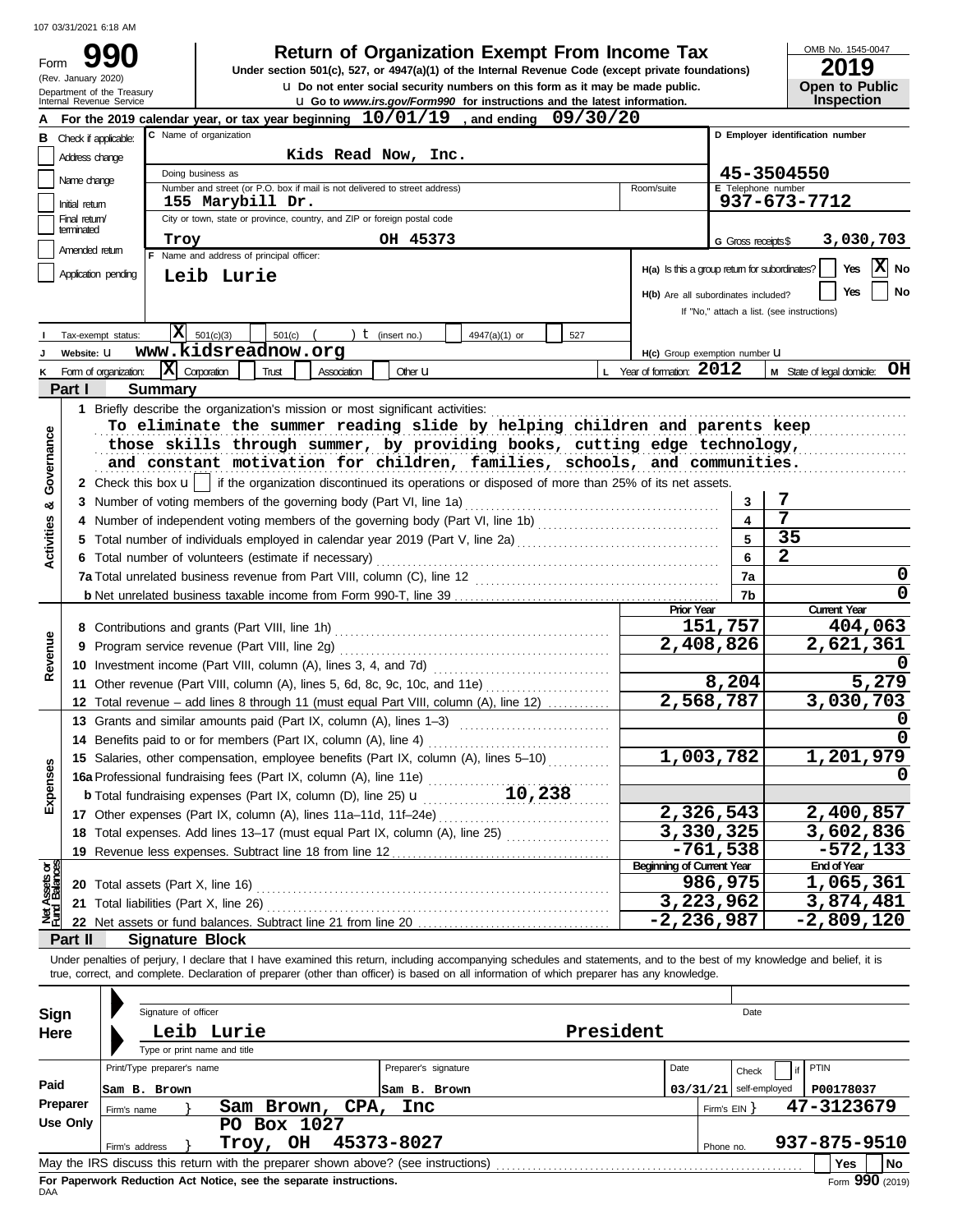| 45-3504550<br>Form 990 (2019) Kids Read Now, Inc.<br><b>Statement of Program Service Accomplishments</b><br>1 Briefly describe the organization's mission:<br>To eliminate the summer reading slide by helping children and parents keep<br>those skills through summer, by providing books, cutting edge technology,<br>and constant motivation for children, families, schools, and communities.<br>2 Did the organization undertake any significant program services during the year which were not listed on the<br>prior Form 990 or 990-EZ?<br>If "Yes," describe these new services on Schedule O.<br>Did the organization cease conducting, or make significant changes in how it conducts, any program<br>services?<br>If "Yes," describe these changes on Schedule O.<br>Describe the organization's program service accomplishments for each of its three largest program services, as measured by<br>expenses. Section 501(c)(3) and 501(c)(4) organizations are required to report the amount of grants and allocations to others,<br>the total expenses, and revenue, if any, for each program service reported.<br>) (Expenses $$3,068,189$ including grants of \$<br>) (Revenue \$<br>The Organization provided approximately 350,000 books to over 58,000<br>elementary students in an effort to prevent summer learning loss and boost<br>academic achievement.<br>N/A | Page 2                                              |                        |               |                                    |
|------------------------------------------------------------------------------------------------------------------------------------------------------------------------------------------------------------------------------------------------------------------------------------------------------------------------------------------------------------------------------------------------------------------------------------------------------------------------------------------------------------------------------------------------------------------------------------------------------------------------------------------------------------------------------------------------------------------------------------------------------------------------------------------------------------------------------------------------------------------------------------------------------------------------------------------------------------------------------------------------------------------------------------------------------------------------------------------------------------------------------------------------------------------------------------------------------------------------------------------------------------------------------------------------------------------------------------------------------------------------------------------|-----------------------------------------------------|------------------------|---------------|------------------------------------|
| Part III                                                                                                                                                                                                                                                                                                                                                                                                                                                                                                                                                                                                                                                                                                                                                                                                                                                                                                                                                                                                                                                                                                                                                                                                                                                                                                                                                                                 |                                                     |                        |               |                                    |
|                                                                                                                                                                                                                                                                                                                                                                                                                                                                                                                                                                                                                                                                                                                                                                                                                                                                                                                                                                                                                                                                                                                                                                                                                                                                                                                                                                                          |                                                     |                        |               |                                    |
|                                                                                                                                                                                                                                                                                                                                                                                                                                                                                                                                                                                                                                                                                                                                                                                                                                                                                                                                                                                                                                                                                                                                                                                                                                                                                                                                                                                          |                                                     |                        |               |                                    |
|                                                                                                                                                                                                                                                                                                                                                                                                                                                                                                                                                                                                                                                                                                                                                                                                                                                                                                                                                                                                                                                                                                                                                                                                                                                                                                                                                                                          |                                                     |                        |               |                                    |
|                                                                                                                                                                                                                                                                                                                                                                                                                                                                                                                                                                                                                                                                                                                                                                                                                                                                                                                                                                                                                                                                                                                                                                                                                                                                                                                                                                                          |                                                     |                        |               |                                    |
|                                                                                                                                                                                                                                                                                                                                                                                                                                                                                                                                                                                                                                                                                                                                                                                                                                                                                                                                                                                                                                                                                                                                                                                                                                                                                                                                                                                          |                                                     |                        |               | Yes $\overline{X}$ No              |
|                                                                                                                                                                                                                                                                                                                                                                                                                                                                                                                                                                                                                                                                                                                                                                                                                                                                                                                                                                                                                                                                                                                                                                                                                                                                                                                                                                                          |                                                     |                        |               |                                    |
|                                                                                                                                                                                                                                                                                                                                                                                                                                                                                                                                                                                                                                                                                                                                                                                                                                                                                                                                                                                                                                                                                                                                                                                                                                                                                                                                                                                          |                                                     |                        |               |                                    |
|                                                                                                                                                                                                                                                                                                                                                                                                                                                                                                                                                                                                                                                                                                                                                                                                                                                                                                                                                                                                                                                                                                                                                                                                                                                                                                                                                                                          |                                                     |                        |               | $\Box$ Yes $\boxed{\mathrm{X}}$ No |
|                                                                                                                                                                                                                                                                                                                                                                                                                                                                                                                                                                                                                                                                                                                                                                                                                                                                                                                                                                                                                                                                                                                                                                                                                                                                                                                                                                                          |                                                     |                        |               |                                    |
|                                                                                                                                                                                                                                                                                                                                                                                                                                                                                                                                                                                                                                                                                                                                                                                                                                                                                                                                                                                                                                                                                                                                                                                                                                                                                                                                                                                          |                                                     |                        |               |                                    |
|                                                                                                                                                                                                                                                                                                                                                                                                                                                                                                                                                                                                                                                                                                                                                                                                                                                                                                                                                                                                                                                                                                                                                                                                                                                                                                                                                                                          |                                                     |                        |               |                                    |
|                                                                                                                                                                                                                                                                                                                                                                                                                                                                                                                                                                                                                                                                                                                                                                                                                                                                                                                                                                                                                                                                                                                                                                                                                                                                                                                                                                                          |                                                     |                        |               |                                    |
| 4a (Code:                                                                                                                                                                                                                                                                                                                                                                                                                                                                                                                                                                                                                                                                                                                                                                                                                                                                                                                                                                                                                                                                                                                                                                                                                                                                                                                                                                                |                                                     |                        |               |                                    |
|                                                                                                                                                                                                                                                                                                                                                                                                                                                                                                                                                                                                                                                                                                                                                                                                                                                                                                                                                                                                                                                                                                                                                                                                                                                                                                                                                                                          |                                                     |                        |               |                                    |
|                                                                                                                                                                                                                                                                                                                                                                                                                                                                                                                                                                                                                                                                                                                                                                                                                                                                                                                                                                                                                                                                                                                                                                                                                                                                                                                                                                                          |                                                     |                        |               |                                    |
|                                                                                                                                                                                                                                                                                                                                                                                                                                                                                                                                                                                                                                                                                                                                                                                                                                                                                                                                                                                                                                                                                                                                                                                                                                                                                                                                                                                          |                                                     |                        |               |                                    |
|                                                                                                                                                                                                                                                                                                                                                                                                                                                                                                                                                                                                                                                                                                                                                                                                                                                                                                                                                                                                                                                                                                                                                                                                                                                                                                                                                                                          |                                                     |                        |               |                                    |
|                                                                                                                                                                                                                                                                                                                                                                                                                                                                                                                                                                                                                                                                                                                                                                                                                                                                                                                                                                                                                                                                                                                                                                                                                                                                                                                                                                                          |                                                     |                        |               |                                    |
|                                                                                                                                                                                                                                                                                                                                                                                                                                                                                                                                                                                                                                                                                                                                                                                                                                                                                                                                                                                                                                                                                                                                                                                                                                                                                                                                                                                          |                                                     |                        |               |                                    |
|                                                                                                                                                                                                                                                                                                                                                                                                                                                                                                                                                                                                                                                                                                                                                                                                                                                                                                                                                                                                                                                                                                                                                                                                                                                                                                                                                                                          |                                                     |                        |               |                                    |
|                                                                                                                                                                                                                                                                                                                                                                                                                                                                                                                                                                                                                                                                                                                                                                                                                                                                                                                                                                                                                                                                                                                                                                                                                                                                                                                                                                                          |                                                     |                        |               |                                    |
|                                                                                                                                                                                                                                                                                                                                                                                                                                                                                                                                                                                                                                                                                                                                                                                                                                                                                                                                                                                                                                                                                                                                                                                                                                                                                                                                                                                          |                                                     |                        |               |                                    |
|                                                                                                                                                                                                                                                                                                                                                                                                                                                                                                                                                                                                                                                                                                                                                                                                                                                                                                                                                                                                                                                                                                                                                                                                                                                                                                                                                                                          |                                                     |                        |               |                                    |
|                                                                                                                                                                                                                                                                                                                                                                                                                                                                                                                                                                                                                                                                                                                                                                                                                                                                                                                                                                                                                                                                                                                                                                                                                                                                                                                                                                                          |                                                     |                        |               |                                    |
|                                                                                                                                                                                                                                                                                                                                                                                                                                                                                                                                                                                                                                                                                                                                                                                                                                                                                                                                                                                                                                                                                                                                                                                                                                                                                                                                                                                          |                                                     |                        |               |                                    |
|                                                                                                                                                                                                                                                                                                                                                                                                                                                                                                                                                                                                                                                                                                                                                                                                                                                                                                                                                                                                                                                                                                                                                                                                                                                                                                                                                                                          |                                                     |                        |               |                                    |
|                                                                                                                                                                                                                                                                                                                                                                                                                                                                                                                                                                                                                                                                                                                                                                                                                                                                                                                                                                                                                                                                                                                                                                                                                                                                                                                                                                                          |                                                     |                        |               |                                    |
|                                                                                                                                                                                                                                                                                                                                                                                                                                                                                                                                                                                                                                                                                                                                                                                                                                                                                                                                                                                                                                                                                                                                                                                                                                                                                                                                                                                          |                                                     |                        |               |                                    |
|                                                                                                                                                                                                                                                                                                                                                                                                                                                                                                                                                                                                                                                                                                                                                                                                                                                                                                                                                                                                                                                                                                                                                                                                                                                                                                                                                                                          |                                                     |                        |               |                                    |
|                                                                                                                                                                                                                                                                                                                                                                                                                                                                                                                                                                                                                                                                                                                                                                                                                                                                                                                                                                                                                                                                                                                                                                                                                                                                                                                                                                                          |                                                     |                        |               |                                    |
|                                                                                                                                                                                                                                                                                                                                                                                                                                                                                                                                                                                                                                                                                                                                                                                                                                                                                                                                                                                                                                                                                                                                                                                                                                                                                                                                                                                          |                                                     |                        |               |                                    |
|                                                                                                                                                                                                                                                                                                                                                                                                                                                                                                                                                                                                                                                                                                                                                                                                                                                                                                                                                                                                                                                                                                                                                                                                                                                                                                                                                                                          |                                                     |                        |               |                                    |
|                                                                                                                                                                                                                                                                                                                                                                                                                                                                                                                                                                                                                                                                                                                                                                                                                                                                                                                                                                                                                                                                                                                                                                                                                                                                                                                                                                                          |                                                     |                        |               |                                    |
|                                                                                                                                                                                                                                                                                                                                                                                                                                                                                                                                                                                                                                                                                                                                                                                                                                                                                                                                                                                                                                                                                                                                                                                                                                                                                                                                                                                          |                                                     |                        |               |                                    |
|                                                                                                                                                                                                                                                                                                                                                                                                                                                                                                                                                                                                                                                                                                                                                                                                                                                                                                                                                                                                                                                                                                                                                                                                                                                                                                                                                                                          |                                                     |                        |               |                                    |
|                                                                                                                                                                                                                                                                                                                                                                                                                                                                                                                                                                                                                                                                                                                                                                                                                                                                                                                                                                                                                                                                                                                                                                                                                                                                                                                                                                                          |                                                     |                        |               |                                    |
|                                                                                                                                                                                                                                                                                                                                                                                                                                                                                                                                                                                                                                                                                                                                                                                                                                                                                                                                                                                                                                                                                                                                                                                                                                                                                                                                                                                          |                                                     |                        |               |                                    |
| 4c (Code:<br>N/A                                                                                                                                                                                                                                                                                                                                                                                                                                                                                                                                                                                                                                                                                                                                                                                                                                                                                                                                                                                                                                                                                                                                                                                                                                                                                                                                                                         | ) (Expenses \$                                      | including grants of \$ | ) (Revenue \$ |                                    |
|                                                                                                                                                                                                                                                                                                                                                                                                                                                                                                                                                                                                                                                                                                                                                                                                                                                                                                                                                                                                                                                                                                                                                                                                                                                                                                                                                                                          |                                                     |                        |               |                                    |
|                                                                                                                                                                                                                                                                                                                                                                                                                                                                                                                                                                                                                                                                                                                                                                                                                                                                                                                                                                                                                                                                                                                                                                                                                                                                                                                                                                                          |                                                     |                        |               |                                    |
|                                                                                                                                                                                                                                                                                                                                                                                                                                                                                                                                                                                                                                                                                                                                                                                                                                                                                                                                                                                                                                                                                                                                                                                                                                                                                                                                                                                          |                                                     |                        |               |                                    |
|                                                                                                                                                                                                                                                                                                                                                                                                                                                                                                                                                                                                                                                                                                                                                                                                                                                                                                                                                                                                                                                                                                                                                                                                                                                                                                                                                                                          |                                                     |                        |               |                                    |
|                                                                                                                                                                                                                                                                                                                                                                                                                                                                                                                                                                                                                                                                                                                                                                                                                                                                                                                                                                                                                                                                                                                                                                                                                                                                                                                                                                                          |                                                     |                        |               |                                    |
|                                                                                                                                                                                                                                                                                                                                                                                                                                                                                                                                                                                                                                                                                                                                                                                                                                                                                                                                                                                                                                                                                                                                                                                                                                                                                                                                                                                          |                                                     |                        |               |                                    |
|                                                                                                                                                                                                                                                                                                                                                                                                                                                                                                                                                                                                                                                                                                                                                                                                                                                                                                                                                                                                                                                                                                                                                                                                                                                                                                                                                                                          |                                                     |                        |               |                                    |
|                                                                                                                                                                                                                                                                                                                                                                                                                                                                                                                                                                                                                                                                                                                                                                                                                                                                                                                                                                                                                                                                                                                                                                                                                                                                                                                                                                                          |                                                     |                        |               |                                    |
|                                                                                                                                                                                                                                                                                                                                                                                                                                                                                                                                                                                                                                                                                                                                                                                                                                                                                                                                                                                                                                                                                                                                                                                                                                                                                                                                                                                          |                                                     |                        |               |                                    |
|                                                                                                                                                                                                                                                                                                                                                                                                                                                                                                                                                                                                                                                                                                                                                                                                                                                                                                                                                                                                                                                                                                                                                                                                                                                                                                                                                                                          |                                                     |                        |               |                                    |
|                                                                                                                                                                                                                                                                                                                                                                                                                                                                                                                                                                                                                                                                                                                                                                                                                                                                                                                                                                                                                                                                                                                                                                                                                                                                                                                                                                                          |                                                     |                        |               |                                    |
|                                                                                                                                                                                                                                                                                                                                                                                                                                                                                                                                                                                                                                                                                                                                                                                                                                                                                                                                                                                                                                                                                                                                                                                                                                                                                                                                                                                          | 4d Other program services (Describe on Schedule O.) |                        |               |                                    |
| (Expenses \$                                                                                                                                                                                                                                                                                                                                                                                                                                                                                                                                                                                                                                                                                                                                                                                                                                                                                                                                                                                                                                                                                                                                                                                                                                                                                                                                                                             |                                                     | including grants of \$ | (Revenue \$   |                                    |
| 4e Total program service expenses <b>U</b>                                                                                                                                                                                                                                                                                                                                                                                                                                                                                                                                                                                                                                                                                                                                                                                                                                                                                                                                                                                                                                                                                                                                                                                                                                                                                                                                               |                                                     | 3,068,189              |               |                                    |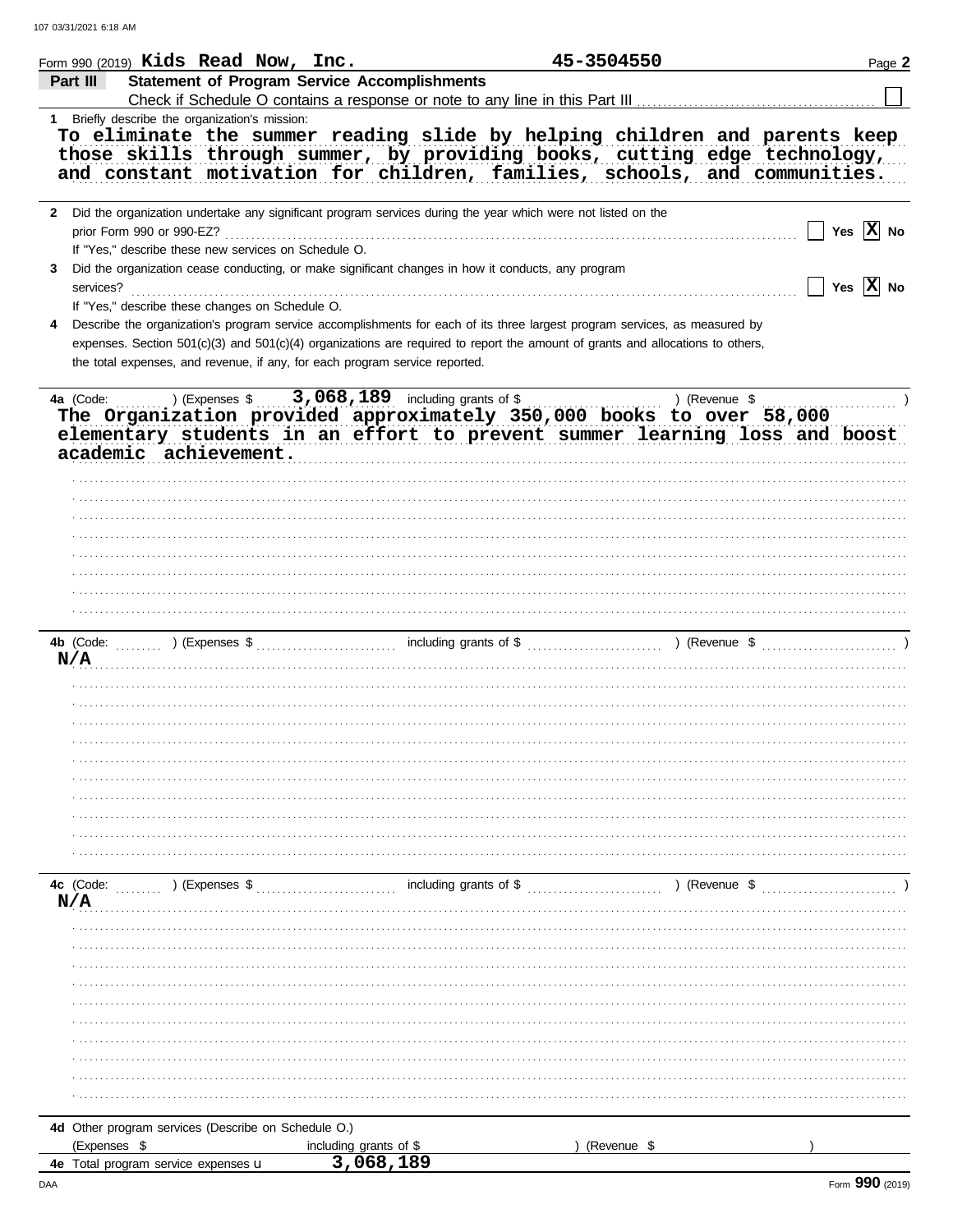|     | Part IV<br><b>Checklist of Required Schedules</b>                                                                       |                 |             |                  |
|-----|-------------------------------------------------------------------------------------------------------------------------|-----------------|-------------|------------------|
|     |                                                                                                                         |                 | Yes         | No               |
| 1   | Is the organization described in section $501(c)(3)$ or $4947(a)(1)$ (other than a private foundation)? If "Yes,"       |                 |             |                  |
|     | complete Schedule A                                                                                                     | 1               | X           |                  |
| 2   |                                                                                                                         | $\mathbf{2}$    | $\mathbf x$ |                  |
| 3   | Did the organization engage in direct or indirect political campaign activities on behalf of or in opposition to        |                 |             |                  |
|     | candidates for public office? If "Yes," complete Schedule C, Part I                                                     | 3               |             | X                |
| 4   | Section 501(c)(3) organizations. Did the organization engage in lobbying activities, or have a section 501(h)           |                 |             |                  |
|     | election in effect during the tax year? If "Yes," complete Schedule C, Part II                                          | 4               |             | X                |
| 5   | Is the organization a section $501(c)(4)$ , $501(c)(5)$ , or $501(c)(6)$ organization that receives membership dues,    |                 |             |                  |
|     | assessments, or similar amounts as defined in Revenue Procedure 98-19? If "Yes," complete Schedule C, Part III          | 5               |             | X                |
| 6   | Did the organization maintain any donor advised funds or any similar funds or accounts for which donors                 |                 |             |                  |
|     | have the right to provide advice on the distribution or investment of amounts in such funds or accounts? If             |                 |             |                  |
|     | "Yes," complete Schedule D, Part I                                                                                      | 6               |             | x                |
| 7   | Did the organization receive or hold a conservation easement, including easements to preserve open space,               |                 |             |                  |
|     | the environment, historic land areas, or historic structures? If "Yes," complete Schedule D, Part II                    | 7               |             | x                |
| 8   | Did the organization maintain collections of works of art, historical treasures, or other similar assets? If "Yes,"     |                 |             |                  |
|     | complete Schedule D, Part III                                                                                           | 8               |             | x                |
| 9   | Did the organization report an amount in Part X, line 21, for escrow or custodial account liability, serve as a         |                 |             |                  |
|     | custodian for amounts not listed in Part X; or provide credit counseling, debt management, credit repair, or            |                 |             |                  |
|     | debt negotiation services? If "Yes," complete Schedule D, Part IV                                                       | 9               |             | x                |
| 10  | Did the organization, directly or through a related organization, hold assets in donor-restricted endowments            |                 |             |                  |
|     | or in quasi endowments? If "Yes," complete Schedule D, Part V                                                           | 10              |             | x                |
| 11  | If the organization's answer to any of the following questions is "Yes," then complete Schedule D, Parts VI,            |                 |             |                  |
|     | VII, VIII, IX, or X as applicable.                                                                                      |                 |             |                  |
|     | Did the organization report an amount for land, buildings, and equipment in Part X, line 10? If "Yes,"                  |                 |             |                  |
| а   | complete Schedule D, Part VI                                                                                            | 11a             | х           |                  |
|     | Did the organization report an amount for investments—other securities in Part X, line 12, that is 5% or more           |                 |             |                  |
| b   |                                                                                                                         | 11b             |             | x                |
|     | of its total assets reported in Part X, line 16? If "Yes," complete Schedule D, Part VII                                |                 |             |                  |
| c   | Did the organization report an amount for investments—program related in Part X, line 13, that is 5% or more            |                 |             | x                |
|     | of its total assets reported in Part X, line 16? If "Yes," complete Schedule D, Part VIII                               | 11c             |             |                  |
| d   | Did the organization report an amount for other assets in Part X, line 15, that is 5% or more of its total assets       |                 |             |                  |
|     | reported in Part X, line 16? If "Yes," complete Schedule D, Part IX                                                     | 11d             |             | X<br>$\mathbf x$ |
| е   | Did the organization report an amount for other liabilities in Part X, line 25? If "Yes," complete Schedule D, Part X   | 11e             |             |                  |
| f   | Did the organization's separate or consolidated financial statements for the tax year include a footnote that addresses |                 |             |                  |
|     | the organization's liability for uncertain tax positions under FIN 48 (ASC 740)? If "Yes," complete Schedule D, Part X  | 11f             |             | x                |
| 12a | Did the organization obtain separate, independent audited financial statements for the tax year? If "Yes," complete     |                 |             |                  |
|     | Schedule D, Parts XI and XII                                                                                            | 12a             | х           |                  |
| b   | Was the organization included in consolidated, independent audited financial statements for the tax year? If            |                 |             |                  |
|     | "Yes," and if the organization answered "No" to line 12a, then completing Schedule D, Parts XI and XII is optional      | 12b             |             | X                |
| 13  |                                                                                                                         | 13              |             | х                |
| 14a | Did the organization maintain an office, employees, or agents outside of the United States?                             | 14a             |             | x                |
| b   | Did the organization have aggregate revenues or expenses of more than \$10,000 from grantmaking,                        |                 |             |                  |
|     | fundraising, business, investment, and program service activities outside the United States, or aggregate               |                 |             |                  |
|     | foreign investments valued at \$100,000 or more? If "Yes," complete Schedule F, Parts I and IV [[[[[[[[[[[[[[[          | 14b             |             | x                |
| 15  | Did the organization report on Part IX, column (A), line 3, more than \$5,000 of grants or other assistance to or       |                 |             |                  |
|     | for any foreign organization? If "Yes," complete Schedule F, Parts II and IV                                            | 15              |             | X                |
| 16  | Did the organization report on Part IX, column (A), line 3, more than \$5,000 of aggregate grants or other              |                 |             |                  |
|     | assistance to or for foreign individuals? If "Yes," complete Schedule F, Parts III and IV                               | 16              |             | X                |
| 17  | Did the organization report a total of more than \$15,000 of expenses for professional fundraising services on          |                 |             |                  |
|     |                                                                                                                         | 17              |             | X                |
| 18  | Did the organization report more than \$15,000 total of fundraising event gross income and contributions on             |                 |             |                  |
|     | Part VIII, lines 1c and 8a? If "Yes," complete Schedule G, Part II                                                      | 18              |             | X                |
| 19  | Did the organization report more than \$15,000 of gross income from gaming activities on Part VIII, line 9a?            |                 |             |                  |
|     |                                                                                                                         | 19              |             | X                |
| 20a | Did the organization operate one or more hospital facilities? If "Yes," complete Schedule H                             | 20a             |             | x                |
| b   |                                                                                                                         | 20 <sub>b</sub> |             |                  |
| 21  | Did the organization report more than \$5,000 of grants or other assistance to any domestic organization or             |                 |             |                  |
|     |                                                                                                                         | 21              |             | x                |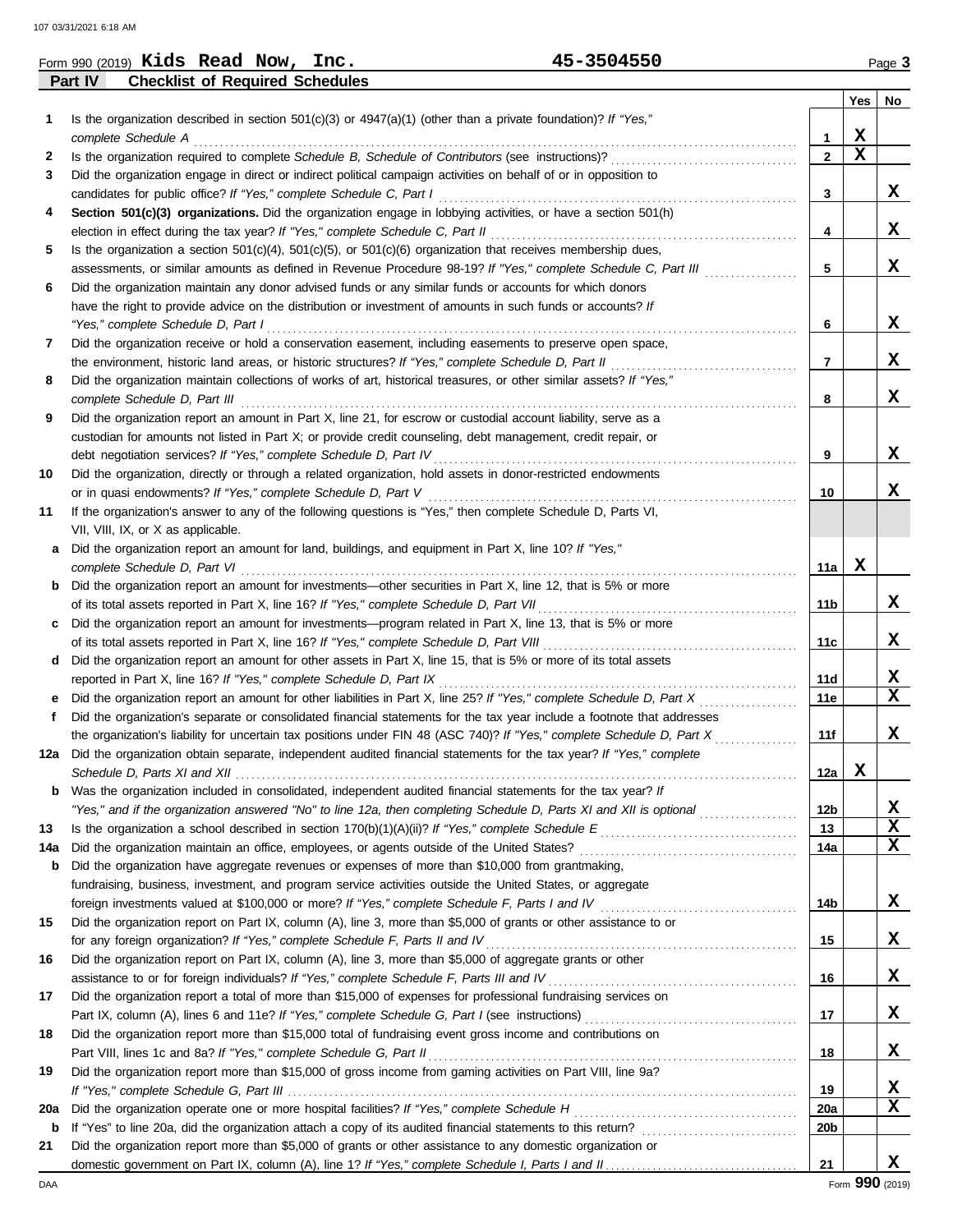|          | 45-3504550<br>Form 990 (2019) Kids Read Now, Inc.                                                                                                   |                |             |                 |             | Page 4                  |
|----------|-----------------------------------------------------------------------------------------------------------------------------------------------------|----------------|-------------|-----------------|-------------|-------------------------|
|          | <b>Checklist of Required Schedules (continued)</b><br>Part IV                                                                                       |                |             |                 |             |                         |
|          |                                                                                                                                                     |                |             |                 | Yes         | No                      |
| 22       | Did the organization report more than \$5,000 of grants or other assistance to or for domestic individuals on                                       |                |             |                 |             |                         |
|          | Part IX, column (A), line 2? If "Yes," complete Schedule I, Parts I and III                                                                         |                |             | 22              |             | X                       |
| 23       | Did the organization answer "Yes" to Part VII, Section A, line 3, 4, or 5 about compensation of the                                                 |                |             |                 |             |                         |
|          | organization's current and former officers, directors, trustees, key employees, and highest compensated                                             |                |             |                 |             | X                       |
|          | employees? If "Yes," complete Schedule J<br>24a Did the organization have a tax-exempt bond issue with an outstanding principal amount of more than |                |             | 23              |             |                         |
|          | \$100,000 as of the last day of the year, that was issued after December 31, 2002? If "Yes," answer lines 24b                                       |                |             |                 |             |                         |
|          | through 24d and complete Schedule K. If "No," go to line 25a                                                                                        |                |             | 24a             |             | x                       |
| b        | Did the organization invest any proceeds of tax-exempt bonds beyond a temporary period exception?                                                   |                |             | 24b             |             |                         |
| c        | Did the organization maintain an escrow account other than a refunding escrow at any time during the year                                           |                |             |                 |             |                         |
|          | to defease any tax-exempt bonds?                                                                                                                    |                |             | 24c             |             |                         |
| d        | Did the organization act as an "on behalf of" issuer for bonds outstanding at any time during the year?                                             |                |             | 24d             |             |                         |
|          | 25a Section 501(c)(3), 501(c)(4), and 501(c)(29) organizations. Did the organization engage in an excess benefit                                    |                |             |                 |             |                         |
|          | transaction with a disqualified person during the year? If "Yes," complete Schedule L, Part I                                                       |                |             | 25a             |             | x                       |
| b        | Is the organization aware that it engaged in an excess benefit transaction with a disqualified person in a prior                                    |                |             |                 |             |                         |
|          | year, and that the transaction has not been reported on any of the organization's prior Forms 990 or 990-EZ?                                        |                |             |                 |             |                         |
|          | If "Yes," complete Schedule L, Part I                                                                                                               |                |             | 25b             |             | X                       |
| 26       | Did the organization report any amount on Part X, line 5 or 22, for receivables from or payables to any current                                     |                |             |                 |             |                         |
|          | or former officer, director, trustee, key employee, creator or founder, substantial contributor, or 35%                                             |                |             |                 |             |                         |
|          | controlled entity or family member of any of these persons? If "Yes," complete Schedule L, Part II                                                  |                |             | 26              |             | X                       |
| 27       | Did the organization provide a grant or other assistance to any current or former officer, director, trustee, key                                   |                |             |                 |             |                         |
|          | employee, creator or founder, substantial contributor or employee thereof, a grant selection committee                                              |                |             |                 |             |                         |
|          | member, or to a 35% controlled entity (including an employee thereof) or family member of any of these                                              |                |             |                 |             |                         |
|          | persons? If "Yes," complete Schedule L, Part III                                                                                                    |                |             | 27              |             | x                       |
| 28       | Was the organization a party to a business transaction with one of the following parties (see Schedule L, Part                                      |                |             |                 |             |                         |
|          | IV instructions, for applicable filing thresholds, conditions, and exceptions):                                                                     |                |             |                 |             |                         |
| а        | A current or former officer, director, trustee, key employee, creator or founder, or substantial contributor? If                                    |                |             |                 |             |                         |
|          | "Yes," complete Schedule L, Part IV                                                                                                                 | .              |             | 28a             |             | x                       |
| b        | A family member of any individual described in line 28a? If "Yes," complete Schedule L, Part IV                                                     |                |             | 28b             |             | X                       |
| c        | A 35% controlled entity of one or more individuals and/or organizations described in lines 28a or 28b? If                                           |                |             |                 |             | x                       |
|          | "Yes," complete Schedule L, Part IV<br>Did the organization receive more than \$25,000 in non-cash contributions? If "Yes," complete Schedule M     |                |             | 28c<br>29       | $\mathbf x$ |                         |
| 29<br>30 | Did the organization receive contributions of art, historical treasures, or other similar assets, or qualified                                      |                |             |                 |             |                         |
|          |                                                                                                                                                     |                |             | 30              |             | X                       |
| 31       | Did the organization liquidate, terminate, or dissolve and cease operations? If "Yes," complete Schedule N, Part I                                  |                |             | 31              |             | $\overline{\mathbf{x}}$ |
| 32       | Did the organization sell, exchange, dispose of, or transfer more than 25% of its net assets? If "Yes,"                                             |                |             |                 |             |                         |
|          | complete Schedule N, Part II                                                                                                                        |                |             | 32              |             | x                       |
| 33       | Did the organization own 100% of an entity disregarded as separate from the organization under Regulations                                          |                |             |                 |             |                         |
|          | sections 301.7701-2 and 301.7701-3? If "Yes," complete Schedule R, Part I                                                                           |                |             | 33              |             | X                       |
| 34       | Was the organization related to any tax-exempt or taxable entity? If "Yes," complete Schedule R, Part II, III,                                      |                |             |                 |             |                         |
|          | or IV, and Part V, line 1                                                                                                                           |                |             | 34              |             | X                       |
| 35a      | Did the organization have a controlled entity within the meaning of section 512(b)(13)?                                                             |                |             | 35a             |             | X                       |
| b        | If "Yes" to line 35a, did the organization receive any payment from or engage in any transaction with a                                             |                |             |                 |             |                         |
|          | controlled entity within the meaning of section 512(b)(13)? If "Yes," complete Schedule R, Part V, line 2                                           |                |             | 35 <sub>b</sub> |             |                         |
| 36       | Section 501(c)(3) organizations. Did the organization make any transfers to an exempt non-charitable                                                |                |             |                 |             |                         |
|          | related organization? If "Yes," complete Schedule R, Part V, line 2                                                                                 |                |             | 36              |             | x                       |
| 37       | Did the organization conduct more than 5% of its activities through an entity that is not a related organization                                    |                |             |                 |             |                         |
|          | and that is treated as a partnership for federal income tax purposes? If "Yes," complete Schedule R, Part VI                                        |                |             | 37              |             | X                       |
| 38       | Did the organization complete Schedule O and provide explanations in Schedule O for Part VI, lines 11b and                                          |                |             |                 |             |                         |
|          | 19? Note: All Form 990 filers are required to complete Schedule O.                                                                                  |                |             | 38              |             | X                       |
|          | Statements Regarding Other IRS Filings and Tax Compliance<br>Part V                                                                                 |                |             |                 |             |                         |
|          | Check if Schedule O contains a response or note to any line in this Part V                                                                          |                |             |                 |             |                         |
|          |                                                                                                                                                     |                |             |                 | Yes         | No                      |
| 1a       | Enter the number reported in Box 3 of Form 1096. Enter -0- if not applicable                                                                        | 1a             | 17          |                 |             |                         |
| b        | Enter the number of Forms W-2G included in line 1a. Enter -0- if not applicable                                                                     | 1 <sub>b</sub> | $\mathbf 0$ |                 |             |                         |
| c        | Did the organization comply with backup withholding rules for reportable payments to vendors and                                                    |                |             |                 | X           |                         |
|          |                                                                                                                                                     |                |             | 1c              |             |                         |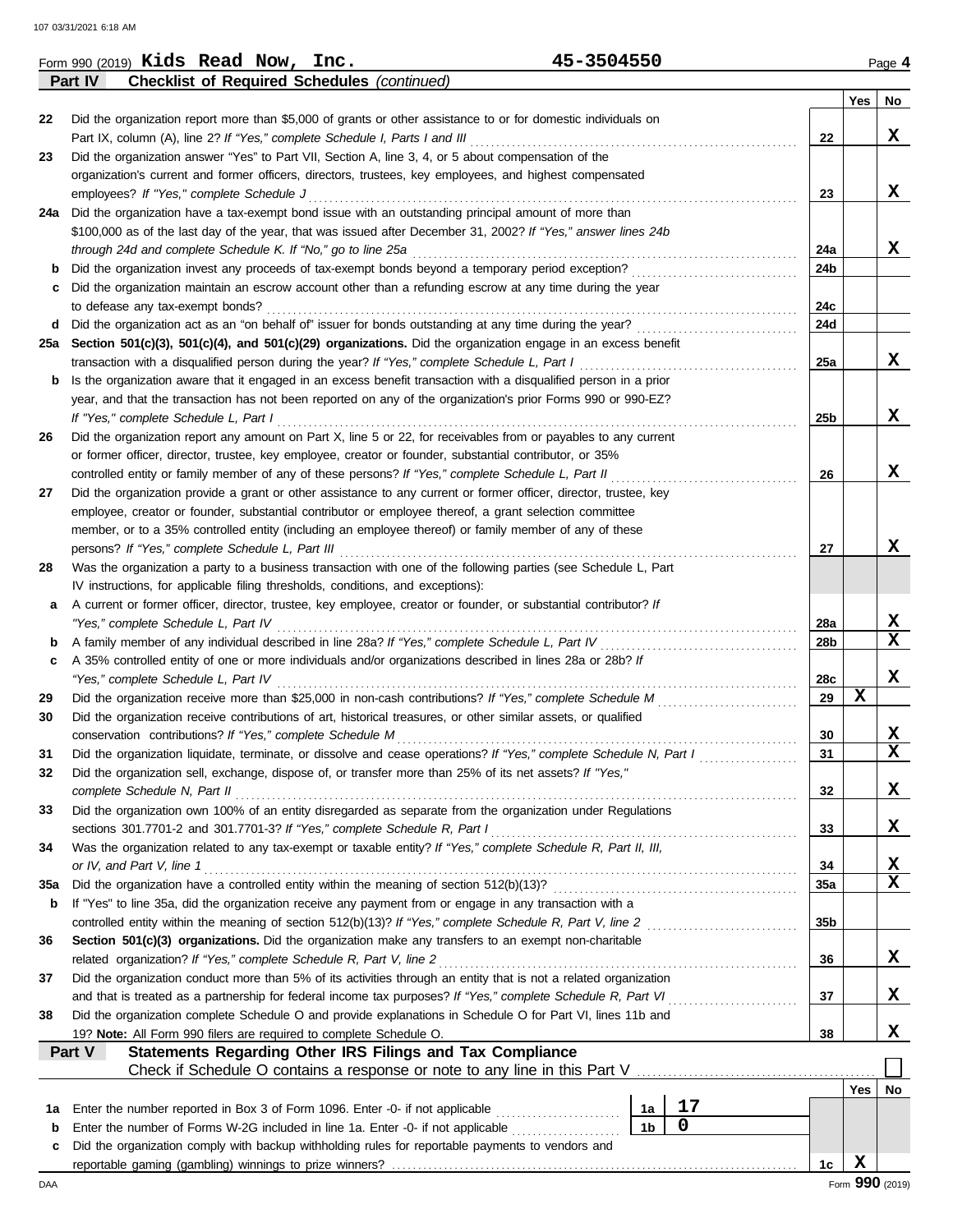|     | Statements Regarding Other IRS Filings and Tax Compliance (continued)<br>Part V                                                    |                 |    |                |     |    |
|-----|------------------------------------------------------------------------------------------------------------------------------------|-----------------|----|----------------|-----|----|
|     |                                                                                                                                    |                 |    |                | Yes | No |
| 2a  | Enter the number of employees reported on Form W-3, Transmittal of Wage and Tax                                                    |                 |    |                |     |    |
|     | Statements, filed for the calendar year ending with or within the year covered by this return                                      | 2a              | 35 |                |     |    |
| b   | If at least one is reported on line 2a, did the organization file all required federal employment tax returns?                     |                 |    | 2b             | X   |    |
|     | Note: If the sum of lines 1a and 2a is greater than 250, you may be required to e-file (see instructions)                          |                 |    |                |     |    |
| За  | Did the organization have unrelated business gross income of \$1,000 or more during the year?                                      |                 |    | За             |     | X  |
| b   |                                                                                                                                    |                 |    | 3b             |     |    |
| 4a  | At any time during the calendar year, did the organization have an interest in, or a signature or other authority over,            |                 |    |                |     |    |
|     | a financial account in a foreign country (such as a bank account, securities account, or other financial account)?                 |                 |    | 4a             |     | x  |
| b   | If "Yes," enter the name of the foreign country $\boldsymbol{\cup}$                                                                |                 |    |                |     |    |
|     | See instructions for filing requirements for FinCEN Form 114, Report of Foreign Bank and Financial Accounts (FBAR).                |                 |    |                |     |    |
| 5а  | Was the organization a party to a prohibited tax shelter transaction at any time during the tax year?                              |                 |    | 5a             |     | X  |
| b   |                                                                                                                                    |                 |    | 5 <sub>b</sub> |     | X  |
| с   | If "Yes" to line 5a or 5b, did the organization file Form 8886-T?                                                                  |                 |    | 5c             |     |    |
| 6а  | Does the organization have annual gross receipts that are normally greater than \$100,000, and did the                             |                 |    |                |     |    |
|     | organization solicit any contributions that were not tax deductible as charitable contributions?                                   |                 |    | 6a             |     | x  |
| b   | If "Yes," did the organization include with every solicitation an express statement that such contributions or                     |                 |    |                |     |    |
|     | gifts were not tax deductible?                                                                                                     |                 |    | 6b             |     |    |
| 7   | Organizations that may receive deductible contributions under section 170(c).                                                      |                 |    |                |     |    |
| а   | Did the organization receive a payment in excess of \$75 made partly as a contribution and partly for goods                        |                 |    |                |     |    |
|     | and services provided to the payor?                                                                                                |                 |    | 7a             |     |    |
| b   |                                                                                                                                    |                 |    | 7b             |     |    |
| c   | Did the organization sell, exchange, or otherwise dispose of tangible personal property for which it was                           |                 |    |                |     |    |
|     | required to file Form 8282?                                                                                                        |                 |    | 7c             |     |    |
| d   |                                                                                                                                    | 7d              |    |                |     |    |
| е   |                                                                                                                                    |                 |    | 7e             |     |    |
| f   | Did the organization, during the year, pay premiums, directly or indirectly, on a personal benefit contract?                       |                 |    | 7f             |     |    |
| g   | If the organization received a contribution of qualified intellectual property, did the organization file Form 8899 as required?   |                 |    | 7g             |     |    |
| h   | If the organization received a contribution of cars, boats, airplanes, or other vehicles, did the organization file a Form 1098-C? |                 |    | 7h             |     |    |
| 8   | Sponsoring organizations maintaining donor advised funds. Did a donor advised fund maintained by the                               |                 |    |                |     |    |
|     |                                                                                                                                    |                 |    | 8              |     |    |
| 9   | Sponsoring organizations maintaining donor advised funds.                                                                          |                 |    |                |     |    |
| а   | Did the sponsoring organization make any taxable distributions under section 4966?                                                 |                 |    | 9a             |     |    |
| b   |                                                                                                                                    |                 |    | 9b             |     |    |
| 10  | Section 501(c)(7) organizations. Enter:                                                                                            |                 |    |                |     |    |
| а   |                                                                                                                                    | 10a             |    |                |     |    |
|     | Gross receipts, included on Form 990, Part VIII, line 12, for public use of club facilities                                        | 10 <sub>b</sub> |    |                |     |    |
| 11  | Section 501(c)(12) organizations. Enter:                                                                                           |                 |    |                |     |    |
| a   | Gross income from members or shareholders                                                                                          | 11a             |    |                |     |    |
| b   | Gross income from other sources (Do not net amounts due or paid to other sources                                                   |                 |    |                |     |    |
|     | against amounts due or received from them.)                                                                                        | 11 <sub>b</sub> |    |                |     |    |
| 12a | Section 4947(a)(1) non-exempt charitable trusts. Is the organization filing Form 990 in lieu of Form 1041?                         |                 |    | 12a            |     |    |
| b   | If "Yes," enter the amount of tax-exempt interest received or accrued during the year                                              | 12b             |    |                |     |    |
| 13  | Section 501(c)(29) qualified nonprofit health insurance issuers.                                                                   |                 |    |                |     |    |
| а   | Is the organization licensed to issue qualified health plans in more than one state?                                               |                 |    | 13а            |     |    |
|     | Note: See the instructions for additional information the organization must report on Schedule O.                                  |                 |    |                |     |    |
| b   | Enter the amount of reserves the organization is required to maintain by the states in which                                       |                 |    |                |     |    |
|     |                                                                                                                                    | 13 <sub>b</sub> |    |                |     |    |
| c   | Enter the amount of reserves on hand                                                                                               | 13 <sub>c</sub> |    |                |     |    |
| 14a | Did the organization receive any payments for indoor tanning services during the tax year?                                         |                 |    | 14a            |     | x  |
| b   |                                                                                                                                    |                 |    | 14b            |     |    |
| 15  | Is the organization subject to the section 4960 tax on payment(s) of more than \$1,000,000 in remuneration or                      |                 |    |                |     |    |
|     | excess parachute payment(s) during the year?                                                                                       |                 |    | 15             |     | x  |
|     | If "Yes," see instructions and file Form 4720, Schedule N.                                                                         |                 |    |                |     |    |
| 16  | Is the organization an educational institution subject to the section 4968 excise tax on net investment income?                    |                 |    | 16             |     | x  |
|     | If "Yes," complete Form 4720, Schedule O.                                                                                          |                 |    |                |     |    |
|     |                                                                                                                                    |                 |    |                | ^^^ |    |

Form 990 (2019) Page **5 Kids Read Now, Inc. 45-3504550**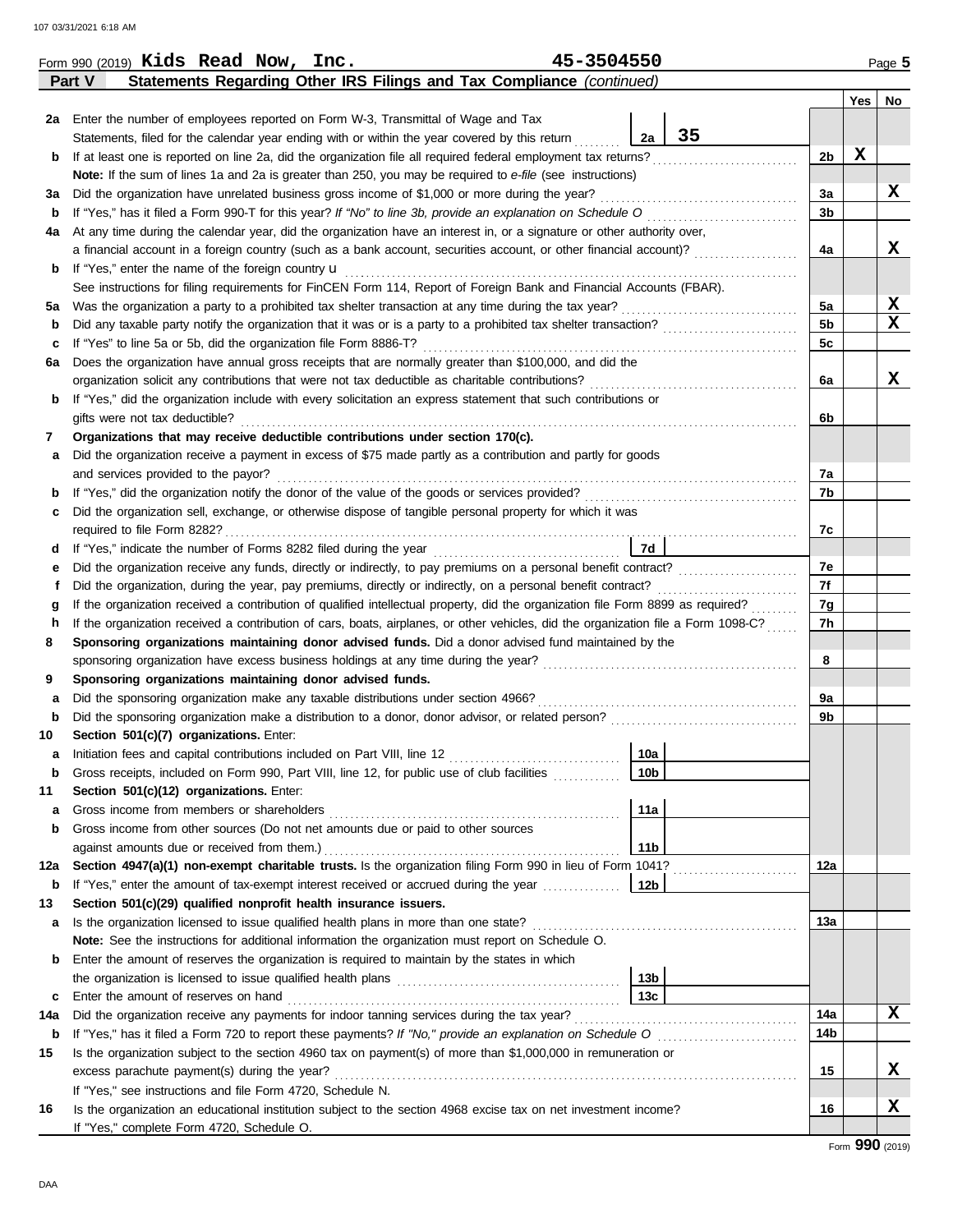|     | 45-3504550<br>Form 990 (2019) $Kids$ Read Now, Inc.                                                                                                                                          |                 |                 | Page 6      |
|-----|----------------------------------------------------------------------------------------------------------------------------------------------------------------------------------------------|-----------------|-----------------|-------------|
|     | Part VI<br>Governance, Management, and Disclosure For each "Yes" response to lines 2 through 7b below, and for a "No"                                                                        |                 |                 |             |
|     | response to line 8a, 8b, or 10b below, describe the circumstances, processes, or changes on Schedule O. See instructions.                                                                    |                 |                 |             |
|     |                                                                                                                                                                                              |                 |                 | ΙxΙ         |
|     | Section A. Governing Body and Management                                                                                                                                                     |                 |                 |             |
|     |                                                                                                                                                                                              |                 | Yes             | No          |
| 1а  | 7<br>1a<br>Enter the number of voting members of the governing body at the end of the tax year                                                                                               |                 |                 |             |
|     | If there are material differences in voting rights among members of the governing body, or                                                                                                   |                 |                 |             |
|     | if the governing body delegated broad authority to an executive committee or similar                                                                                                         |                 |                 |             |
|     | committee, explain on Schedule O.                                                                                                                                                            |                 |                 |             |
| b   | 7<br>1b<br>Enter the number of voting members included on line 1a, above, who are independent                                                                                                |                 |                 |             |
| 2   | Did any officer, director, trustee, or key employee have a family relationship or a business relationship with                                                                               |                 |                 |             |
|     | any other officer, director, trustee, or key employee?                                                                                                                                       | 2               | X               |             |
| 3   | Did the organization delegate control over management duties customarily performed by or under the direct                                                                                    |                 |                 |             |
|     | supervision of officers, directors, trustees, or key employees to a management company or other person?                                                                                      | 3               |                 | X           |
| 4   | Did the organization make any significant changes to its governing documents since the prior Form 990 was filed?                                                                             | 4               |                 | $\mathbf x$ |
| 5   | Did the organization become aware during the year of a significant diversion of the organization's assets?                                                                                   | 5               |                 | $\mathbf x$ |
| 6   | Did the organization have members or stockholders?                                                                                                                                           | 6               |                 | X           |
| 7a  | .<br>Did the organization have members, stockholders, or other persons who had the power to elect or appoint                                                                                 |                 |                 |             |
|     | one or more members of the governing body?                                                                                                                                                   | 7a              |                 | X           |
|     | Are any governance decisions of the organization reserved to (or subject to approval by) members,                                                                                            |                 |                 |             |
| b   |                                                                                                                                                                                              | 7b              |                 | x           |
|     | stockholders, or persons other than the governing body?<br>Did the organization contemporaneously document the meetings held or written actions undertaken during the year by the following: |                 |                 |             |
| 8   |                                                                                                                                                                                              |                 | х               |             |
| а   | The governing body?                                                                                                                                                                          | 8а              | x               |             |
| b   | Each committee with authority to act on behalf of the governing body?                                                                                                                        | 8b              |                 |             |
| 9   | Is there any officer, director, trustee, or key employee listed in Part VII, Section A, who cannot be reached at                                                                             |                 |                 | x           |
|     |                                                                                                                                                                                              | 9               |                 |             |
|     | <b>Section B. Policies</b> (This Section B requests information about policies not required by the Internal Revenue Code.)                                                                   |                 |                 |             |
|     |                                                                                                                                                                                              |                 | Yes             | No<br>X     |
| 10a | Did the organization have local chapters, branches, or affiliates?                                                                                                                           | 10a             |                 |             |
| b   | If "Yes," did the organization have written policies and procedures governing the activities of such chapters,                                                                               |                 |                 |             |
|     |                                                                                                                                                                                              | 10b             |                 |             |
| 11a | Has the organization provided a complete copy of this Form 990 to all members of its governing body before filing the form?                                                                  | 11a             | х               |             |
| b   | Describe in Schedule O the process, if any, used by the organization to review this Form 990.                                                                                                |                 |                 |             |
| 12a | Did the organization have a written conflict of interest policy? If "No," go to line 13                                                                                                      | 12a             | X               |             |
| b   | Were officers, directors, or trustees, and key employees required to disclose annually interests that could give rise to conflicts?                                                          | 12 <sub>b</sub> | X               |             |
| c   | Did the organization regularly and consistently monitor and enforce compliance with the policy? If "Yes,"                                                                                    |                 |                 |             |
|     | describe in Schedule O how this was done                                                                                                                                                     | 12 <sub>c</sub> | X               |             |
| 13  | Did the organization have a written whistleblower policy?                                                                                                                                    | 13              | X               |             |
| 14  | Did the organization have a written document retention and destruction policy?                                                                                                               | 14              | х               |             |
| 15  | Did the process for determining compensation of the following persons include a review and approval by                                                                                       |                 |                 |             |
|     | independent persons, comparability data, and contemporaneous substantiation of the deliberation and decision?                                                                                |                 |                 |             |
| a   | The organization's CEO, Executive Director, or top management official                                                                                                                       | 15a             |                 | X           |
| b   | Other officers or key employees of the organization                                                                                                                                          | 15b             |                 | X           |
|     | If "Yes" to line 15a or 15b, describe the process in Schedule O (see instructions).                                                                                                          |                 |                 |             |
| 16a | Did the organization invest in, contribute assets to, or participate in a joint venture or similar arrangement                                                                               |                 |                 |             |
|     | with a taxable entity during the year?                                                                                                                                                       | 16a             |                 | X           |
|     | <b>b</b> If "Yes," did the organization follow a written policy or procedure requiring the organization to evaluate its                                                                      |                 |                 |             |
|     | participation in joint venture arrangements under applicable federal tax law, and take steps to safeguard the                                                                                |                 |                 |             |
|     |                                                                                                                                                                                              | 16b             |                 |             |
|     | <b>Section C. Disclosure</b>                                                                                                                                                                 |                 |                 |             |
| 17  | List the states with which a copy of this Form 990 is required to be filed $\mu$ OH                                                                                                          |                 |                 |             |
| 18  | Section 6104 requires an organization to make its Forms 1023 (1024 or 1024-A, if applicable), 990, and 990-T (Section 501(c)                                                                 |                 |                 |             |
|     | (3)s only) available for public inspection. Indicate how you made these available. Check all that apply.                                                                                     |                 |                 |             |
|     | Another's website $ \mathbf{X} $ Upon request<br>Other (explain on Schedule O)<br>Own website<br>$\mathbf{1}$                                                                                |                 |                 |             |
| 19  | Describe on Schedule O whether (and if so, how) the organization made its governing documents, conflict of interest policy, and                                                              |                 |                 |             |
|     | financial statements available to the public during the tax year.                                                                                                                            |                 |                 |             |
| 20  | State the name, address, and telephone number of the person who possesses the organization's books and records u                                                                             |                 |                 |             |
|     | Barbara Lurie<br>110 Foss Way                                                                                                                                                                |                 |                 |             |
|     | OH 45373<br>Troy                                                                                                                                                                             | 937-673-7712    |                 |             |
| DAA |                                                                                                                                                                                              |                 | Form 990 (2019) |             |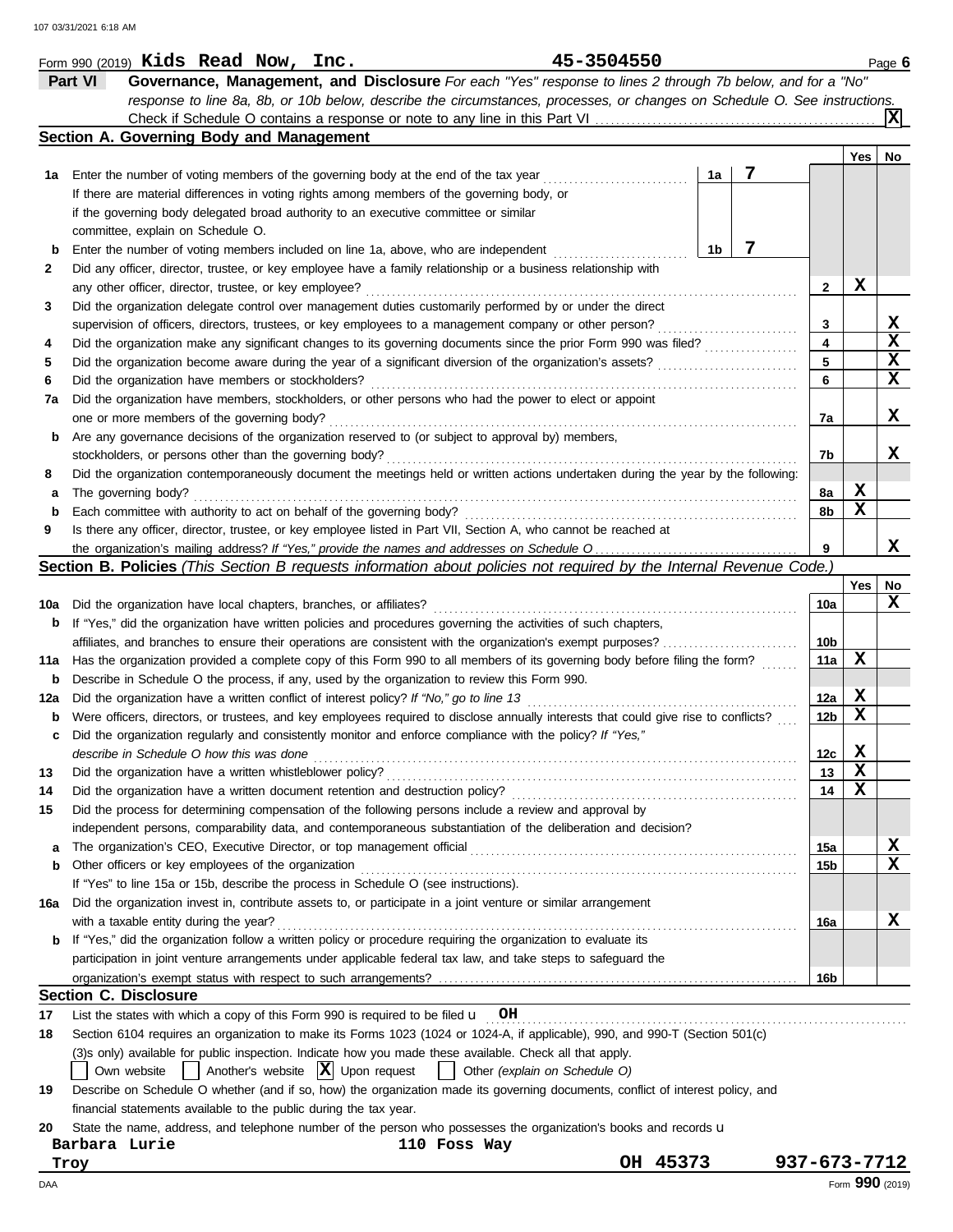|                          | Form 990 (2019) Kids Read Now, Inc.                                |  | 45-3504550                                                                                                                                                                                                                                                | Page 7 |
|--------------------------|--------------------------------------------------------------------|--|-----------------------------------------------------------------------------------------------------------------------------------------------------------------------------------------------------------------------------------------------------------|--------|
| <b>Part VII</b>          |                                                                    |  | Compensation of Officers, Directors, Trustees, Key Employees, Highest Compensated Employees, and                                                                                                                                                          |        |
|                          | <b>Independent Contractors</b>                                     |  |                                                                                                                                                                                                                                                           |        |
|                          |                                                                    |  |                                                                                                                                                                                                                                                           |        |
| Section A.               |                                                                    |  | Officers, Directors, Trustees, Key Employees, and Highest Compensated Employees                                                                                                                                                                           |        |
| organization's tax year. |                                                                    |  | 1a Complete this table for all persons required to be listed. Report compensation for the calendar year ending with or within the                                                                                                                         |        |
|                          |                                                                    |  | List all of the organization's <b>current</b> officers, directors, trustees (whether individuals or organizations), regardless of amount of<br>compensation. Enter -0- in columns (D), (E), and (F) if no compensation was paid.                          |        |
|                          |                                                                    |  | • List all of the organization's <b>current</b> key employees, if any. See instructions for definition of "key employee."                                                                                                                                 |        |
|                          | organization and any related organizations.                        |  | List the organization's five current highest compensated employees (other than an officer, director, trustee, or key employee)<br>who received reportable compensation (Box 5 of Form W-2 and/or Box 7 of Form 1099-MISC) of more than \$100,000 from the |        |
|                          |                                                                    |  | • List all of the organization's former officers, key employees, and highest compensated employees who received more than<br>\$100,000 of reportable compensation from the organization and any related organizations.                                    |        |
|                          | See instructions for the order in which to list the persons above. |  | List all of the organization's former directors or trustees that received, in the capacity as a former director or trustee of the<br>organization, more than \$10,000 of reportable compensation from the organization and any related organizations.     |        |
|                          |                                                                    |  | $ X $ Check this box if neither the organization nor any related organization compensated any current officer, director, or trustee.                                                                                                                      |        |

| Crieck this box in Heither the Organization Hor any related organization compensated any current onicer, director, or trustee.<br>(A)<br>Name and title | (B)<br>Average<br>hours<br>per week<br>(list any               |                                   |                       |             | (C)<br>Position | (do not check more than one<br>box, unless person is both an<br>officer and a director/trustee) |        | (D)<br>Reportable<br>compensation<br>from the<br>organization | (F)<br>Reportable<br>compensation<br>from related<br>organizations | (F)<br>Estimated amount<br>of other<br>compensation<br>from the |
|---------------------------------------------------------------------------------------------------------------------------------------------------------|----------------------------------------------------------------|-----------------------------------|-----------------------|-------------|-----------------|-------------------------------------------------------------------------------------------------|--------|---------------------------------------------------------------|--------------------------------------------------------------------|-----------------------------------------------------------------|
|                                                                                                                                                         | hours for<br>related<br>organizations<br>below<br>dotted line) | Individual trustee<br>or director | Institutional trustee | Officer     | Key employee    | Highest compensated<br>emptyee                                                                  | Former | (W-2/1099-MISC)                                               | (W-2/1099-MISC)                                                    | organization and<br>related organizations                       |
| $(1)$ Leib Lurie                                                                                                                                        | 0.00                                                           |                                   |                       |             |                 |                                                                                                 |        |                                                               |                                                                    |                                                                 |
| President                                                                                                                                               | 0.00                                                           | $\mathbf x$                       |                       | $\mathbf x$ |                 |                                                                                                 |        | 0                                                             | $\mathbf 0$                                                        | 0                                                               |
| (2) Angela Manning                                                                                                                                      | 0.00                                                           |                                   |                       |             |                 |                                                                                                 |        |                                                               |                                                                    |                                                                 |
| Director                                                                                                                                                | 0.00                                                           | $\mathbf x$                       |                       |             |                 |                                                                                                 |        | 0                                                             | $\mathbf 0$                                                        | $\mathbf 0$                                                     |
| $(3)$ Tom Osif                                                                                                                                          | 0.00                                                           |                                   |                       |             |                 |                                                                                                 |        |                                                               |                                                                    |                                                                 |
| Director                                                                                                                                                | 0.00                                                           | $\mathbf x$                       |                       |             |                 |                                                                                                 |        | 0                                                             | 0                                                                  | $\mathbf 0$                                                     |
| $(4)$ Jon Trunk                                                                                                                                         |                                                                |                                   |                       |             |                 |                                                                                                 |        |                                                               |                                                                    |                                                                 |
|                                                                                                                                                         | 0.00                                                           |                                   |                       |             |                 |                                                                                                 |        |                                                               |                                                                    |                                                                 |
| Director                                                                                                                                                | 0.00                                                           | $\mathbf x$                       |                       |             |                 |                                                                                                 |        | 0                                                             | $\mathbf 0$                                                        | $\mathbf 0$                                                     |
| (5) Paul VonHippel                                                                                                                                      |                                                                |                                   |                       |             |                 |                                                                                                 |        |                                                               |                                                                    |                                                                 |
|                                                                                                                                                         | 0.00                                                           |                                   |                       |             |                 |                                                                                                 |        |                                                               |                                                                    |                                                                 |
| Director                                                                                                                                                | 0.00                                                           | $\mathbf x$                       |                       |             |                 |                                                                                                 |        | 0                                                             | 0                                                                  | $\mathbf 0$                                                     |
| (6) Josh Walsh                                                                                                                                          |                                                                |                                   |                       |             |                 |                                                                                                 |        |                                                               |                                                                    |                                                                 |
|                                                                                                                                                         | 0.00                                                           |                                   |                       |             |                 |                                                                                                 |        |                                                               |                                                                    |                                                                 |
| Director                                                                                                                                                | 0.00                                                           | $\mathbf x$                       |                       |             |                 |                                                                                                 |        | $\mathbf 0$                                                   | 0                                                                  | $\mathbf 0$                                                     |
| (7) Barbara Lurie                                                                                                                                       |                                                                |                                   |                       |             |                 |                                                                                                 |        |                                                               |                                                                    |                                                                 |
|                                                                                                                                                         | 0.00                                                           |                                   |                       |             |                 |                                                                                                 |        |                                                               |                                                                    |                                                                 |
| Advisor                                                                                                                                                 | 0.00                                                           |                                   |                       | $\mathbf x$ |                 |                                                                                                 |        | 0                                                             | 0                                                                  | $\mathbf 0$                                                     |
| (8)                                                                                                                                                     |                                                                |                                   |                       |             |                 |                                                                                                 |        |                                                               |                                                                    |                                                                 |
|                                                                                                                                                         |                                                                |                                   |                       |             |                 |                                                                                                 |        |                                                               |                                                                    |                                                                 |
| (9)                                                                                                                                                     |                                                                |                                   |                       |             |                 |                                                                                                 |        |                                                               |                                                                    |                                                                 |
|                                                                                                                                                         |                                                                |                                   |                       |             |                 |                                                                                                 |        |                                                               |                                                                    |                                                                 |
|                                                                                                                                                         |                                                                |                                   |                       |             |                 |                                                                                                 |        |                                                               |                                                                    |                                                                 |
| (10)                                                                                                                                                    |                                                                |                                   |                       |             |                 |                                                                                                 |        |                                                               |                                                                    |                                                                 |
|                                                                                                                                                         |                                                                |                                   |                       |             |                 |                                                                                                 |        |                                                               |                                                                    |                                                                 |
| (11)                                                                                                                                                    |                                                                |                                   |                       |             |                 |                                                                                                 |        |                                                               |                                                                    |                                                                 |
|                                                                                                                                                         |                                                                |                                   |                       |             |                 |                                                                                                 |        |                                                               |                                                                    |                                                                 |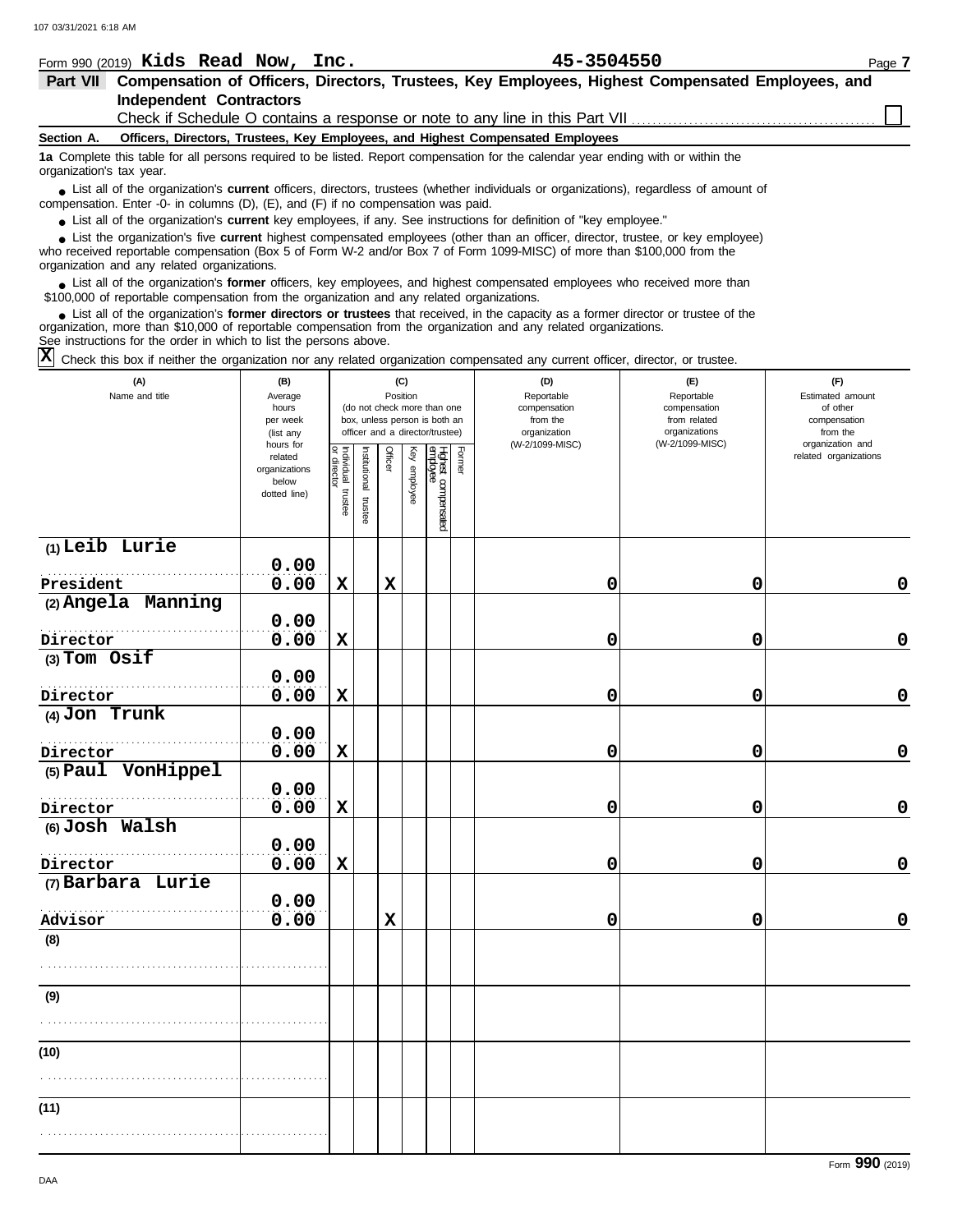| 107 03/31/2021 6:18 AM | Form 990 (2019) Kids Read Now, Inc.                                                                                                                                                                                                                                                                                                                                                                                                                                                                                                                                                                                                                                                                                                                                                                                                                                                                                                                                                                                                                                                                                                                                                                                                                                                                                                                              |                                                                |                                        |                       |         |                 |                                                                                                 |             | 45-3504550                                                                                                                                                              |                                                                    |                                                                 | Page 8 |
|------------------------|------------------------------------------------------------------------------------------------------------------------------------------------------------------------------------------------------------------------------------------------------------------------------------------------------------------------------------------------------------------------------------------------------------------------------------------------------------------------------------------------------------------------------------------------------------------------------------------------------------------------------------------------------------------------------------------------------------------------------------------------------------------------------------------------------------------------------------------------------------------------------------------------------------------------------------------------------------------------------------------------------------------------------------------------------------------------------------------------------------------------------------------------------------------------------------------------------------------------------------------------------------------------------------------------------------------------------------------------------------------|----------------------------------------------------------------|----------------------------------------|-----------------------|---------|-----------------|-------------------------------------------------------------------------------------------------|-------------|-------------------------------------------------------------------------------------------------------------------------------------------------------------------------|--------------------------------------------------------------------|-----------------------------------------------------------------|--------|
| Part VII               | (A)<br>Name and title                                                                                                                                                                                                                                                                                                                                                                                                                                                                                                                                                                                                                                                                                                                                                                                                                                                                                                                                                                                                                                                                                                                                                                                                                                                                                                                                            | (B)<br>Average<br>hours<br>per week<br>(list any               |                                        |                       |         | (C)<br>Position | (do not check more than one<br>box, unless person is both an<br>officer and a director/trustee) |             | Section A. Officers, Directors, Trustees, Key Employees, and Highest Compensated Employees (continued)<br>(D)<br>Reportable<br>compensation<br>from the<br>organization | (E)<br>Reportable<br>compensation<br>from related<br>organizations | (F)<br>Estimated amount<br>of other<br>compensation<br>from the |        |
|                        |                                                                                                                                                                                                                                                                                                                                                                                                                                                                                                                                                                                                                                                                                                                                                                                                                                                                                                                                                                                                                                                                                                                                                                                                                                                                                                                                                                  | hours for<br>related<br>organizations<br>below<br>dotted line) | ₽<br>Individual trustee<br>or director | Institutional trustee | Officer | Key employee    | Highest compensated<br>employee                                                                 | Former      | (W-2/1099-MISC)                                                                                                                                                         | (W-2/1099-MISC)                                                    | organization and<br>related organizations                       |        |
|                        |                                                                                                                                                                                                                                                                                                                                                                                                                                                                                                                                                                                                                                                                                                                                                                                                                                                                                                                                                                                                                                                                                                                                                                                                                                                                                                                                                                  |                                                                |                                        |                       |         |                 |                                                                                                 |             |                                                                                                                                                                         |                                                                    |                                                                 |        |
|                        |                                                                                                                                                                                                                                                                                                                                                                                                                                                                                                                                                                                                                                                                                                                                                                                                                                                                                                                                                                                                                                                                                                                                                                                                                                                                                                                                                                  |                                                                |                                        |                       |         |                 |                                                                                                 |             |                                                                                                                                                                         |                                                                    |                                                                 |        |
|                        |                                                                                                                                                                                                                                                                                                                                                                                                                                                                                                                                                                                                                                                                                                                                                                                                                                                                                                                                                                                                                                                                                                                                                                                                                                                                                                                                                                  |                                                                |                                        |                       |         |                 |                                                                                                 |             |                                                                                                                                                                         |                                                                    |                                                                 |        |
|                        |                                                                                                                                                                                                                                                                                                                                                                                                                                                                                                                                                                                                                                                                                                                                                                                                                                                                                                                                                                                                                                                                                                                                                                                                                                                                                                                                                                  |                                                                |                                        |                       |         |                 |                                                                                                 |             |                                                                                                                                                                         |                                                                    |                                                                 |        |
|                        |                                                                                                                                                                                                                                                                                                                                                                                                                                                                                                                                                                                                                                                                                                                                                                                                                                                                                                                                                                                                                                                                                                                                                                                                                                                                                                                                                                  |                                                                |                                        |                       |         |                 |                                                                                                 |             |                                                                                                                                                                         |                                                                    |                                                                 |        |
|                        |                                                                                                                                                                                                                                                                                                                                                                                                                                                                                                                                                                                                                                                                                                                                                                                                                                                                                                                                                                                                                                                                                                                                                                                                                                                                                                                                                                  |                                                                |                                        |                       |         |                 |                                                                                                 |             |                                                                                                                                                                         |                                                                    |                                                                 |        |
|                        |                                                                                                                                                                                                                                                                                                                                                                                                                                                                                                                                                                                                                                                                                                                                                                                                                                                                                                                                                                                                                                                                                                                                                                                                                                                                                                                                                                  |                                                                |                                        |                       |         |                 |                                                                                                 |             |                                                                                                                                                                         |                                                                    |                                                                 |        |
|                        |                                                                                                                                                                                                                                                                                                                                                                                                                                                                                                                                                                                                                                                                                                                                                                                                                                                                                                                                                                                                                                                                                                                                                                                                                                                                                                                                                                  |                                                                |                                        |                       |         |                 |                                                                                                 |             |                                                                                                                                                                         |                                                                    |                                                                 |        |
| d                      |                                                                                                                                                                                                                                                                                                                                                                                                                                                                                                                                                                                                                                                                                                                                                                                                                                                                                                                                                                                                                                                                                                                                                                                                                                                                                                                                                                  |                                                                |                                        |                       |         |                 |                                                                                                 | u<br>u<br>u |                                                                                                                                                                         |                                                                    |                                                                 |        |
| $\mathbf{2}$           |                                                                                                                                                                                                                                                                                                                                                                                                                                                                                                                                                                                                                                                                                                                                                                                                                                                                                                                                                                                                                                                                                                                                                                                                                                                                                                                                                                  |                                                                |                                        |                       |         |                 |                                                                                                 |             |                                                                                                                                                                         |                                                                    |                                                                 |        |
| 3                      |                                                                                                                                                                                                                                                                                                                                                                                                                                                                                                                                                                                                                                                                                                                                                                                                                                                                                                                                                                                                                                                                                                                                                                                                                                                                                                                                                                  |                                                                |                                        |                       |         |                 |                                                                                                 |             |                                                                                                                                                                         |                                                                    | 3                                                               |        |
| 4                      |                                                                                                                                                                                                                                                                                                                                                                                                                                                                                                                                                                                                                                                                                                                                                                                                                                                                                                                                                                                                                                                                                                                                                                                                                                                                                                                                                                  |                                                                |                                        |                       |         |                 |                                                                                                 |             |                                                                                                                                                                         |                                                                    | 4                                                               |        |
| 5                      |                                                                                                                                                                                                                                                                                                                                                                                                                                                                                                                                                                                                                                                                                                                                                                                                                                                                                                                                                                                                                                                                                                                                                                                                                                                                                                                                                                  |                                                                |                                        |                       |         |                 |                                                                                                 |             |                                                                                                                                                                         |                                                                    | 5                                                               |        |
| 1                      | c Total from continuation sheets to Part VII, Section A<br>Total number of individuals (including but not limited to those listed above) who received more than \$100,000 of<br>reportable compensation from the organization $\boldsymbol{\cup}$ 0<br>Yes<br>No<br>Did the organization list any former officer, director, trustee, key employee, or highest compensated<br>x<br>For any individual listed on line 1a, is the sum of reportable compensation and other compensation from the<br>organization and related organizations greater than \$150,000? If "Yes," complete Schedule J for such<br>x<br>individual with a construction of the construction of the construction of the construction of the construction of the construction of the construction of the construction of the construction of the construction of the cons<br>Did any person listed on line 1a receive or accrue compensation from any unrelated organization or individual<br>x<br>Section B. Independent Contractors<br>Complete this table for your five highest compensated independent contractors that received more than \$100,000 of<br>compensation from the organization. Report compensation for the calendar year ending with or within the organization's tax year.<br>(C)<br>Compensation<br>(A)<br>Name and business address<br>(B)<br>Description of services |                                                                |                                        |                       |         |                 |                                                                                                 |             |                                                                                                                                                                         |                                                                    |                                                                 |        |
|                        |                                                                                                                                                                                                                                                                                                                                                                                                                                                                                                                                                                                                                                                                                                                                                                                                                                                                                                                                                                                                                                                                                                                                                                                                                                                                                                                                                                  |                                                                |                                        |                       |         |                 |                                                                                                 |             |                                                                                                                                                                         |                                                                    |                                                                 |        |
|                        |                                                                                                                                                                                                                                                                                                                                                                                                                                                                                                                                                                                                                                                                                                                                                                                                                                                                                                                                                                                                                                                                                                                                                                                                                                                                                                                                                                  |                                                                |                                        |                       |         |                 |                                                                                                 |             |                                                                                                                                                                         |                                                                    |                                                                 |        |
|                        |                                                                                                                                                                                                                                                                                                                                                                                                                                                                                                                                                                                                                                                                                                                                                                                                                                                                                                                                                                                                                                                                                                                                                                                                                                                                                                                                                                  |                                                                |                                        |                       |         |                 |                                                                                                 |             |                                                                                                                                                                         |                                                                    |                                                                 |        |
|                        |                                                                                                                                                                                                                                                                                                                                                                                                                                                                                                                                                                                                                                                                                                                                                                                                                                                                                                                                                                                                                                                                                                                                                                                                                                                                                                                                                                  |                                                                |                                        |                       |         |                 |                                                                                                 |             |                                                                                                                                                                         |                                                                    |                                                                 |        |
|                        |                                                                                                                                                                                                                                                                                                                                                                                                                                                                                                                                                                                                                                                                                                                                                                                                                                                                                                                                                                                                                                                                                                                                                                                                                                                                                                                                                                  |                                                                |                                        |                       |         |                 |                                                                                                 |             |                                                                                                                                                                         |                                                                    |                                                                 |        |
| 2                      | Total number of independent contractors (including but not limited to those listed above) who<br>received more than \$100,000 of compensation from the organization u                                                                                                                                                                                                                                                                                                                                                                                                                                                                                                                                                                                                                                                                                                                                                                                                                                                                                                                                                                                                                                                                                                                                                                                            |                                                                |                                        |                       |         |                 |                                                                                                 |             |                                                                                                                                                                         | 0                                                                  |                                                                 |        |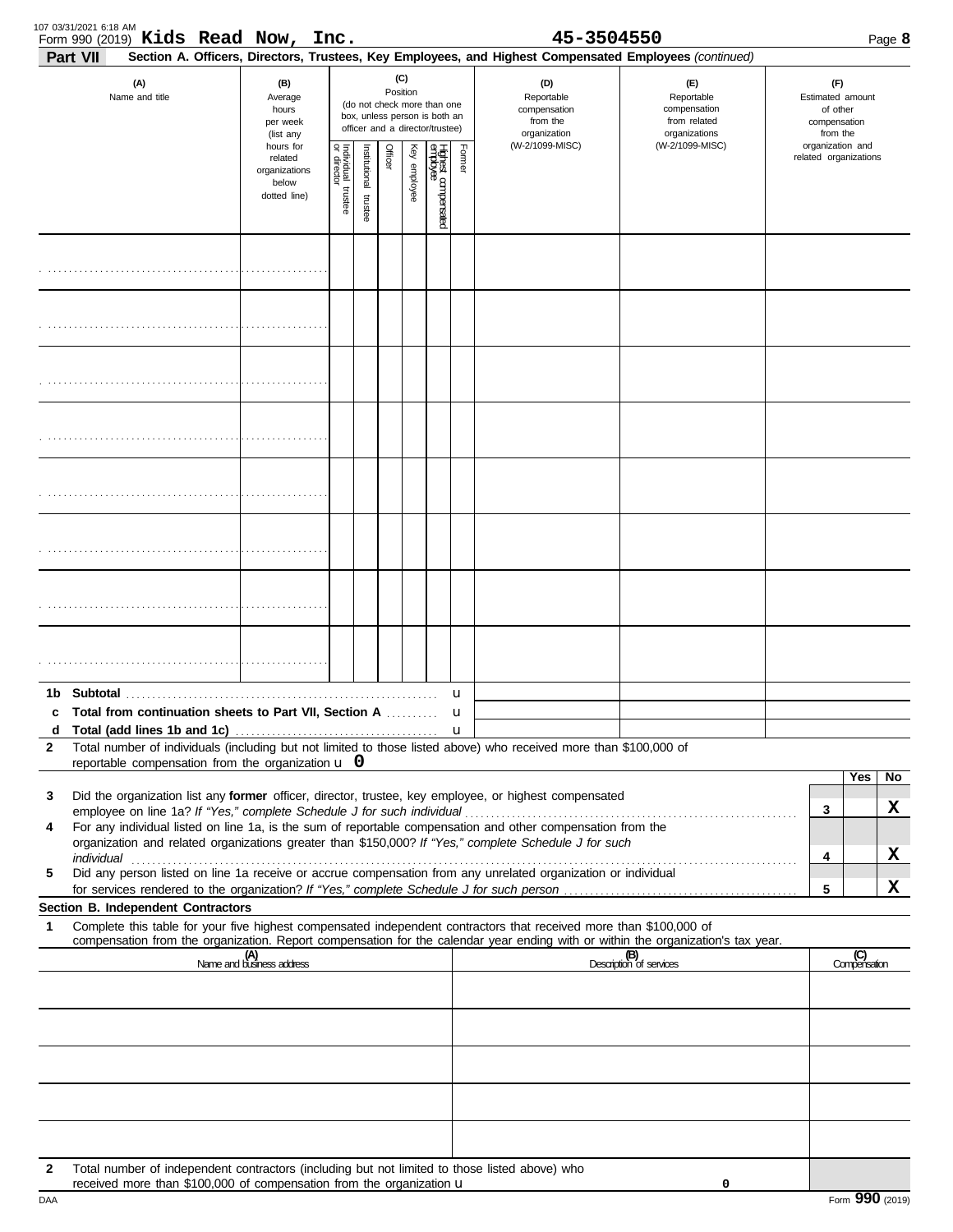**Part VIII Statement of Revenue**

# Form 990 (2019) Page **9 Kids Read Now, Inc. 45-3504550**

|                                                           |             |                                                            |    |                |                 |   |                      |              | (A)<br>Total revenue | (B)<br>Related or exempt<br>function revenue | (C)<br>Unrelated<br>business revenue | (D)<br>Revenue excluded<br>from tax under<br>sections 512-514 |
|-----------------------------------------------------------|-------------|------------------------------------------------------------|----|----------------|-----------------|---|----------------------|--------------|----------------------|----------------------------------------------|--------------------------------------|---------------------------------------------------------------|
|                                                           |             |                                                            |    |                | 1a              |   |                      |              |                      |                                              |                                      |                                                               |
| Contributions, Gifts, Grants<br>and Other Similar Amounts |             | 1a Federated campaigns<br><b>b</b> Membership dues <i></i> |    | 1 <sub>b</sub> |                 |   |                      |              |                      |                                              |                                      |                                                               |
|                                                           |             | c Fundraising events                                       |    |                | 1 <sub>c</sub>  |   |                      |              |                      |                                              |                                      |                                                               |
|                                                           |             | d Related organizations                                    |    |                | 1 <sub>d</sub>  |   |                      |              |                      |                                              |                                      |                                                               |
|                                                           |             | e Government grants (contributions)                        |    |                | 1e              |   | 219,615              |              |                      |                                              |                                      |                                                               |
|                                                           |             | f All other contributions, gifts, grants,                  |    |                |                 |   |                      |              |                      |                                              |                                      |                                                               |
|                                                           |             | and similar amounts not induded above                      |    |                | 1f              |   | 184,448              |              |                      |                                              |                                      |                                                               |
|                                                           |             | g Noncash contributions included in lines 1a-1f            |    |                | 1g $\vert$ \$   |   | 140,000              |              |                      |                                              |                                      |                                                               |
|                                                           |             |                                                            |    |                |                 |   |                      | $\mathbf{u}$ | 404,063              |                                              |                                      |                                                               |
|                                                           |             |                                                            |    |                |                 |   | <b>Business Code</b> |              |                      |                                              |                                      |                                                               |
|                                                           | 2a          | Program Service Revenue                                    |    |                |                 | . |                      |              | 2,621,361            | 2,621,361                                    |                                      |                                                               |
| Program Service<br>Revenue                                | b           |                                                            |    |                |                 |   |                      |              |                      |                                              |                                      |                                                               |
|                                                           |             |                                                            |    |                |                 |   |                      |              |                      |                                              |                                      |                                                               |
|                                                           |             |                                                            |    |                |                 |   |                      |              |                      |                                              |                                      |                                                               |
|                                                           |             |                                                            |    |                |                 |   |                      |              |                      |                                              |                                      |                                                               |
|                                                           |             | f All other program service revenue                        |    |                |                 |   |                      |              |                      |                                              |                                      |                                                               |
|                                                           |             |                                                            |    |                |                 |   |                      | $\mathbf{u}$ | 2,621,361            |                                              |                                      |                                                               |
|                                                           | $3^{\circ}$ | Investment income (including dividends, interest, and      |    |                |                 |   |                      |              |                      |                                              |                                      |                                                               |
|                                                           |             |                                                            |    |                |                 |   |                      | u            |                      |                                              |                                      |                                                               |
|                                                           | 4           |                                                            |    |                |                 |   |                      | $\mathbf{u}$ |                      |                                              |                                      |                                                               |
|                                                           | 5           | Income from investment of tax-exempt bond proceeds         |    |                |                 |   |                      | u            |                      |                                              |                                      |                                                               |
|                                                           |             |                                                            |    | (i) Real       |                 |   | (ii) Personal        |              |                      |                                              |                                      |                                                               |
|                                                           |             | 6a Gross rents                                             | 6a |                |                 |   |                      |              |                      |                                              |                                      |                                                               |
|                                                           |             | <b>b</b> Less: rental expenses                             | 6b |                |                 |   |                      |              |                      |                                              |                                      |                                                               |
|                                                           |             | <b>c</b> Rental inc. or (loss)                             | 6с |                |                 |   |                      |              |                      |                                              |                                      |                                                               |
|                                                           |             |                                                            |    |                |                 |   |                      | u            |                      |                                              |                                      |                                                               |
|                                                           |             | <b>7a</b> Gross amount from                                |    | (i) Securities |                 |   | (ii) Other           |              |                      |                                              |                                      |                                                               |
|                                                           |             | sales of assets<br>other than inventory                    | 7a |                |                 |   |                      |              |                      |                                              |                                      |                                                               |
|                                                           |             | $b$ Less: $\cos$ or other                                  |    |                |                 |   |                      |              |                      |                                              |                                      |                                                               |
| Revenue                                                   |             | basis and sales exps.                                      | 7b |                |                 |   |                      |              |                      |                                              |                                      |                                                               |
|                                                           |             | c Gain or (loss)                                           | 7c |                |                 |   |                      |              |                      |                                              |                                      |                                                               |
|                                                           |             |                                                            |    |                |                 |   |                      | u            |                      |                                              |                                      |                                                               |
| Other                                                     |             | 8a Gross income from fundraising events                    |    |                |                 |   |                      |              |                      |                                              |                                      |                                                               |
|                                                           |             | (not including \$                                          |    |                |                 |   |                      |              |                      |                                              |                                      |                                                               |
|                                                           |             | of contributions reported on line 1c).                     |    |                |                 |   |                      |              |                      |                                              |                                      |                                                               |
|                                                           |             | See Part IV, line 18                                       |    | .              | 8а              |   |                      |              |                      |                                              |                                      |                                                               |
|                                                           |             |                                                            |    |                | 8b              |   |                      |              |                      |                                              |                                      |                                                               |
|                                                           |             | c Net income or (loss) from fundraising events             |    |                |                 |   |                      | u            |                      |                                              |                                      |                                                               |
|                                                           |             | 9a Gross income from gaming activities.                    |    |                |                 |   |                      |              |                      |                                              |                                      |                                                               |
|                                                           |             | See Part IV, line 19 $\ldots$                              |    |                | 9a              |   |                      |              |                      |                                              |                                      |                                                               |
|                                                           |             | <b>b</b> Less: direct expenses                             |    |                | 9 <sub>b</sub>  |   |                      |              |                      |                                              |                                      |                                                               |
|                                                           |             | c Net income or (loss) from gaming activities              |    |                |                 |   |                      | u            |                      |                                              |                                      |                                                               |
|                                                           |             | 10a Gross sales of inventory, less                         |    |                |                 |   |                      |              |                      |                                              |                                      |                                                               |
|                                                           |             | returns and allowances                                     |    |                | 10a             |   |                      |              |                      |                                              |                                      |                                                               |
|                                                           |             | <b>b</b> Less: cost of goods sold                          |    |                | 10 <sub>b</sub> |   |                      |              |                      |                                              |                                      |                                                               |
|                                                           |             | c Net income or (loss) from sales of inventory             |    |                |                 |   |                      | $\mathbf{u}$ |                      |                                              |                                      |                                                               |
|                                                           |             |                                                            |    |                |                 |   | <b>Business Code</b> |              |                      |                                              |                                      |                                                               |
| Miscellaneous<br>Revenue                                  | 11a         | Other Revenue                                              |    |                |                 |   |                      |              | 5,279                | 5,279                                        |                                      |                                                               |
|                                                           | b           |                                                            |    |                |                 |   |                      |              |                      |                                              |                                      |                                                               |
|                                                           | c           |                                                            |    |                |                 |   |                      |              |                      |                                              |                                      |                                                               |
|                                                           |             |                                                            |    |                |                 |   |                      |              |                      |                                              |                                      |                                                               |
|                                                           |             |                                                            |    |                |                 |   |                      | u            | 5,279                |                                              |                                      |                                                               |
|                                                           |             |                                                            |    |                |                 |   |                      | $\mathbf{u}$ | 3,030,703            | 2,626,640                                    | $\Omega$                             | 0                                                             |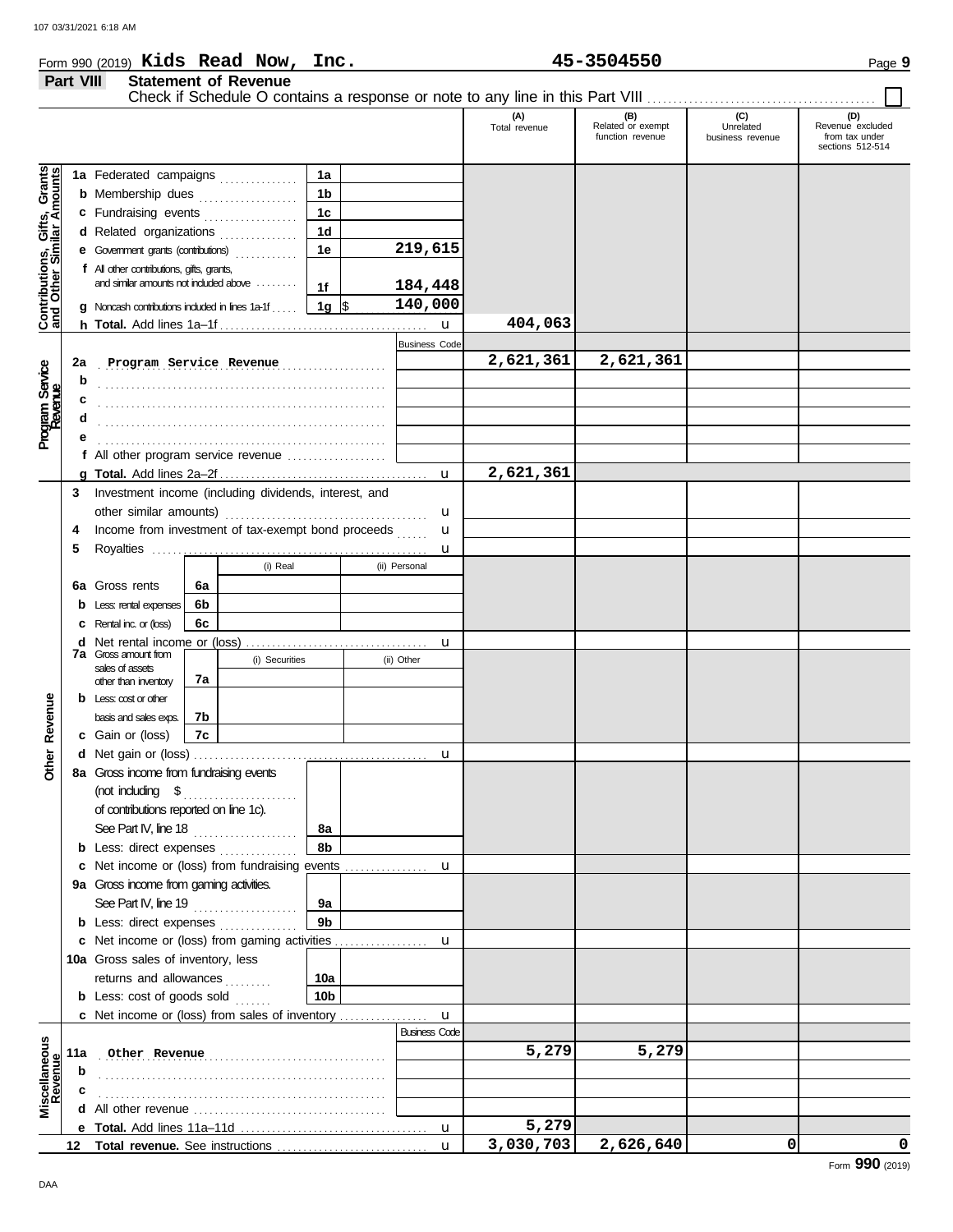### **Part IX Statement of Functional Expenses** Form 990 (2019) Page **10 Kids Read Now, Inc. 45-3504550** *Section 501(c)(3) and 501(c)(4) organizations must complete all columns. All other organizations must complete column (A). Do not include amounts reported on lines 6b, 7b, 8b, 9b, and 10b of Part VIII.* **1 2 3 4 5 6 7 8 9 10 11** Fees for services (nonemployees): **a** Management ................................. **b** Legal . . . . . . . . . . . . . . . . . . . . . . . . . . . . . . . . . . . . . . . . . **c** Accounting . . . . . . . . . . . . . . . . . . . . . . . . . . . . . . . . . . . **d** Lobbying . . . . . . . . . . . . . . . . . . . . . . . . . . . . . . . . . . . . . **e** Professional fundraising services. See Part IV, line 17 **f g** Other. (If line 11g amount exceeds 10% of line 25, column **12** Advertising and promotion . . . . . . . . . . . . . . . . . . **13 14 15 16 17 18 19 20 21 22** Depreciation, depletion, and amortization . . . **23 24** Other expenses. Itemize expenses not covered **a b c** Grants and other assistance to domestic organizations and domestic governments. See Part IV, line 21 . . . . . . . . . . . Grants and other assistance to domestic individuals. See Part IV, line 22 . . . . . . . . . . . . . Grants and other assistance to foreign organizations, foreign governments, and foreign individuals. See Part IV, lines 15 and 16 Benefits paid to or for members . . . . . . . . . . . . . Compensation of current officers, directors, trustees, and key employees ................ Compensation not included above to disqualified persons (as defined under section 4958(f)(1)) and persons described in section 4958(c)(3)(B) . . . . . . . . Other salaries and wages ................... Pension plan accruals and contributions (include section 401(k) and 403(b) employer contributions) Other employee benefits .................... Payroll taxes . . . . . . . . . . . . . . . . . . . . . . . . . . . . . . . . . Investment management fees ................ Office expenses ................................. Information technology ...................... Royalties . . . . . . . . . . . . . . . . . . . . . . . . . . . . . . . . . . . . . Occupancy . . . . . . . . . . . . . . . . . . . . . . . . . . . . . . . . . . Travel . . . . . . . . . . . . . . . . . . . . . . . . . . . . . . . . . . . . . . . . Payments of travel or entertainment expenses for any federal, state, or local public officials Conferences, conventions, and meetings Interest . . . . . . . . . . . . . . . . . . . . . . . . . . . . . . . . . . . . . . Payments to affiliates . . . . . . . . . . . . . . . . . . . . . . . . Insurance . . . . . . . . . . . . . . . . . . . . . . . . . . . . . . . . . . . . above (List miscellaneous expenses on line 24e. If line 24e amount exceeds 10% of line 25, column (A) amount, list line 24e expenses on Schedule O.) **(A) (B) (C) (C) (C) Total expenses Program service Management** Total expenses Program service<br>
expenses Program service<br>  $\frac{1}{2}$  Management and<br>
general expenses expenses general expenses (D)<br>Fundraising expenses . . . . . . . . . . . . . . . . . . . . . . . . . . . . . . . . . . . . . . . . . . . . . . . **Program Expense 1,056,598 1,056,598 Commissions** 118,865 118,865 **Contract Services 103,882 5,908 97,974** Check if Schedule O contains a response or note to any line in this Part IX (A) amount, list line 11g expenses on Schedule O.)  $\ldots \ldots$ **1,000,553 940,553 50,000 10,000 201,426 201,426 199,725 194,375 5,112 238 151,605 130,542 21,063 101,393 101,393 24,678 5,208 19,470 97,660 96,361 1,299 124,787 124,787 291,944 291,944 5,238 5,238**

**Professional Fees 64,300 64,300** 

**d**

**3,602,836 3,068,189 524,409 10,238**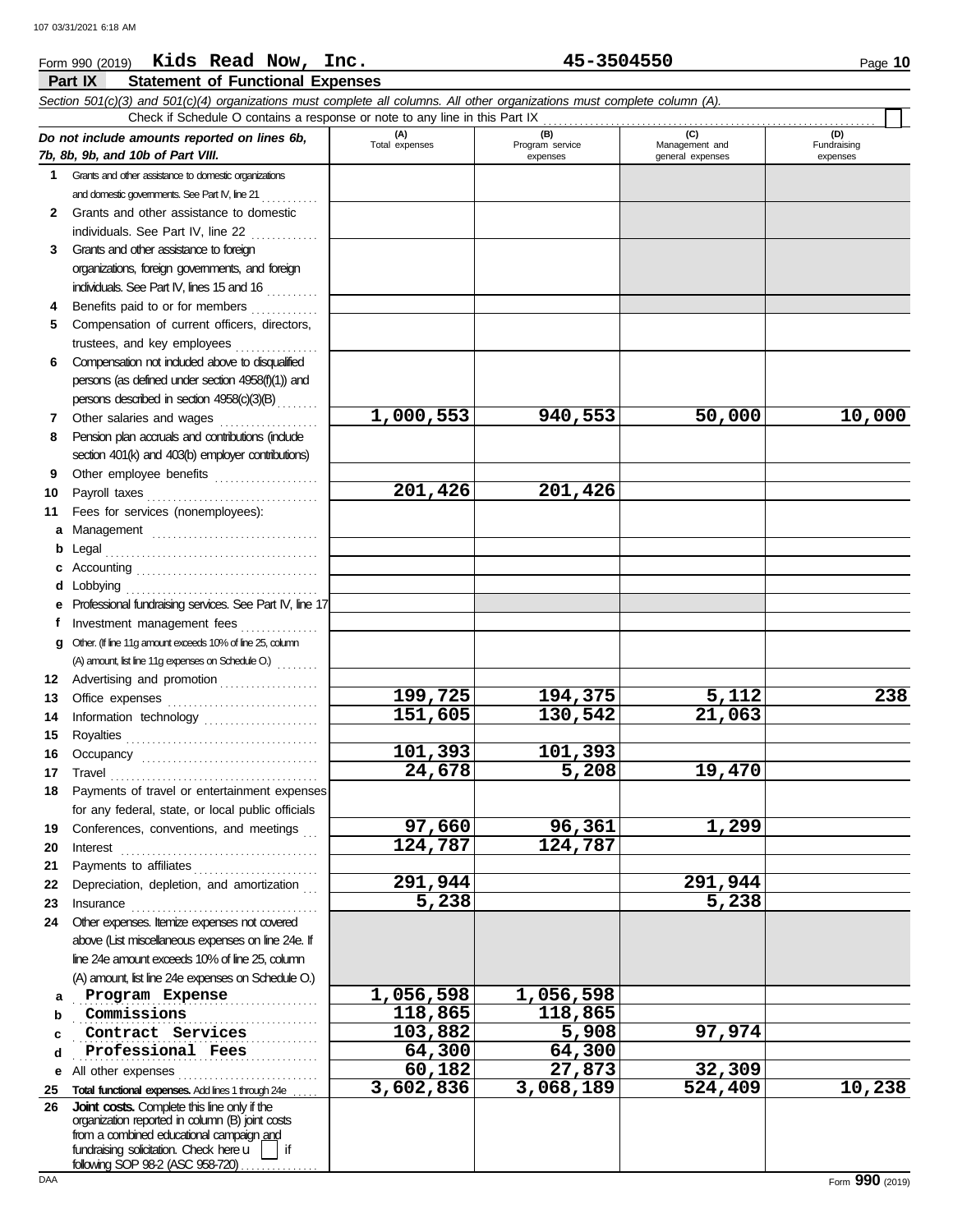| Form 990 (2019) | Kids Read Now,       |  | Inc. |                                                                                         | 45-3504550 | Page |  |
|-----------------|----------------------|--|------|-----------------------------------------------------------------------------------------|------------|------|--|
| <b>Part X</b>   | <b>Balance Sheet</b> |  |      |                                                                                         |            |      |  |
|                 |                      |  |      | Check if Schedule O contains a response or note to any line in this Part $X_{\alpha}$ . |            |      |  |
|                 |                      |  |      |                                                                                         | (A         | (B)  |  |

#### Check if Schedule O contains a response or note to any line in this Part X **(A) (B)** Beginning of year  $\parallel$  | End of year **83,336 298,434** Cash—non-interest-bearing . . . . . . . . . . . . . . . . . . . . . . . . . . . . . . . . . . . . . . . . . . . . . . . . . . . . . . . . . . . . . . **1 1 2 2** Savings and temporary cash investments . . . . . . . . . . . . . . . . . . . . . . . . . . . . . . . . . . . . . . . . . . . . . . . **69,824 177,804 3 3** Pledges and grants receivable, net . . . . . . . . . . . . . . . . . . . . . . . . . . . . . . . . . . . . . . . . . . . . . . . . . . . . . . **4 4** Accounts receivable, net . . . . . . . . . . . . . . . . . . . . . . . . . . . . . . . . . . . . . . . . . . . . . . . . . . . . . . . . . . . . . . . . . **5** Loans and other receivables from any current or former officer, director, trustee, key employee, creator or founder, substantial contributor, or 35% controlled entity or family member of any of these persons **5 6** Loans and other receivables from other disqualified persons (as defined **6** under section  $4958(f)(1)$ , and persons described in section  $4958(c)(3)(B)$  ............. **Assets 7 7** Notes and loans receivable, net . . . . . . . . . . . . . . . . . . . . . . . . . . . . . . . . . . . . . . . . . . . . . . . . . . . . . . . . . . **331,014 167,618 8 8** Inventories for sale or use . . . . . . . . . . . . . . . . . . . . . . . . . . . . . . . . . . . . . . . . . . . . . . . . . . . . . . . . . . . . . . . . Prepaid expenses and deferred charges . . . . . . . . . . . . . . . . . . . . . . . . . . . . . . . . . . . . . . . . . . . . . . . . . **6,639 7,175 9 9 10a** Land, buildings, and equipment: cost or other basis. Complete Part VI of Schedule D ................ **1,177,993 10a 763,663 496,162 414,330 10c b** Less: accumulated depreciation . . . . . . . . . . . . . . . . . . 10b **11** Investments—publicly traded securities . . . . . . . . . . . . . . . . . . . . . . . . . . . . . . . . . . . . . . . . . . . . . . . . . . **11** Investments—other securities. See Part IV, line 11 . . . . . . . . . . . . . . . . . . . . . . . . . . . . . . . . . . . . . **12 12 13 13** Investments—program-related. See Part IV, line 11 . . . . . . . . . . . . . . . . . . . . . . . . . . . . . . . . . . . . . Intangible assets . . . . . . . . . . . . . . . . . . . . . . . . . . . . . . . . . . . . . . . . . . . . . . . . . . . . . . . . . . . . . . . . . . . . . . . . . **14 14 15 15** Other assets. See Part IV, line 11 . . . . . . . . . . . . . . . . . . . . . . . . . . . . . . . . . . . . . . . . . . . . . . . . . . . . . . . **986,975** 16 1,065,361<br>406,183 17 444,006 **Total assets.** Add lines 1 through 15 (must equal line 33) . . . . . . . . . . . . . . . . . . . . . . . . . . . . . . **16 16 406,183 444,006 17** Accounts payable and accrued expenses . . . . . . . . . . . . . . . . . . . . . . . . . . . . . . . . . . . . . . . . . . . . . . . . **17 18** Grants payable . . . . . . . . . . . . . . . . . . . . . . . . . . . . . . . . . . . . . . . . . . . . . . . . . . . . . . . . . . . . . . . . . . . . . . . . . . . **18 54,307** Deferred revenue . . . . . . . . . . . . . . . . . . . . . . . . . . . . . . . . . . . . . . . . . . . . . . . . . . . . . . . . . . . . . . . . . . . . . . . . . **19 19** Tax-exempt bond liabilities . . . . . . . . . . . . . . . . . . . . . . . . . . . . . . . . . . . . . . . . . . . . . . . . . . . . . . . . . . . . . . . **20 20 21** Escrow or custodial account liability. Complete Part IV of Schedule D . . . . . . . . . . . . . . . . . . **21 22** Loans and other payables to any current or former officer, director, **Liabilities** trustee, key employee, creator or founder, substantial contributor, or 35% **22** controlled entity or family member of any of these persons **2,817,779 3,376,168** Secured mortgages and notes payable to unrelated third parties . . . . . . . . . . . . . . . . . . . . . . . . **23 23 24** Unsecured notes and loans payable to unrelated third parties . . . . . . . . . . . . . . . . . . . . . . . . . . . **24 25** Other liabilities (including federal income tax, payables to related third parties, and other liabilities not included on lines 17-24). Complete Part X of Schedule D . . . . . . . . . . . . . . . . . . . . . . . . . . . . . . . . . . . . . . . . . . . . . . . . . . . . . . . . . . . . . . . . . . . . . . . . . . . . **25 3,223,962 3,874,481 26** Total liabilities. Add lines 17 through 25 **26 Organizations that follow FASB ASC 958, check here** u **X** Net Assets or Fund Balances **Net Assets or Fund Balances and complete lines 27, 28, 32, and 33. 27** Net assets without donor restrictions . . . . . . . . . . . . . . . . . . . . . . . . . . . . . . . . . . . . . . . . . . . . . . . . . . . . **-2,236,987 -2,809,120 27** Net assets with donor restrictions . . . . . . . . . . . . . . . . . . . . . . . . . . . . . . . . . . . . . . . . . . . . . . . . . . . . . . . . **28 28 Organizations that do not follow FASB ASC 958, check here** u **and complete lines 29 through 33.** Capital stock or trust principal, or current funds . . . . . . . . . . . . . . . . . . . . . . . . . . . . . . . . . . . . . . . . . . **29 29** Paid-in or capital surplus, or land, building, or equipment fund ........................... **30 30 31** Retained earnings, endowment, accumulated income, or other funds ..................... **31 -2,236,987 -2,809,120** Total net assets or fund balances . . . . . . . . . . . . . . . . . . . . . . . . . . . . . . . . . . . . . . . . . . . . . . . . . . . . . . . . **32 32 33** Total liabilities and net assets/fund balances ... **986,975 1,065,361 33**

Form **990** (2019)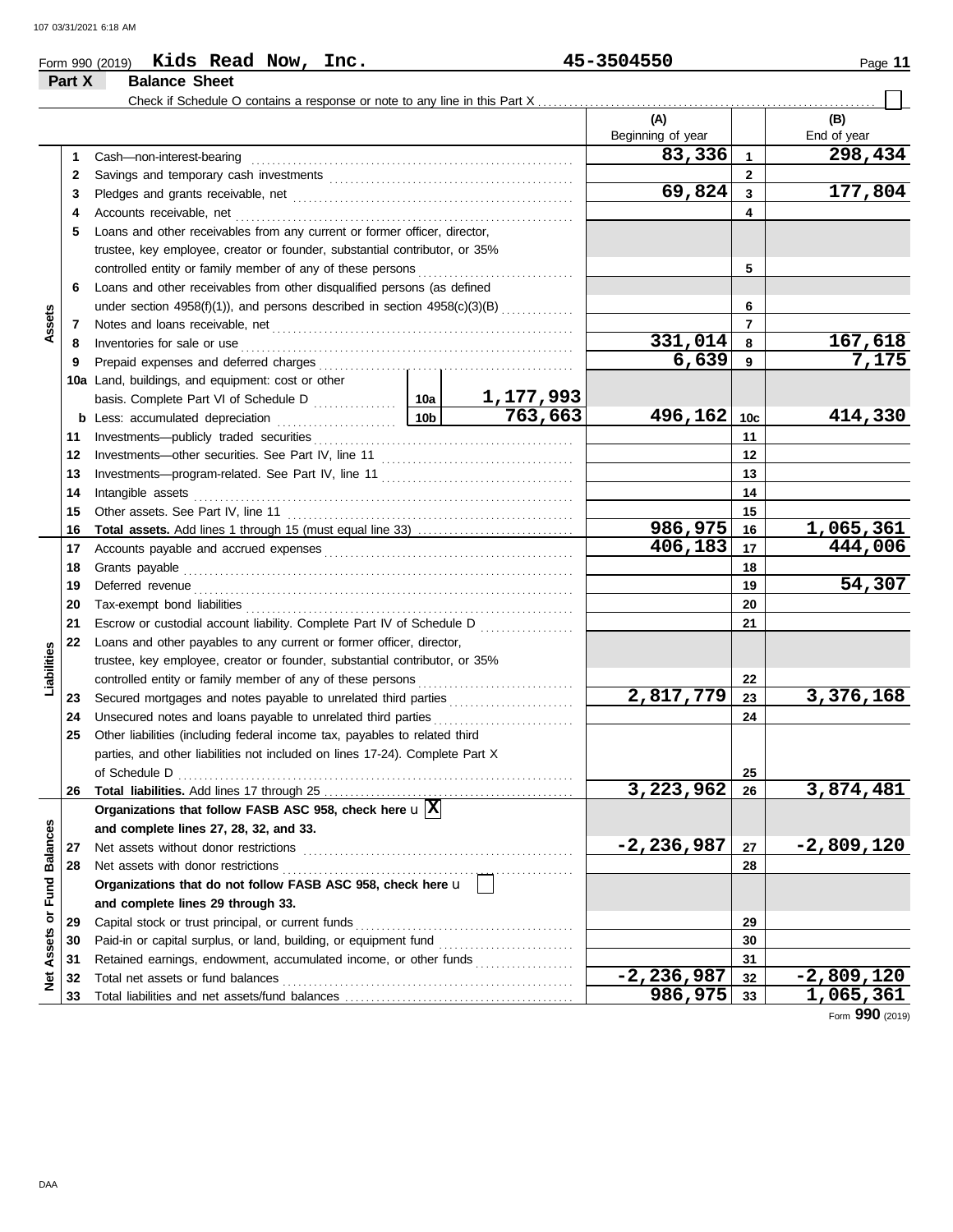|              | Form 990 (2019) Kids Read Now, Inc.<br>45-3504550                                                                                                                                                                             |                         |                |                | Page 12 |
|--------------|-------------------------------------------------------------------------------------------------------------------------------------------------------------------------------------------------------------------------------|-------------------------|----------------|----------------|---------|
|              | Part XI<br><b>Reconciliation of Net Assets</b>                                                                                                                                                                                |                         |                |                |         |
|              |                                                                                                                                                                                                                               |                         |                |                |         |
| 1            |                                                                                                                                                                                                                               | $\mathbf{1}$            |                | 3,030,703      |         |
| $\mathbf{2}$ |                                                                                                                                                                                                                               | $\overline{2}$          |                | 3,602,836      |         |
| 3            | Revenue less expenses. Subtract line 2 from line 1                                                                                                                                                                            | $\overline{\mathbf{3}}$ |                | $-572, 133$    |         |
| 4            |                                                                                                                                                                                                                               | $\overline{\mathbf{4}}$ |                | $-2, 236, 987$ |         |
| 5            | Net unrealized gains (losses) on investments [1] production in the unrealized gains (losses) on investments [1] production in the unrealized gains (losses) on investments [1] production in the unrealized gains (losses) on | 5                       |                |                |         |
| 6            |                                                                                                                                                                                                                               | 6                       |                |                |         |
| 7            | Investment expenses <b>constant expenses</b>                                                                                                                                                                                  | $\overline{7}$          |                |                |         |
| 8            | Prior period adjustments <b>construction and construction of the construction</b> and construction of the construction                                                                                                        | 8                       |                |                |         |
| 9            |                                                                                                                                                                                                                               | $\mathbf{9}$            |                |                |         |
| 10           | Net assets or fund balances at end of year. Combine lines 3 through 9 (must equal Part X, line                                                                                                                                |                         |                |                |         |
|              |                                                                                                                                                                                                                               | 10                      |                | $-2,809,120$   |         |
|              | <b>Financial Statements and Reporting</b><br>Part XII                                                                                                                                                                         |                         |                |                |         |
|              |                                                                                                                                                                                                                               |                         |                |                |         |
|              |                                                                                                                                                                                                                               |                         |                | <b>Yes</b>     | No      |
| 1            | $ \mathbf{X} $ Accrual<br>Accounting method used to prepare the Form 990:<br>Cash<br>Other                                                                                                                                    |                         |                |                |         |
|              | If the organization changed its method of accounting from a prior year or checked "Other," explain in                                                                                                                         |                         |                |                |         |
|              | Schedule O.                                                                                                                                                                                                                   |                         |                |                |         |
|              | 2a Were the organization's financial statements compiled or reviewed by an independent accountant?                                                                                                                            |                         | 2a             |                | x       |
|              | If "Yes," check a box below to indicate whether the financial statements for the year were compiled or                                                                                                                        |                         |                |                |         |
|              | reviewed on a separate basis, consolidated basis, or both:                                                                                                                                                                    |                         |                |                |         |
|              | Separate basis<br>Consolidated basis<br>  Both consolidated and separate basis                                                                                                                                                |                         |                |                |         |
|              | <b>b</b> Were the organization's financial statements audited by an independent accountant?                                                                                                                                   |                         | 2 <sub>b</sub> | X              |         |
|              | If "Yes," check a box below to indicate whether the financial statements for the year were audited on a                                                                                                                       |                         |                |                |         |
|              | separate basis, consolidated basis, or both:                                                                                                                                                                                  |                         |                |                |         |
|              | $ \mathbf{X} $ Separate basis<br>  Consolidated basis<br>  Both consolidated and separate basis                                                                                                                               |                         |                |                |         |
|              | c If "Yes" to line 2a or 2b, does the organization have a committee that assumes responsibility for oversight of                                                                                                              |                         |                |                |         |
|              | the audit, review, or compilation of its financial statements and selection of an independent accountant?                                                                                                                     |                         | 2c             | х              |         |
|              | If the organization changed either its oversight process or selection process during the tax year, explain on                                                                                                                 |                         |                |                |         |
|              | Schedule O.                                                                                                                                                                                                                   |                         |                |                |         |
|              | 3a As a result of a federal award, was the organization required to undergo an audit or audits as set forth in the                                                                                                            |                         |                |                |         |
|              | Single Audit Act and OMB Circular A-133?                                                                                                                                                                                      |                         | За             |                |         |
|              | <b>b</b> If "Yes," did the organization undergo the required audit or audits? If the organization did not undergo the                                                                                                         |                         |                |                |         |
|              | required audit or audits, explain why on Schedule O and describe any steps taken to undergo such audits                                                                                                                       |                         | 3 <sub>b</sub> |                |         |
|              |                                                                                                                                                                                                                               |                         |                |                |         |

Form **990** (2019)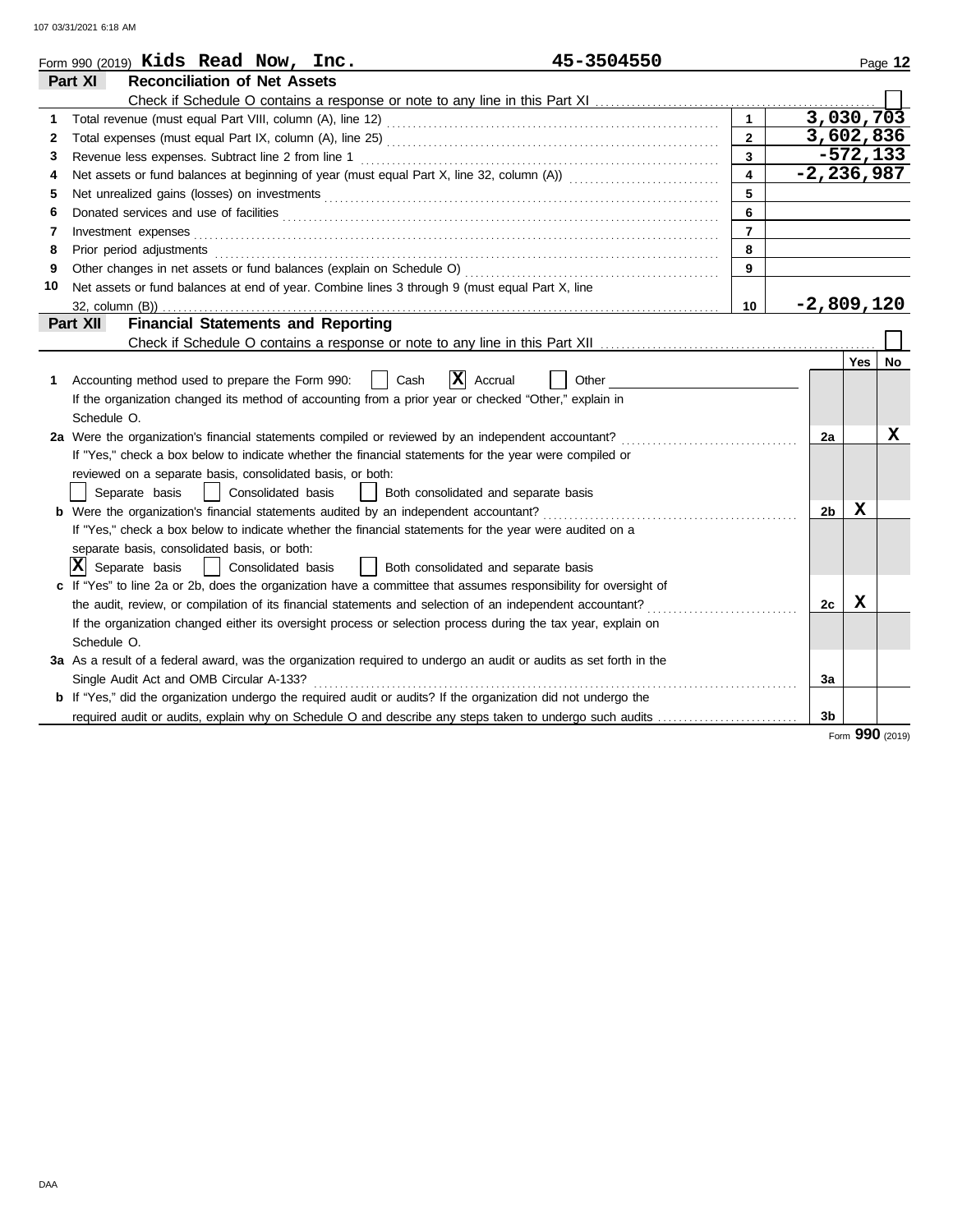Internal Revenue Service Department of the Treasury

**(Form 990 or 990-EZ)**

# **SCHEDULE A Public Charity Status and Public Support**

**Complete if the organization is a section 501(c)(3) organization or a section 4947(a)(1) nonexempt charitable trust.**

u **Attach to Form 990 or Form 990-EZ.**

| ZU 19                 |  |  |
|-----------------------|--|--|
| <b>Open to Public</b> |  |  |
| Inspection            |  |  |

OMB No. 1545-0047

**2019**

|       |        | Internal Revenue Service                                                                         |                                                            | <b>u Go to www.irs.gov/Form990 for instructions and the latest information.</b>                                                                                                                                                                                                                                                                                                                                                                                                  |     |                                                                   |                                                         |            | <b>Inspection</b>                                     |
|-------|--------|--------------------------------------------------------------------------------------------------|------------------------------------------------------------|----------------------------------------------------------------------------------------------------------------------------------------------------------------------------------------------------------------------------------------------------------------------------------------------------------------------------------------------------------------------------------------------------------------------------------------------------------------------------------|-----|-------------------------------------------------------------------|---------------------------------------------------------|------------|-------------------------------------------------------|
|       |        | Name of the organization                                                                         | Kids Read Now, Inc.                                        |                                                                                                                                                                                                                                                                                                                                                                                                                                                                                  |     |                                                                   |                                                         | 45-3504550 | Employer identification number                        |
|       | Part I |                                                                                                  |                                                            | Reason for Public Charity Status (All organizations must complete this part.) See instructions.                                                                                                                                                                                                                                                                                                                                                                                  |     |                                                                   |                                                         |            |                                                       |
|       |        |                                                                                                  |                                                            | The organization is not a private foundation because it is: (For lines 1 through 12, check only one box.)                                                                                                                                                                                                                                                                                                                                                                        |     |                                                                   |                                                         |            |                                                       |
| 1     |        |                                                                                                  |                                                            | A church, convention of churches, or association of churches described in section 170(b)(1)(A)(i).                                                                                                                                                                                                                                                                                                                                                                               |     |                                                                   |                                                         |            |                                                       |
| 2     |        |                                                                                                  |                                                            | A school described in <b>section 170(b)(1)(A)(ii).</b> (Attach Schedule E (Form 990 or 990-EZ).)                                                                                                                                                                                                                                                                                                                                                                                 |     |                                                                   |                                                         |            |                                                       |
| 3     |        |                                                                                                  |                                                            | A hospital or a cooperative hospital service organization described in section 170(b)(1)(A)(iii).                                                                                                                                                                                                                                                                                                                                                                                |     |                                                                   |                                                         |            |                                                       |
|       |        |                                                                                                  |                                                            | A medical research organization operated in conjunction with a hospital described in section 170(b)(1)(A)(iii). Enter the hospital's name,                                                                                                                                                                                                                                                                                                                                       |     |                                                                   |                                                         |            |                                                       |
|       |        | city, and state:                                                                                 |                                                            |                                                                                                                                                                                                                                                                                                                                                                                                                                                                                  |     |                                                                   |                                                         |            |                                                       |
| 5     |        |                                                                                                  | section 170(b)(1)(A)(iv). (Complete Part II.)              | An organization operated for the benefit of a college or university owned or operated by a governmental unit described in                                                                                                                                                                                                                                                                                                                                                        |     |                                                                   |                                                         |            |                                                       |
| 6     |        | A federal, state, or local government or governmental unit described in section 170(b)(1)(A)(v). |                                                            |                                                                                                                                                                                                                                                                                                                                                                                                                                                                                  |     |                                                                   |                                                         |            |                                                       |
| 7     | ΙX     |                                                                                                  | described in section 170(b)(1)(A)(vi). (Complete Part II.) | An organization that normally receives a substantial part of its support from a governmental unit or from the general public                                                                                                                                                                                                                                                                                                                                                     |     |                                                                   |                                                         |            |                                                       |
| 8     |        |                                                                                                  |                                                            | A community trust described in section 170(b)(1)(A)(vi). (Complete Part II.)                                                                                                                                                                                                                                                                                                                                                                                                     |     |                                                                   |                                                         |            |                                                       |
| 9     |        | university:                                                                                      |                                                            | An agricultural research organization described in section 170(b)(1)(A)(ix) operated in conjunction with a land-grant college<br>or university or a non-land-grant college of agriculture (see instructions). Enter the name, city, and state of the college or                                                                                                                                                                                                                  |     |                                                                   |                                                         |            |                                                       |
| 10    |        |                                                                                                  |                                                            | An organization that normally receives: (1) more than 33 1/3% of its support from contributions, membership fees, and gross<br>receipts from activities related to its exempt functions—subject to certain exceptions, and (2) no more than 33 1/3% of its<br>support from gross investment income and unrelated business taxable income (less section 511 tax) from businesses<br>acquired by the organization after June 30, 1975. See section 509(a)(2). (Complete Part III.) |     |                                                                   |                                                         |            |                                                       |
| 11    |        |                                                                                                  |                                                            | An organization organized and operated exclusively to test for public safety. See section 509(a)(4).                                                                                                                                                                                                                                                                                                                                                                             |     |                                                                   |                                                         |            |                                                       |
| 12    |        |                                                                                                  |                                                            | An organization organized and operated exclusively for the benefit of, to perform the functions of, or to carry out the purposes<br>of one or more publicly supported organizations described in section 509(a)(1) or section 509(a)(2). See section 509(a)(3).<br>Check the box in lines 12a through 12d that describes the type of supporting organization and complete lines 12e, 12f, and 12g.                                                                               |     |                                                                   |                                                         |            |                                                       |
|       | а      |                                                                                                  |                                                            | Type I. A supporting organization operated, supervised, or controlled by its supported organization(s), typically by giving<br>the supported organization(s) the power to regularly appoint or elect a majority of the directors or trustees of the                                                                                                                                                                                                                              |     |                                                                   |                                                         |            |                                                       |
|       |        |                                                                                                  |                                                            | supporting organization. You must complete Part IV, Sections A and B.                                                                                                                                                                                                                                                                                                                                                                                                            |     |                                                                   |                                                         |            |                                                       |
|       | b      |                                                                                                  |                                                            | Type II. A supporting organization supervised or controlled in connection with its supported organization(s), by having<br>control or management of the supporting organization vested in the same persons that control or manage the supported<br>organization(s). You must complete Part IV, Sections A and C.                                                                                                                                                                 |     |                                                                   |                                                         |            |                                                       |
|       | c      |                                                                                                  |                                                            | Type III functionally integrated. A supporting organization operated in connection with, and functionally integrated with,<br>its supported organization(s) (see instructions). You must complete Part IV, Sections A, D, and E.                                                                                                                                                                                                                                                 |     |                                                                   |                                                         |            |                                                       |
|       | d      |                                                                                                  |                                                            | Type III non-functionally integrated. A supporting organization operated in connection with its supported organization(s)<br>that is not functionally integrated. The organization generally must satisfy a distribution requirement and an attentiveness<br>requirement (see instructions). You must complete Part IV, Sections A and D, and Part V.                                                                                                                            |     |                                                                   |                                                         |            |                                                       |
|       | е      |                                                                                                  |                                                            | Check this box if the organization received a written determination from the IRS that it is a Type I, Type II, Type III<br>functionally integrated, or Type III non-functionally integrated supporting organization.                                                                                                                                                                                                                                                             |     |                                                                   |                                                         |            |                                                       |
|       | f      |                                                                                                  | Enter the number of supported organizations                |                                                                                                                                                                                                                                                                                                                                                                                                                                                                                  |     |                                                                   |                                                         |            |                                                       |
|       | g      |                                                                                                  |                                                            | Provide the following information about the supported organization(s).                                                                                                                                                                                                                                                                                                                                                                                                           |     |                                                                   |                                                         |            |                                                       |
|       |        | (i) Name of supported<br>organization                                                            | (ii) EIN                                                   | (iii) Type of organization<br>(described on lines 1-10<br>above (see instructions))                                                                                                                                                                                                                                                                                                                                                                                              |     | (iv) Is the organization<br>listed in your governing<br>document? | (v) Amount of monetary<br>support (see<br>instructions) |            | (vi) Amount of<br>other support (see<br>instructions) |
|       |        |                                                                                                  |                                                            |                                                                                                                                                                                                                                                                                                                                                                                                                                                                                  | Yes | No                                                                |                                                         |            |                                                       |
| (A)   |        |                                                                                                  |                                                            |                                                                                                                                                                                                                                                                                                                                                                                                                                                                                  |     |                                                                   |                                                         |            |                                                       |
| (B)   |        |                                                                                                  |                                                            |                                                                                                                                                                                                                                                                                                                                                                                                                                                                                  |     |                                                                   |                                                         |            |                                                       |
| (C)   |        |                                                                                                  |                                                            |                                                                                                                                                                                                                                                                                                                                                                                                                                                                                  |     |                                                                   |                                                         |            |                                                       |
| (D)   |        |                                                                                                  |                                                            |                                                                                                                                                                                                                                                                                                                                                                                                                                                                                  |     |                                                                   |                                                         |            |                                                       |
|       |        |                                                                                                  |                                                            |                                                                                                                                                                                                                                                                                                                                                                                                                                                                                  |     |                                                                   |                                                         |            |                                                       |
| (E)   |        |                                                                                                  |                                                            |                                                                                                                                                                                                                                                                                                                                                                                                                                                                                  |     |                                                                   |                                                         |            |                                                       |
| Total |        |                                                                                                  |                                                            |                                                                                                                                                                                                                                                                                                                                                                                                                                                                                  |     |                                                                   |                                                         |            |                                                       |

**For Paperwork Reduction Act Notice, see the Instructions for Form 990 or 990-EZ.**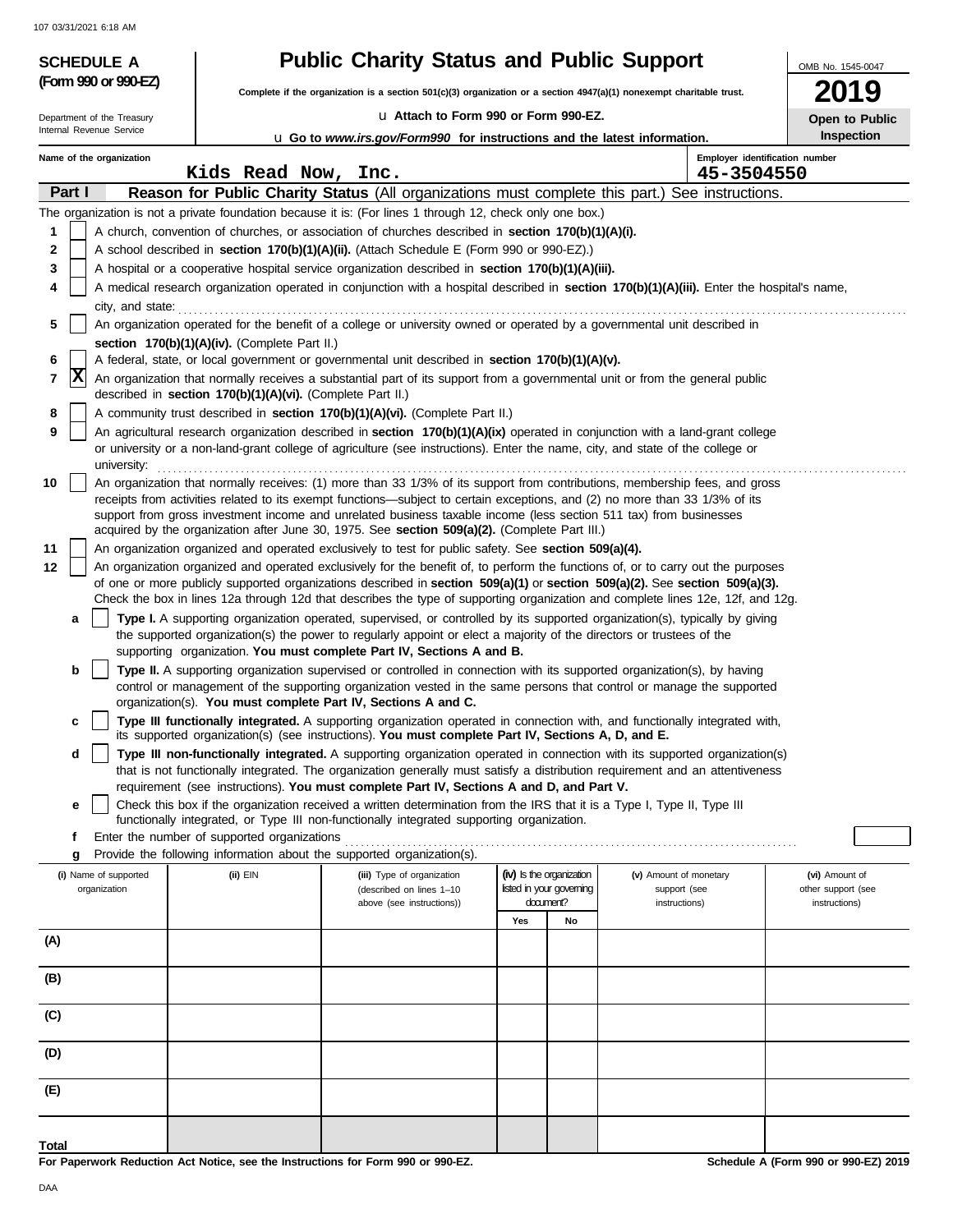|              | Schedule A (Form 990 or 990-EZ) 2019                                                                                                                                                                                           | Kids Read Now, Inc. |          |          |            | 45-3504550       | Page 2                                 |
|--------------|--------------------------------------------------------------------------------------------------------------------------------------------------------------------------------------------------------------------------------|---------------------|----------|----------|------------|------------------|----------------------------------------|
|              | Support Schedule for Organizations Described in Sections 170(b)(1)(A)(iv) and 170(b)(1)(A)(vi)<br>Part II                                                                                                                      |                     |          |          |            |                  |                                        |
|              | (Complete only if you checked the box on line 5, 7, or 8 of Part I or if the organization failed to qualify under                                                                                                              |                     |          |          |            |                  |                                        |
|              | Part III. If the organization fails to qualify under the tests listed below, please complete Part III.)                                                                                                                        |                     |          |          |            |                  |                                        |
|              | <b>Section A. Public Support</b>                                                                                                                                                                                               |                     |          |          |            |                  |                                        |
|              | Calendar year (or fiscal year beginning in)<br>u                                                                                                                                                                               | (a) 2015            | (b) 2016 | (c) 2017 | $(d)$ 2018 | (e) $2019$       | (f) Total                              |
| 1            |                                                                                                                                                                                                                                |                     |          |          |            |                  |                                        |
|              | Gifts, grants, contributions, and<br>membership fees received. (Do not                                                                                                                                                         |                     |          |          |            |                  |                                        |
|              | include any "unusual grants.")                                                                                                                                                                                                 | 326,923             | 322,143  | 384,059  | 151,757    | 404,063          | 1,588,945                              |
| $\mathbf{2}$ | Tax revenues levied for the                                                                                                                                                                                                    |                     |          |          |            |                  |                                        |
|              | organization's benefit and either paid                                                                                                                                                                                         |                     |          |          |            |                  |                                        |
|              | to or expended on its behalf                                                                                                                                                                                                   |                     |          |          |            |                  |                                        |
| 3            | The value of services or facilities                                                                                                                                                                                            |                     |          |          |            |                  |                                        |
|              | furnished by a governmental unit to the                                                                                                                                                                                        |                     |          |          |            |                  |                                        |
|              | organization without charge                                                                                                                                                                                                    |                     |          |          |            |                  |                                        |
| 4            | Total. Add lines 1 through 3                                                                                                                                                                                                   | 326,923             | 322,143  | 384,059  | 151,757    | 404,063          | 1,588,945                              |
| 5            | The portion of total contributions by                                                                                                                                                                                          |                     |          |          |            |                  |                                        |
|              | each person (other than a<br>governmental unit or publicly                                                                                                                                                                     |                     |          |          |            |                  |                                        |
|              | supported organization) included on                                                                                                                                                                                            |                     |          |          |            |                  |                                        |
|              | line 1 that exceeds 2% of the amount                                                                                                                                                                                           |                     |          |          |            |                  |                                        |
|              | shown on line 11, column (f) $\ldots$                                                                                                                                                                                          |                     |          |          |            |                  |                                        |
| 6            | <b>Public support.</b> Subtract line 5 from line 4<br><b>Section B. Total Support</b>                                                                                                                                          |                     |          |          |            |                  | 1,588,945                              |
|              | Calendar year (or fiscal year beginning in)<br>$\mathbf{u}$                                                                                                                                                                    |                     |          |          |            |                  |                                        |
|              |                                                                                                                                                                                                                                | (a) 2015            | (b) 2016 | (c) 2017 | $(d)$ 2018 | (e) $2019$       | (f) Total                              |
| 7            | Amounts from line 4                                                                                                                                                                                                            | 326,923             | 322,143  | 384,059  | 151,757    | 404,063          | 1,588,945                              |
| 8            | Gross income from interest, dividends,<br>payments received on securities loans,                                                                                                                                               |                     |          |          |            |                  |                                        |
|              | rents, royalties, and income from                                                                                                                                                                                              |                     |          |          |            |                  |                                        |
|              | similar sources                                                                                                                                                                                                                |                     |          |          |            |                  |                                        |
| 9            | Net income from unrelated business                                                                                                                                                                                             |                     |          |          |            |                  |                                        |
|              | activities, whether or not the business                                                                                                                                                                                        |                     |          |          |            |                  |                                        |
|              | is regularly carried on $\ldots$ , $\ldots$ , $\ldots$                                                                                                                                                                         |                     |          |          |            |                  |                                        |
| 10           | Other income. Do not include gain or                                                                                                                                                                                           |                     |          |          |            |                  |                                        |
|              | loss from the sale of capital assets<br>(Explain in Part VI.)                                                                                                                                                                  |                     |          |          |            |                  |                                        |
| 11           | Total support. Add lines 7 through 10                                                                                                                                                                                          |                     |          |          |            |                  | 1,588,945                              |
| 12           |                                                                                                                                                                                                                                |                     |          |          |            | 12 <sup>12</sup> | 7,126,106                              |
| 13           | First five years. If the Form 990 is for the organization's first, second, third, fourth, or fifth tax year as a section 501(c)(3)                                                                                             |                     |          |          |            |                  |                                        |
|              |                                                                                                                                                                                                                                |                     |          |          |            |                  | $\overline{\phantom{0}}$<br>▸          |
|              | Section C. Computation of Public Support Percentage                                                                                                                                                                            |                     |          |          |            |                  |                                        |
| 14           | Public support percentage for 2019 (line 6, column (f) divided by line 11, column (f) [[[[[[[[[[[[[[[[[[[[[[[                                                                                                                  |                     |          |          |            | 14               | 100.00%                                |
| 15           |                                                                                                                                                                                                                                |                     |          |          |            | 15               | 100.00%                                |
| 16a          | 33 1/3% support test-2019. If the organization did not check the box on line 13, and line 14 is 33 1/3% or more, check this                                                                                                    |                     |          |          |            |                  |                                        |
|              |                                                                                                                                                                                                                                |                     |          |          |            |                  | $\blacktriangleright \boxed{\text{X}}$ |
| b            | 33 1/3% support test-2018. If the organization did not check a box on line 13 or 16a, and line 15 is 33 1/3% or more, check                                                                                                    |                     |          |          |            |                  |                                        |
|              |                                                                                                                                                                                                                                |                     |          |          |            |                  |                                        |
| 17a          | 10%-facts-and-circumstances test-2019. If the organization did not check a box on line 13, 16a, or 16b, and line 14 is                                                                                                         |                     |          |          |            |                  |                                        |
|              | 10% or more, and if the organization meets the "facts-and-circumstances" test, check this box and stop here. Explain in                                                                                                        |                     |          |          |            |                  |                                        |
|              | Part VI how the organization meets the "facts-and-circumstances" test. The organization qualifies as a publicly supported                                                                                                      |                     |          |          |            |                  |                                        |
|              | organization                                                                                                                                                                                                                   |                     |          |          |            |                  |                                        |
| b            | 10%-facts-and-circumstances test-2018. If the organization did not check a box on line 13, 16a, 16b, or 17a, and line                                                                                                          |                     |          |          |            |                  |                                        |
|              | 15 is 10% or more, and if the organization meets the "facts-and-circumstances" test, check this box and stop here.                                                                                                             |                     |          |          |            |                  |                                        |
|              | Explain in Part VI how the organization meets the "facts-and-circumstances" test. The organization qualifies as a publicly                                                                                                     |                     |          |          |            |                  |                                        |
|              | supported organization with the contract of the contract of the contract of the contract of the contract of the contract of the contract of the contract of the contract of the contract of the contract of the contract of th |                     |          |          |            |                  |                                        |
| 18           | Private foundation. If the organization did not check a box on line 13, 16a, 16b, 17a, or 17b, check this box and see                                                                                                          |                     |          |          |            |                  |                                        |
|              |                                                                                                                                                                                                                                |                     |          |          |            |                  |                                        |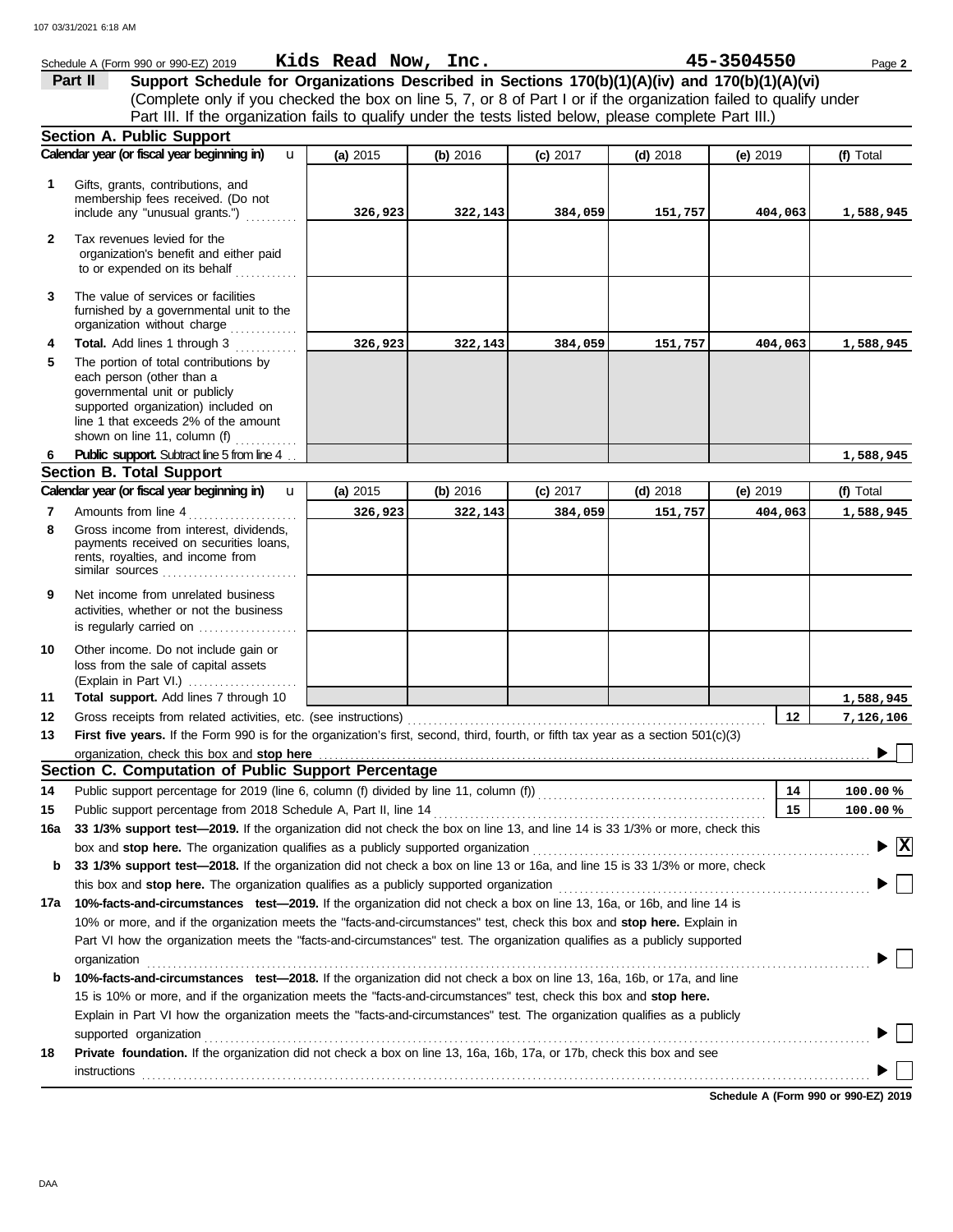|     | Schedule A (Form 990 or 990-EZ) 2019                                                                                                                                                                                           | Kids Read Now, Inc. |          |            |            | 45-3504550 | Page 3    |
|-----|--------------------------------------------------------------------------------------------------------------------------------------------------------------------------------------------------------------------------------|---------------------|----------|------------|------------|------------|-----------|
|     | Support Schedule for Organizations Described in Section 509(a)(2)<br>Part III                                                                                                                                                  |                     |          |            |            |            |           |
|     | (Complete only if you checked the box on line 10 of Part I or if the organization failed to qualify under Part II.                                                                                                             |                     |          |            |            |            |           |
|     | If the organization fails to qualify under the tests listed below, please complete Part II.)                                                                                                                                   |                     |          |            |            |            |           |
|     | <b>Section A. Public Support</b>                                                                                                                                                                                               |                     |          |            |            |            |           |
|     | Calendar year (or fiscal year beginning in)<br><b>u</b>                                                                                                                                                                        | (a) 2015            | (b) 2016 | (c) 2017   | (d) $2018$ | (e) $2019$ | (f) Total |
| 1   | Gifts, grants, contributions, and membership fees<br>received. (Do not include any "unusual grants.")                                                                                                                          |                     |          |            |            |            |           |
| 2   | Gross receipts from admissions, merchandise<br>sold or services performed, or facilities<br>furnished in any activity that is related to the<br>organization's tax-exempt purpose                                              |                     |          |            |            |            |           |
| 3   | Gross receipts from activities that are not an<br>unrelated trade or business under section 513                                                                                                                                |                     |          |            |            |            |           |
| 4   | Tax revenues levied for the<br>organization's benefit and either paid<br>to or expended on its behalf                                                                                                                          |                     |          |            |            |            |           |
| 5   | The value of services or facilities<br>furnished by a governmental unit to the<br>organization without charge                                                                                                                  |                     |          |            |            |            |           |
| 6   | Total. Add lines 1 through 5                                                                                                                                                                                                   |                     |          |            |            |            |           |
|     | <b>7a</b> Amounts included on lines 1, 2, and 3<br>received from disqualified persons                                                                                                                                          |                     |          |            |            |            |           |
| b   | Amounts included on lines 2 and 3<br>received from other than disqualified<br>persons that exceed the greater of \$5,000<br>or 1% of the amount on line 13 for the year                                                        |                     |          |            |            |            |           |
| c   |                                                                                                                                                                                                                                |                     |          |            |            |            |           |
| 8   | Public support. (Subtract line 7c from<br>line $6.$ )                                                                                                                                                                          |                     |          |            |            |            |           |
|     | <b>Section B. Total Support</b>                                                                                                                                                                                                |                     |          |            |            |            |           |
|     | Calendar year (or fiscal year beginning in)<br>$\mathbf{u}$                                                                                                                                                                    | (a) 2015            | (b) 2016 | $(c)$ 2017 | $(d)$ 2018 | (e) $2019$ | (f) Total |
| 9   | Amounts from line 6                                                                                                                                                                                                            |                     |          |            |            |            |           |
| 10a | Gross income from interest, dividends.<br>payments received on securities loans, rents,                                                                                                                                        |                     |          |            |            |            |           |
|     | royalties, and income from similar sources                                                                                                                                                                                     |                     |          |            |            |            |           |
| b   | Unrelated business taxable income (less<br>section 511 taxes) from businesses<br>acquired after June 30, 1975                                                                                                                  |                     |          |            |            |            |           |
| с   | Add lines 10a and 10b                                                                                                                                                                                                          |                     |          |            |            |            |           |
| 11  | Net income from unrelated business<br>activities not induded in line 10b, whether<br>or not the business is regularly carried on<br>1.11                                                                                       |                     |          |            |            |            |           |
| 12  | Other income. Do not include gain or<br>loss from the sale of capital assets                                                                                                                                                   |                     |          |            |            |            |           |
| 13  | Total support. (Add lines 9, 10c, 11,<br>and 12.) $\ldots$                                                                                                                                                                     |                     |          |            |            |            |           |
| 14  | First five years. If the Form 990 is for the organization's first, second, third, fourth, or fifth tax year as a section 501(c)(3)<br>organization, check this box and stop here                                               |                     |          |            |            |            |           |
|     | Section C. Computation of Public Support Percentage                                                                                                                                                                            |                     |          |            |            |            |           |
| 15  |                                                                                                                                                                                                                                |                     |          |            |            | 15         | %         |
| 16  |                                                                                                                                                                                                                                |                     |          |            |            | 16         | $\%$      |
|     | Section D. Computation of Investment Income Percentage                                                                                                                                                                         |                     |          |            |            |            |           |
| 17  | Investment income percentage for 2019 (line 10c, column (f), divided by line 13, column (f)) contain the percentage of the 10c, column (f) and the set of the set of the set of the set of the 13, column (f) and the percenta |                     |          |            |            | 17         | %         |
| 18  |                                                                                                                                                                                                                                |                     |          |            |            | 18         | %         |
| 19a | 33 1/3% support tests-2019. If the organization did not check the box on line 14, and line 15 is more than 33 1/3%, and line                                                                                                   |                     |          |            |            |            |           |
|     |                                                                                                                                                                                                                                |                     |          |            |            |            |           |
| b   | 33 1/3% support tests-2018. If the organization did not check a box on line 14 or line 19a, and line 16 is more than 33 1/3%, and                                                                                              |                     |          |            |            |            |           |
|     |                                                                                                                                                                                                                                |                     |          |            |            |            |           |
| 20  |                                                                                                                                                                                                                                |                     |          |            |            |            |           |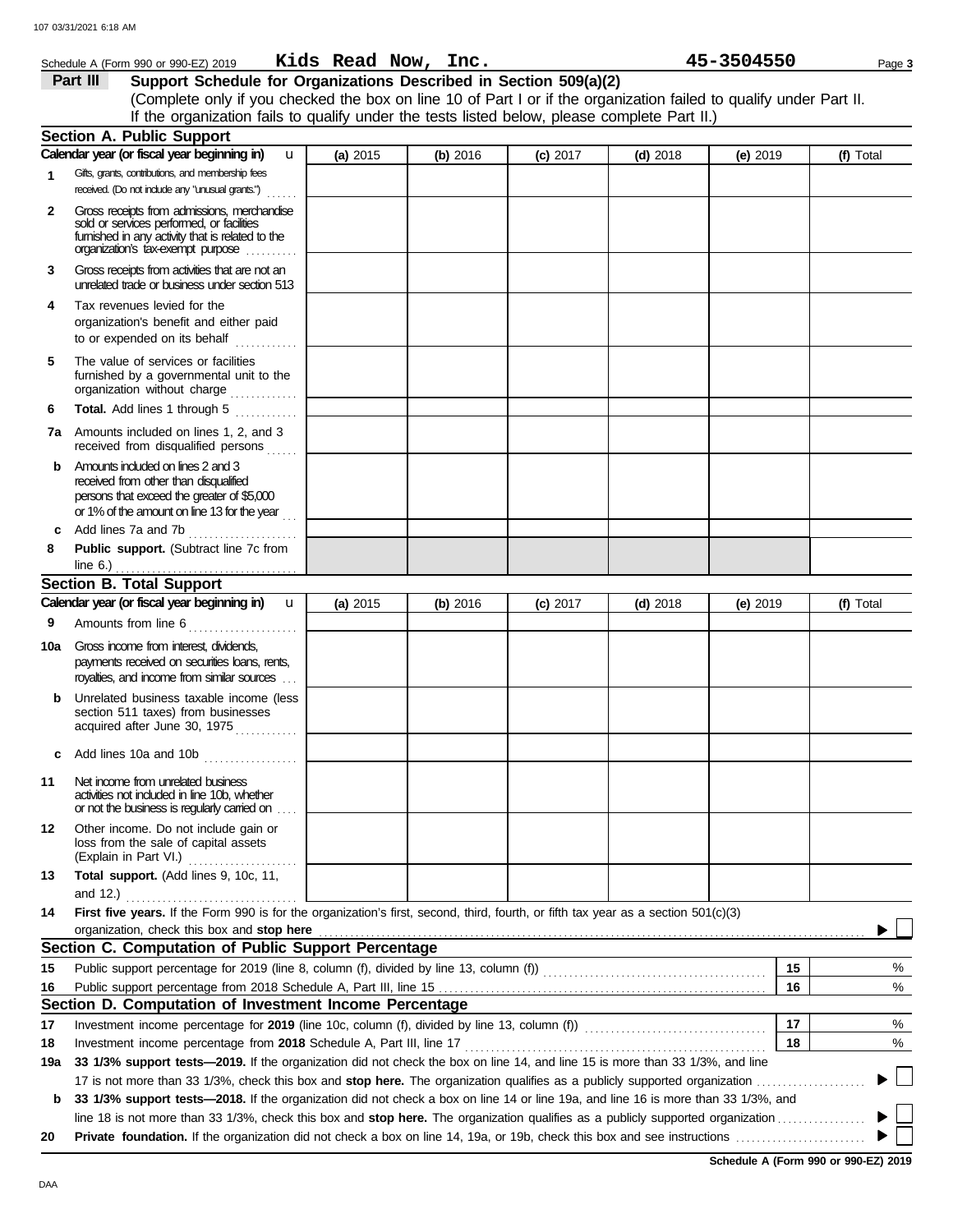|              | Kids Read Now, Inc.<br>Schedule A (Form 990 or 990-EZ) 2019                                                                                                                                                                                                                                                                                                                                                                                                                 | 45-3504550      |     | Page 4 |
|--------------|-----------------------------------------------------------------------------------------------------------------------------------------------------------------------------------------------------------------------------------------------------------------------------------------------------------------------------------------------------------------------------------------------------------------------------------------------------------------------------|-----------------|-----|--------|
|              | <b>Supporting Organizations</b><br>Part IV<br>(Complete only if you checked a box in line 12 on Part I. If you checked 12a of Part I, complete Sections A<br>and B. If you checked 12b of Part I, complete Sections A and C. If you checked 12c of Part I, complete<br>Sections A, D, and E. If you checked 12d of Part I, complete Sections A and D, and complete Part V.)                                                                                                 |                 |     |        |
|              | Section A. All Supporting Organizations                                                                                                                                                                                                                                                                                                                                                                                                                                     |                 | Yes | No     |
| 1            | Are all of the organization's supported organizations listed by name in the organization's governing<br>documents? If "No," describe in Part VI how the supported organizations are designated. If designated by<br>class or purpose, describe the designation. If historic and continuing relationship, explain.                                                                                                                                                           | 1               |     |        |
| $\mathbf{2}$ | Did the organization have any supported organization that does not have an IRS determination of status<br>under section 509(a)(1) or (2)? If "Yes," explain in Part VI how the organization determined that the supported<br>organization was described in section 509(a)(1) or (2).                                                                                                                                                                                        | 2               |     |        |
| За           | Did the organization have a supported organization described in section $501(c)(4)$ , (5), or (6)? If "Yes," answer<br>$(b)$ and $(c)$ below.                                                                                                                                                                                                                                                                                                                               | За              |     |        |
| b            | Did the organization confirm that each supported organization qualified under section $501(c)(4)$ , $(5)$ , or $(6)$ and<br>satisfied the public support tests under section 509(a)(2)? If "Yes," describe in Part VI when and how the<br>organization made the determination.                                                                                                                                                                                              | 3b              |     |        |
| c            | Did the organization ensure that all support to such organizations was used exclusively for section $170(c)(2)(B)$<br>purposes? If "Yes," explain in Part VI what controls the organization put in place to ensure such use.                                                                                                                                                                                                                                                | 3c              |     |        |
| 4a<br>b      | Was any supported organization not organized in the United States ("foreign supported organization")? If<br>"Yes," and if you checked 12a or 12b in Part I, answer (b) and (c) below.<br>Did the organization have ultimate control and discretion in deciding whether to make grants to the foreign                                                                                                                                                                        | 4a              |     |        |
|              | supported organization? If "Yes," describe in Part VI how the organization had such control and discretion<br>despite being controlled or supervised by or in connection with its supported organizations.                                                                                                                                                                                                                                                                  | 4b              |     |        |
| c            | Did the organization support any foreign supported organization that does not have an IRS determination<br>under sections $501(c)(3)$ and $509(a)(1)$ or (2)? If "Yes," explain in Part VI what controls the organization used<br>to ensure that all support to the foreign supported organization was used exclusively for section $170(c)(2)(B)$                                                                                                                          |                 |     |        |
| 5a           | purposes.<br>Did the organization add, substitute, or remove any supported organizations during the tax year? If "Yes,"<br>answer (b) and (c) below (if applicable). Also, provide detail in Part VI, including (i) the names and EIN<br>numbers of the supported organizations added, substituted, or removed; (ii) the reasons for each such action;<br>(iii) the authority under the organization's organizing document authorizing such action; and (iv) how the action | 4с              |     |        |
| b            | was accomplished (such as by amendment to the organizing document).<br>Type I or Type II only. Was any added or substituted supported organization part of a class already                                                                                                                                                                                                                                                                                                  | 5a              |     |        |
|              | designated in the organization's organizing document?                                                                                                                                                                                                                                                                                                                                                                                                                       | 5b              |     |        |
| c<br>6       | Substitutions only. Was the substitution the result of an event beyond the organization's control?<br>Did the organization provide support (whether in the form of grants or the provision of services or facilities) to<br>anyone other than (i) its supported organizations, (ii) individuals that are part of the charitable class benefited<br>by one or more of its supported organizations, or (iii) other supporting organizations that also support or              | 5c              |     |        |
| 7            | benefit one or more of the filing organization's supported organizations? If "Yes," provide detail in Part VI.<br>Did the organization provide a grant, loan, compensation, or other similar payment to a substantial contributor<br>(as defined in section $4958(c)(3)(C)$ ), a family member of a substantial contributor, or a 35% controlled entity                                                                                                                     | 6               |     |        |
| 8            | with regard to a substantial contributor? If "Yes," complete Part I of Schedule L (Form 990 or 990-EZ).<br>Did the organization make a loan to a disqualified person (as defined in section 4958) not described in line 7?<br>If "Yes," complete Part I of Schedule L (Form 990 or 990-EZ).                                                                                                                                                                                 | 7<br>8          |     |        |
| 9а           | Was the organization controlled directly or indirectly at any time during the tax year by one or more<br>disqualified persons as defined in section 4946 (other than foundation managers and organizations described<br>in section $509(a)(1)$ or (2))? If "Yes," provide detail in Part VI.                                                                                                                                                                                | 9а              |     |        |
| b            | Did one or more disqualified persons (as defined in line 9a) hold a controlling interest in any entity in which<br>the supporting organization had an interest? If "Yes," provide detail in Part VI.<br>Did a disqualified person (as defined in line 9a) have an ownership interest in, or derive any personal benefit                                                                                                                                                     | 9b              |     |        |
| с<br>10a     | from, assets in which the supporting organization also had an interest? If "Yes," provide detail in Part VI.<br>Was the organization subject to the excess business holdings rules of section 4943 because of section                                                                                                                                                                                                                                                       | 9c              |     |        |
| b            | 4943(f) (regarding certain Type II supporting organizations, and all Type III non-functionally integrated<br>supporting organizations)? If "Yes," answer 10b below.<br>Did the organization have any excess business holdings in the tax year? (Use Schedule C, Form 4720, to                                                                                                                                                                                               | 10a             |     |        |
|              | determine whether the organization had excess business holdings.)                                                                                                                                                                                                                                                                                                                                                                                                           | 10 <sub>b</sub> |     |        |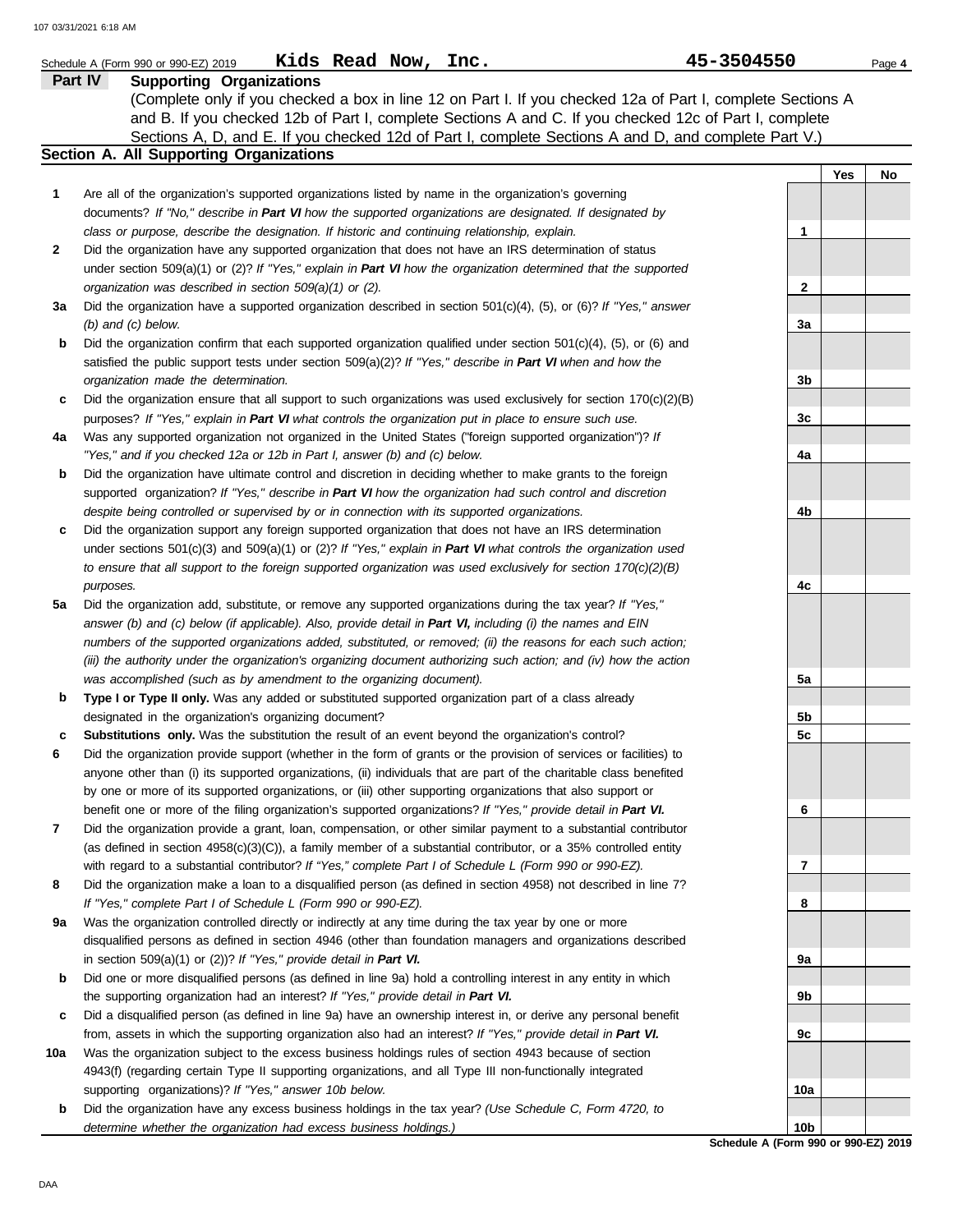|              | Kids Read Now,<br>Inc.<br>Schedule A (Form 990 or 990-EZ) 2019                                                                    | 45-3504550      |     | Page 5 |
|--------------|-----------------------------------------------------------------------------------------------------------------------------------|-----------------|-----|--------|
|              | <b>Supporting Organizations (continued)</b><br><b>Part IV</b>                                                                     |                 |     |        |
|              |                                                                                                                                   |                 | Yes | No     |
| 11           | Has the organization accepted a gift or contribution from any of the following persons?                                           |                 |     |        |
| а            | A person who directly or indirectly controls, either alone or together with persons described in (b) and (c)                      |                 |     |        |
|              | below, the governing body of a supported organization?                                                                            | 11a             |     |        |
|              | <b>b</b> A family member of a person described in (a) above?                                                                      | 11 <sub>b</sub> |     |        |
| c            | A 35% controlled entity of a person described in (a) or (b) above? If "Yes" to a, b, or c, provide detail in Part VI.             | 11c             |     |        |
|              | <b>Section B. Type I Supporting Organizations</b>                                                                                 |                 |     |        |
|              |                                                                                                                                   |                 | Yes | No     |
| 1            | Did the directors, trustees, or membership of one or more supported organizations have the power to                               |                 |     |        |
|              | regularly appoint or elect at least a majority of the organization's directors or trustees at all times during the                |                 |     |        |
|              | tax year? If "No," describe in Part VI how the supported organization(s) effectively operated, supervised, or                     |                 |     |        |
|              | controlled the organization's activities. If the organization had more than one supported organization,                           |                 |     |        |
|              | describe how the powers to appoint and/or remove directors or trustees were allocated among the supported                         |                 |     |        |
|              | organizations and what conditions or restrictions, if any, applied to such powers during the tax year.                            | 1               |     |        |
| $\mathbf{2}$ | Did the organization operate for the benefit of any supported organization other than the supported                               |                 |     |        |
|              | organization(s) that operated, supervised, or controlled the supporting organization? If "Yes," explain in Part                   |                 |     |        |
|              | VI how providing such benefit carried out the purposes of the supported organization(s) that operated,                            |                 |     |        |
|              | supervised, or controlled the supporting organization.                                                                            | 2               |     |        |
|              | Section C. Type II Supporting Organizations                                                                                       |                 |     |        |
|              |                                                                                                                                   |                 | Yes | No     |
| 1            | Were a majority of the organization's directors or trustees during the tax year also a majority of the directors                  |                 |     |        |
|              | or trustees of each of the organization's supported organization(s)? If "No," describe in Part VI how control                     |                 |     |        |
|              | or management of the supporting organization was vested in the same persons that controlled or managed                            |                 |     |        |
|              | the supported organization(s).                                                                                                    | 1               |     |        |
|              | Section D. All Type III Supporting Organizations                                                                                  |                 |     |        |
|              |                                                                                                                                   |                 | Yes | No     |
| 1            | Did the organization provide to each of its supported organizations, by the last day of the fifth month of the                    |                 |     |        |
|              | organization's tax year, (i) a written notice describing the type and amount of support provided during the prior tax             |                 |     |        |
|              | year, (ii) a copy of the Form 990 that was most recently filed as of the date of notification, and (iii) copies of the            |                 |     |        |
|              | organization's governing documents in effect on the date of notification, to the extent not previously provided?                  | 1               |     |        |
| $\mathbf{2}$ | Were any of the organization's officers, directors, or trustees either (i) appointed or elected by the supported                  |                 |     |        |
|              | organization(s) or (ii) serving on the governing body of a supported organization? If "No," explain in Part VI how                |                 |     |        |
|              | the organization maintained a close and continuous working relationship with the supported organization(s).                       | 2               |     |        |
| 3            | By reason of the relationship described in (2), did the organization's supported organizations have a                             |                 |     |        |
|              | significant voice in the organization's investment policies and in directing the use of the organization's                        |                 |     |        |
|              | income or assets at all times during the tax year? If "Yes," describe in Part VI the role the organization's                      | 3               |     |        |
|              | supported organizations played in this regard.<br>Section E. Type III Functionally-Integrated Supporting Organizations            |                 |     |        |
| 1            | Check the box next to the method that the organization used to satisfy the Integral Part Test during the year (see instructions). |                 |     |        |
| а            | The organization satisfied the Activities Test. Complete line 2 below.                                                            |                 |     |        |
| b            | The organization is the parent of each of its supported organizations. Complete line 3 below.                                     |                 |     |        |
| c            | The organization supported a governmental entity. Describe in Part VI how you supported a government entity (see instructions).   |                 |     |        |
|              |                                                                                                                                   |                 |     |        |
| 2            | Activities Test. Answer (a) and (b) below.                                                                                        |                 | Yes | No     |
| а            | Did substantially all of the organization's activities during the tax year directly further the exempt purposes of                |                 |     |        |
|              | the supported organization(s) to which the organization was responsive? If "Yes," then in Part VI identify                        |                 |     |        |
|              | those supported organizations and explain how these activities directly furthered their exempt purposes,                          |                 |     |        |
|              | how the organization was responsive to those supported organizations, and how the organization determined                         |                 |     |        |
|              | that these activities constituted substantially all of its activities.                                                            | 2a              |     |        |
| b            | Did the activities described in (a) constitute activities that, but for the organization's involvement, one or more               |                 |     |        |
|              | of the organization's supported organization(s) would have been engaged in? If "Yes," explain in Part VI the                      |                 |     |        |
|              | reasons for the organization's position that its supported organization(s) would have engaged in these                            |                 |     |        |
|              | activities but for the organization's involvement.                                                                                | 2b              |     |        |
| 3            | Parent of Supported Organizations. Answer (a) and (b) below.                                                                      |                 |     |        |
|              | Did the organization have the power to regularly appoint or elect a majority of the officers, directors, or                       |                 |     |        |
| а            | trustees of each of the supported organizations? Provide details in Part VI.                                                      | За              |     |        |
| b            | Did the organization exercise a substantial degree of direction over the policies, programs, and activities of each               |                 |     |        |
|              | of its supported organizations? If "Yes," describe in Part VI the role played by the organization in this regard.                 | 3b              |     |        |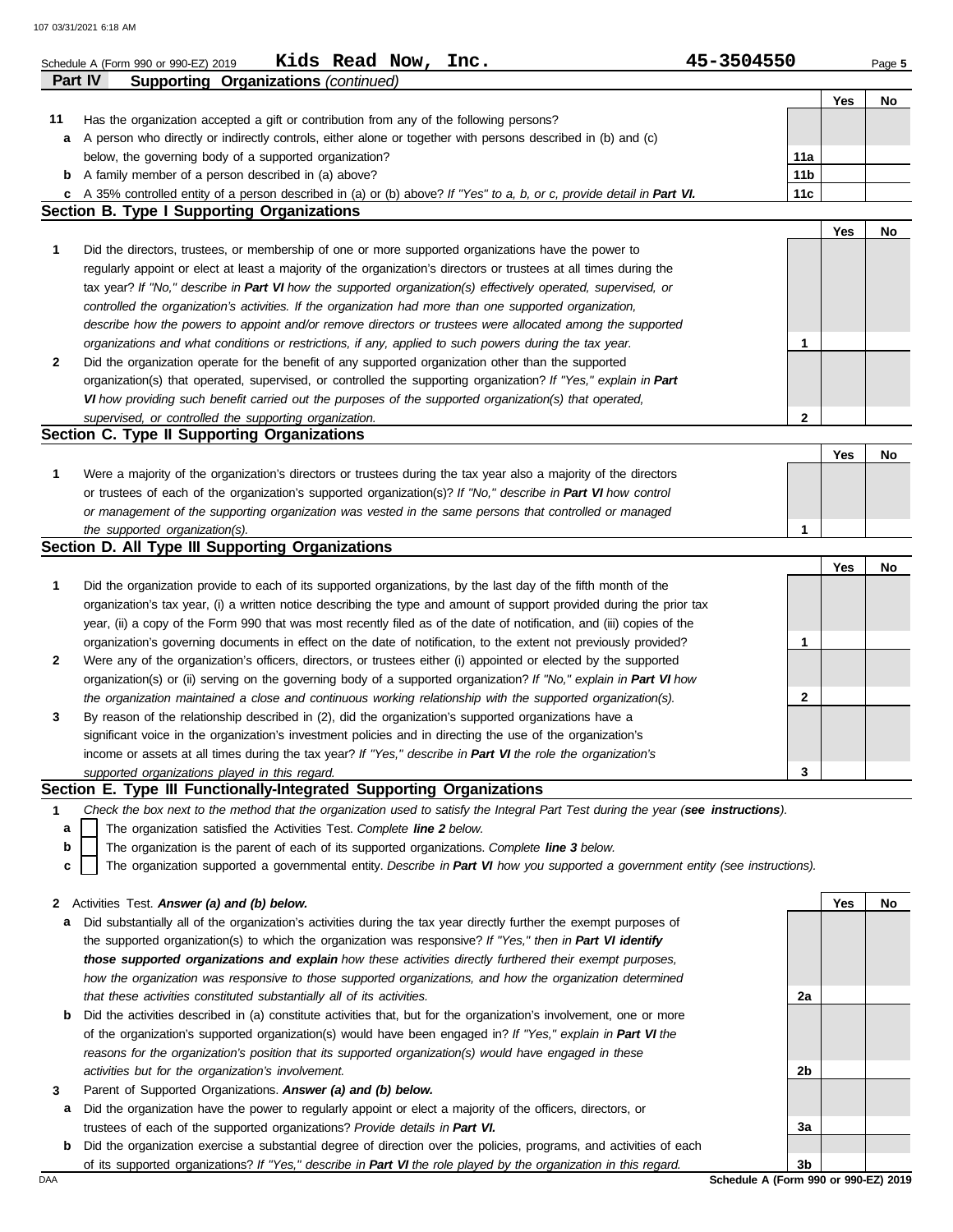|               | Kids Read Now, Inc.<br>Schedule A (Form 990 or 990-EZ) 2019                                                                      |                | 45-3504550     |                                | Page 6 |
|---------------|----------------------------------------------------------------------------------------------------------------------------------|----------------|----------------|--------------------------------|--------|
| <b>Part V</b> | Type III Non-Functionally Integrated 509(a)(3) Supporting Organizations                                                          |                |                |                                |        |
| $\mathbf{1}$  | Check here if the organization satisfied the Integral Part Test as a qualifying trust on Nov. 20, 1970 (explain in Part VI). See |                |                |                                |        |
|               | instructions. All other Type III non-functionally integrated supporting organizations must complete Sections A through E.        |                |                |                                |        |
|               | Section A - Adjusted Net Income                                                                                                  |                |                | (B) Current Year               |        |
|               |                                                                                                                                  |                | (A) Prior Year | (optional)                     |        |
| 1             | Net short-term capital gain                                                                                                      | 1              |                |                                |        |
| $\mathbf{2}$  | Recoveries of prior-year distributions                                                                                           | $\mathbf{2}$   |                |                                |        |
| 3             | Other gross income (see instructions)                                                                                            | 3              |                |                                |        |
| 4             | Add lines 1 through 3.                                                                                                           | 4              |                |                                |        |
| 5             | Depreciation and depletion                                                                                                       | 5              |                |                                |        |
| 6             | Portion of operating expenses paid or incurred for production or                                                                 |                |                |                                |        |
|               | collection of gross income or for management, conservation, or                                                                   |                |                |                                |        |
|               | maintenance of property held for production of income (see instructions)                                                         | 6              |                |                                |        |
| 7             | Other expenses (see instructions)                                                                                                | $\overline{7}$ |                |                                |        |
| 8             | Adjusted Net Income (subtract lines 5, 6, and 7 from line 4)                                                                     | 8              |                |                                |        |
|               | Section B - Minimum Asset Amount                                                                                                 |                | (A) Prior Year | (B) Current Year<br>(optional) |        |
| 1             | Aggregate fair market value of all non-exempt-use assets (see                                                                    |                |                |                                |        |
|               | instructions for short tax year or assets held for part of year):                                                                |                |                |                                |        |
|               | <b>a</b> Average monthly value of securities                                                                                     | 1a             |                |                                |        |
|               | Average monthly cash balances<br>b                                                                                               | 1b             |                |                                |        |
|               | Fair market value of other non-exempt-use assets<br>c.                                                                           | 1 <sub>c</sub> |                |                                |        |
|               | <b>Total</b> (add lines 1a, 1b, and 1c)<br>d.                                                                                    | 1d             |                |                                |        |
|               | <b>e</b> Discount claimed for blockage or other                                                                                  |                |                |                                |        |
|               | factors (explain in detail in Part VI):                                                                                          |                |                |                                |        |
| $\mathbf{2}$  | Acquisition indebtedness applicable to non-exempt-use assets                                                                     | $\mathbf{2}$   |                |                                |        |
| 3             | Subtract line 2 from line 1d.                                                                                                    | 3              |                |                                |        |
| 4             | Cash deemed held for exempt use. Enter 1-1/2% of line 3 (for greater amount,                                                     |                |                |                                |        |
|               | see instructions).                                                                                                               | 4              |                |                                |        |
| 5             | Net value of non-exempt-use assets (subtract line 4 from line 3)                                                                 | 5              |                |                                |        |
| 6             | Multiply line 5 by .035.                                                                                                         | 6              |                |                                |        |
| 7             | Recoveries of prior-year distributions                                                                                           | $\overline{7}$ |                |                                |        |
| 8             | Minimum Asset Amount (add line 7 to line 6)                                                                                      | 8              |                |                                |        |
|               | Section C - Distributable Amount                                                                                                 |                |                | <b>Current Year</b>            |        |
| 1             | Adjusted net income for prior year (from Section A, line 8, Column A)                                                            | $\mathbf{1}$   |                |                                |        |
| $\mathbf{2}$  | Enter 85% of line 1.                                                                                                             | 2              |                |                                |        |
| 3             | Minimum asset amount for prior year (from Section B, line 8, Column A)                                                           | 3              |                |                                |        |
| 4             | Enter greater of line 2 or line 3.                                                                                               | 4              |                |                                |        |
| 5             | Income tax imposed in prior year                                                                                                 | 5              |                |                                |        |
| 6             | <b>Distributable Amount.</b> Subtract line 5 from line 4, unless subject to                                                      |                |                |                                |        |
|               | emergency temporary reduction (see instructions).                                                                                | 6              |                |                                |        |

**7** instructions). Check here if the current year is the organization's first as a non-functionally integrated Type III supporting organization (see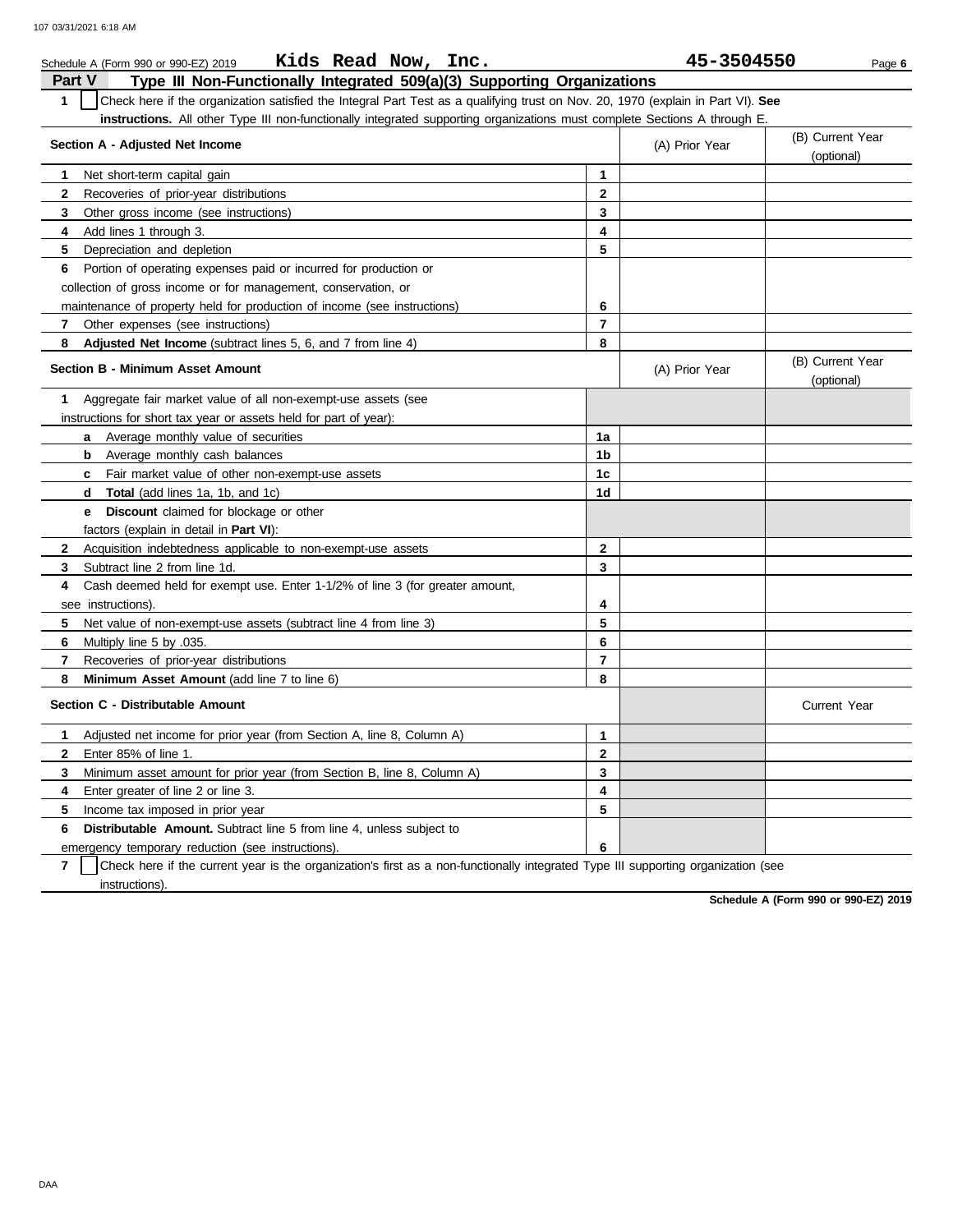|              | Kids Read Now, Inc.<br>Schedule A (Form 990 or 990-EZ) 2019                                |                                    | 45-3504550                                    | Page 7                                           |
|--------------|--------------------------------------------------------------------------------------------|------------------------------------|-----------------------------------------------|--------------------------------------------------|
| Part V       | Type III Non-Functionally Integrated 509(a)(3) Supporting Organizations (continued)        |                                    |                                               |                                                  |
|              | <b>Section D - Distributions</b>                                                           |                                    |                                               | <b>Current Year</b>                              |
| 1            | Amounts paid to supported organizations to accomplish exempt purposes                      |                                    |                                               |                                                  |
| $\mathbf{2}$ | Amounts paid to perform activity that directly furthers exempt purposes of supported       |                                    |                                               |                                                  |
|              | organizations, in excess of income from activity                                           |                                    |                                               |                                                  |
| 3            | Administrative expenses paid to accomplish exempt purposes of supported organizations      |                                    |                                               |                                                  |
| 4            | Amounts paid to acquire exempt-use assets                                                  |                                    |                                               |                                                  |
| 5            | Qualified set-aside amounts (prior IRS approval required)                                  |                                    |                                               |                                                  |
| 6            | Other distributions (describe in Part VI). See instructions.                               |                                    |                                               |                                                  |
| 7            | Total annual distributions. Add lines 1 through 6.                                         |                                    |                                               |                                                  |
| 8            | Distributions to attentive supported organizations to which the organization is responsive |                                    |                                               |                                                  |
|              | (provide details in Part VI). See instructions.                                            |                                    |                                               |                                                  |
| 9            | Distributable amount for 2019 from Section C, line 6                                       |                                    |                                               |                                                  |
| 10           | Line 8 amount divided by line 9 amount                                                     |                                    |                                               |                                                  |
|              | Section E - Distribution Allocations (see instructions)                                    | (i)<br><b>Excess Distributions</b> | (ii)<br><b>Underdistributions</b><br>Pre-2019 | (iii)<br><b>Distributable</b><br>Amount for 2019 |
| 1            | Distributable amount for 2019 from Section C, line 6                                       |                                    |                                               |                                                  |
| $\mathbf{2}$ | Underdistributions, if any, for years prior to 2019                                        |                                    |                                               |                                                  |
|              | (reasonable cause required-explain in Part VI). See                                        |                                    |                                               |                                                  |
|              | instructions.                                                                              |                                    |                                               |                                                  |
| 3            | Excess distributions carryover, if any, to 2019                                            |                                    |                                               |                                                  |
|              |                                                                                            |                                    |                                               |                                                  |
|              |                                                                                            |                                    |                                               |                                                  |
|              |                                                                                            |                                    |                                               |                                                  |
|              |                                                                                            |                                    |                                               |                                                  |
|              |                                                                                            |                                    |                                               |                                                  |
|              | f Total of lines 3a through e                                                              |                                    |                                               |                                                  |
|              | g Applied to underdistributions of prior years                                             |                                    |                                               |                                                  |
|              | h Applied to 2019 distributable amount                                                     |                                    |                                               |                                                  |
| Î.           | Carryover from 2014 not applied (see instructions)                                         |                                    |                                               |                                                  |
|              | Remainder. Subtract lines 3g, 3h, and 3i from 3f.                                          |                                    |                                               |                                                  |
| 4            | Distributions for 2019 from                                                                |                                    |                                               |                                                  |
|              | Section D, line 7:<br>\$                                                                   |                                    |                                               |                                                  |
|              | a Applied to underdistributions of prior years                                             |                                    |                                               |                                                  |
|              | <b>b</b> Applied to 2019 distributable amount                                              |                                    |                                               |                                                  |
|              | c Remainder. Subtract lines 4a and 4b from 4.                                              |                                    |                                               |                                                  |
| 5            | Remaining underdistributions for years prior to 2019, if                                   |                                    |                                               |                                                  |
|              | any. Subtract lines 3g and 4a from line 2. For result                                      |                                    |                                               |                                                  |
|              | greater than zero, explain in Part VI. See instructions.                                   |                                    |                                               |                                                  |
| 6            | Remaining underdistributions for 2019. Subtract lines 3h                                   |                                    |                                               |                                                  |
|              | and 4b from line 1. For result greater than zero, explain in                               |                                    |                                               |                                                  |
|              | Part VI. See instructions.                                                                 |                                    |                                               |                                                  |
| 7            | Excess distributions carryover to 2020. Add lines 3j                                       |                                    |                                               |                                                  |
|              | and 4c.                                                                                    |                                    |                                               |                                                  |
| 8            | Breakdown of line 7:                                                                       |                                    |                                               |                                                  |
|              |                                                                                            |                                    |                                               |                                                  |
|              |                                                                                            |                                    |                                               |                                                  |
|              |                                                                                            |                                    |                                               |                                                  |
|              |                                                                                            |                                    |                                               |                                                  |
|              | e Excess from 2019                                                                         |                                    |                                               |                                                  |
|              |                                                                                            |                                    |                                               |                                                  |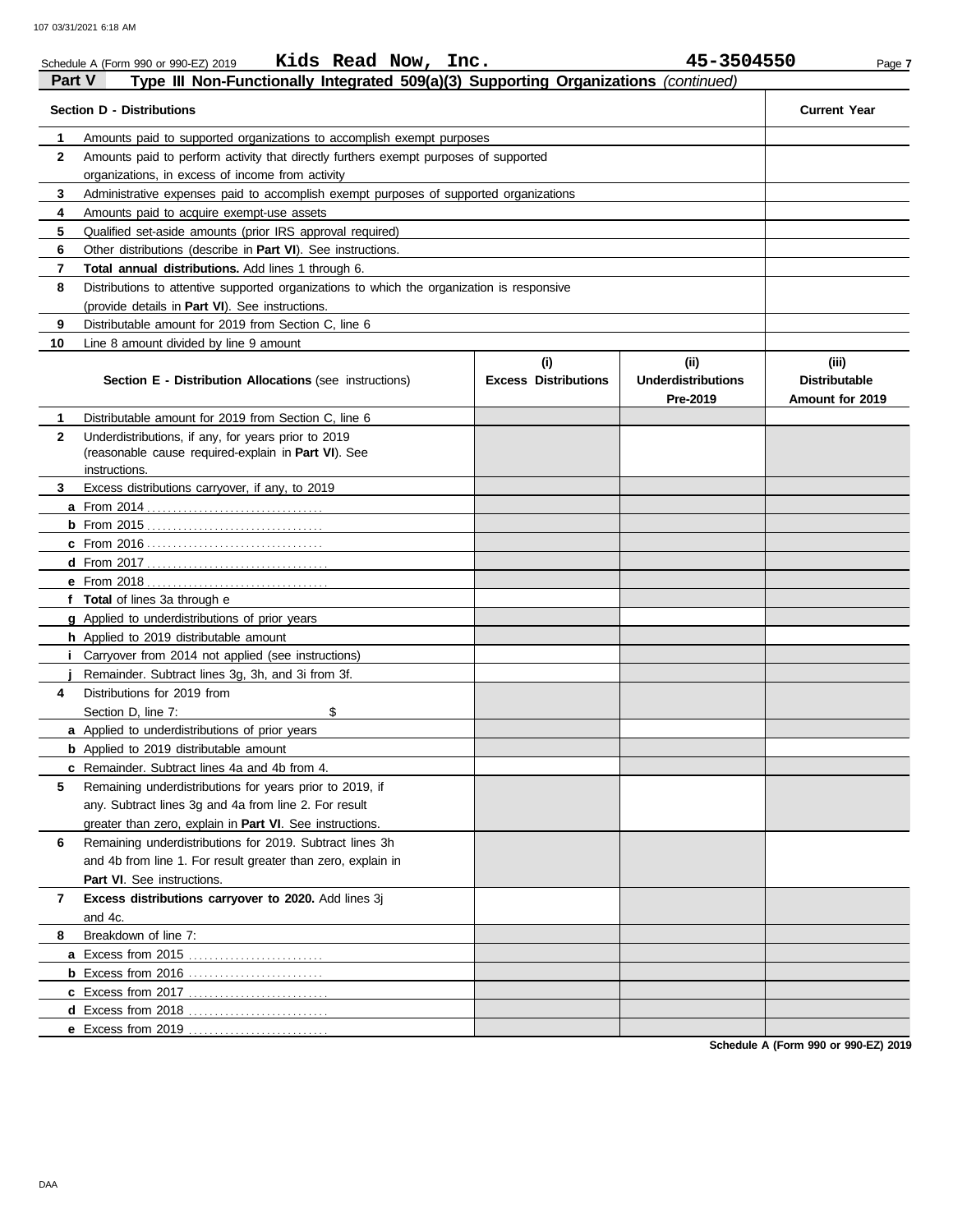|         | Schedule A (Form 990 or 990-EZ) 2019 | Kids Read Now, Inc. |                                                                                                | 45-3504550<br>Page 8                                                                                                                                                                                                                           |
|---------|--------------------------------------|---------------------|------------------------------------------------------------------------------------------------|------------------------------------------------------------------------------------------------------------------------------------------------------------------------------------------------------------------------------------------------|
| Part VI |                                      |                     |                                                                                                | Supplemental Information. Provide the explanations required by Part II, line 10; Part II, line 17a or 17b; Part<br>III, line 12; Part IV, Section A, lines 1, 2, 3b, 3c, 4b, 4c, 5a, 6, 9a, 9b, 9c, 11a, 11b, and 11c; Part IV, Section        |
|         |                                      |                     |                                                                                                | B, lines 1 and 2; Part IV, Section C, line 1; Part IV, Section D, lines 2 and 3; Part IV, Section E, lines 1c, 2a, 2b,<br>3a, and 3b; Part V, line 1; Part V, Section B, line 1e; Part V, Section D, lines 5, 6, and 8; and Part V, Section E, |
|         |                                      |                     | lines 2, 5, and 6. Also complete this part for any additional information. (See instructions.) |                                                                                                                                                                                                                                                |
|         | Supplemental Information             |                     |                                                                                                |                                                                                                                                                                                                                                                |
|         |                                      |                     |                                                                                                | Organization is filing a short year return for the period January 1, 2014                                                                                                                                                                      |
|         |                                      |                     |                                                                                                | through September 30, 2014 as the Organization was previously a calendar                                                                                                                                                                       |
|         |                                      |                     |                                                                                                | year-end and changed its fiscal year-end to September 30th commencing the                                                                                                                                                                      |
|         | the year beginning January 1, 2014.  |                     |                                                                                                |                                                                                                                                                                                                                                                |
|         |                                      |                     |                                                                                                |                                                                                                                                                                                                                                                |
|         |                                      |                     |                                                                                                |                                                                                                                                                                                                                                                |
|         |                                      |                     |                                                                                                |                                                                                                                                                                                                                                                |
|         |                                      |                     |                                                                                                |                                                                                                                                                                                                                                                |
|         |                                      |                     |                                                                                                |                                                                                                                                                                                                                                                |
|         |                                      |                     |                                                                                                |                                                                                                                                                                                                                                                |
|         |                                      |                     |                                                                                                |                                                                                                                                                                                                                                                |
|         |                                      |                     |                                                                                                |                                                                                                                                                                                                                                                |
|         |                                      |                     |                                                                                                |                                                                                                                                                                                                                                                |
|         |                                      |                     |                                                                                                |                                                                                                                                                                                                                                                |
|         |                                      |                     |                                                                                                |                                                                                                                                                                                                                                                |
|         |                                      |                     |                                                                                                |                                                                                                                                                                                                                                                |
|         |                                      |                     |                                                                                                |                                                                                                                                                                                                                                                |
|         |                                      |                     |                                                                                                |                                                                                                                                                                                                                                                |
|         |                                      |                     |                                                                                                |                                                                                                                                                                                                                                                |
|         |                                      |                     |                                                                                                |                                                                                                                                                                                                                                                |
|         |                                      |                     |                                                                                                |                                                                                                                                                                                                                                                |
|         |                                      |                     |                                                                                                |                                                                                                                                                                                                                                                |
|         |                                      |                     |                                                                                                |                                                                                                                                                                                                                                                |
|         |                                      |                     |                                                                                                |                                                                                                                                                                                                                                                |
|         |                                      |                     |                                                                                                |                                                                                                                                                                                                                                                |
|         |                                      |                     |                                                                                                |                                                                                                                                                                                                                                                |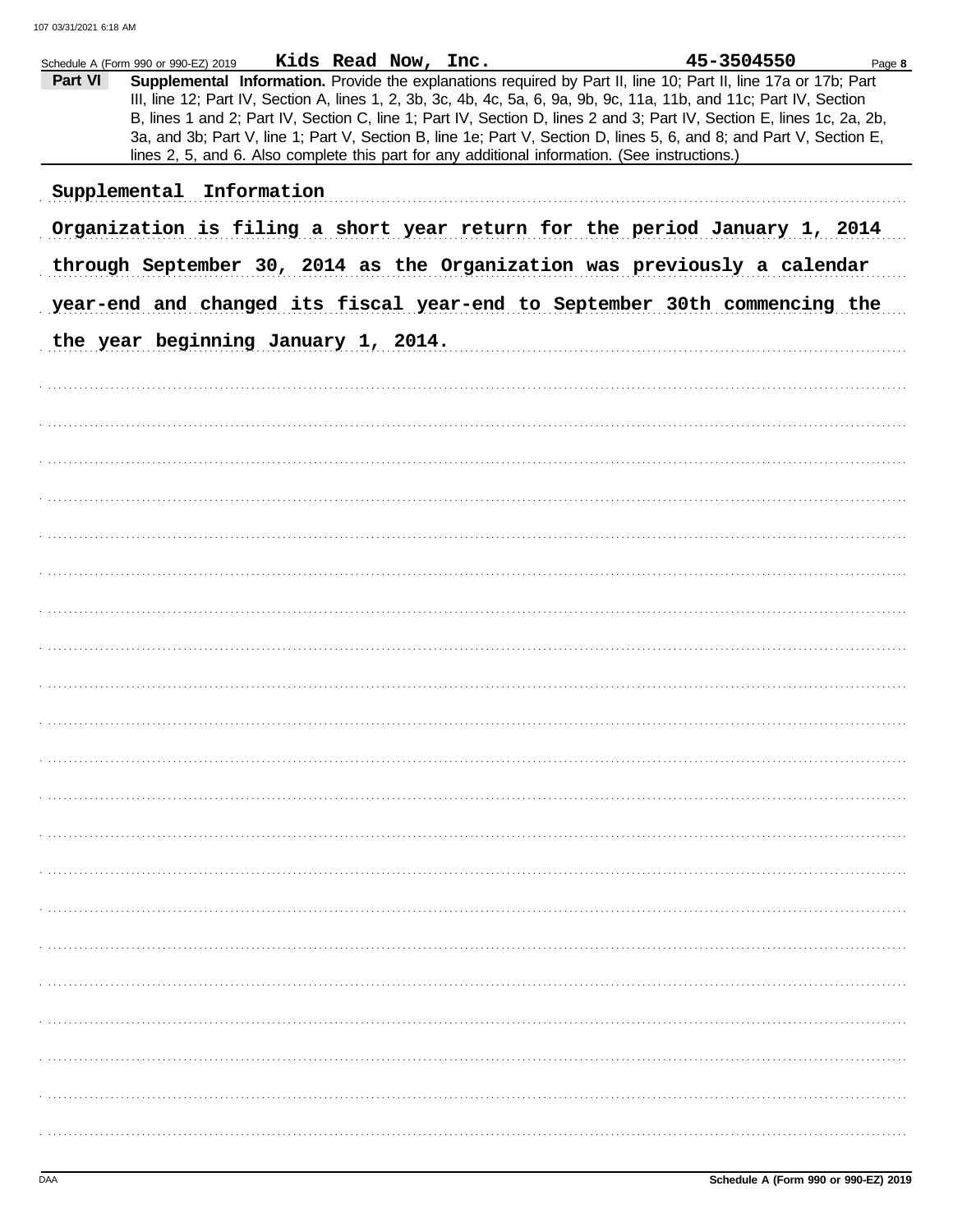### OMB No. 1545-0047 Department of the Treasury Internal Revenue Service Name of the organization **2019 Schedule of Contributors Schedule B (Form 990, 990-EZ, or 990-PF)** u **Attach to Form 990, Form 990-EZ, or Form 990-PF. Employer identification number** u **Go to** *www.irs.gov/Form990* **for the latest information. Kids Read Now, Inc. 45-3504550**

| $11211$ $11111$                       |  | . . |
|---------------------------------------|--|-----|
| <b>Organization type</b> (check one): |  |     |

| Filers of:         | Section:                                                                    |
|--------------------|-----------------------------------------------------------------------------|
| Form 990 or 990-EZ | $ \mathbf{X} $ 501(c)( 3) (enter number) organization                       |
|                    | $4947(a)(1)$ nonexempt charitable trust not treated as a private foundation |
|                    | 527 political organization                                                  |
| Form 990-PF        | 501(c)(3) exempt private foundation                                         |
|                    | 4947(a)(1) nonexempt charitable trust treated as a private foundation       |
|                    | 501(c)(3) taxable private foundation                                        |

Check if your organization is covered by the **General Rule** or a **Special Rule. Note:** Only a section 501(c)(7), (8), or (10) organization can check boxes for both the General Rule and a Special Rule. See instructions.

## **General Rule**

For an organization filing Form 990, 990-EZ, or 990-PF that received, during the year, contributions totaling \$5,000 or more (in money or property) from any one contributor. Complete Parts I and II. See instructions for determining a contributor's total contributions.

### **Special Rules**

X For an organization described in section 501(c)(3) filing Form 990 or 990-EZ that met the 33<sup>1</sup>/3% support test of the regulations under sections 509(a)(1) and 170(b)(1)(A)(vi), that checked Schedule A (Form 990 or 990-EZ), Part II, line 13, 16a, or 16b, and that received from any one contributor, during the year, total contributions of the greater of **(1)** \$5,000; or **(2)** 2% of the amount on (i) Form 990, Part VIII, line 1h; or (ii) Form 990-EZ, line 1. Complete Parts I and II.

literary, or educational purposes, or for the prevention of cruelty to children or animals. Complete Parts I (entering For an organization described in section 501(c)(7), (8), or (10) filing Form 990 or 990-EZ that received from any one contributor, during the year, total contributions of more than \$1,000 *exclusively* for religious, charitable, scientific, "N/A" in column (b) instead of the contributor name and address), II, and III.

For an organization described in section 501(c)(7), (8), or (10) filing Form 990 or 990-EZ that received from any one contributor, during the year, contributions *exclusively* for religious, charitable, etc., purposes, but no such contributions totaled more than \$1,000. If this box is checked, enter here the total contributions that were received during the year for an *exclusively* religious, charitable, etc., purpose. Don't complete any of the parts unless the **General Rule** applies to this organization because it received *nonexclusively* religious, charitable, etc., contributions totaling \$5,000 or more during the year . . . . . . . . . . . . . . . . . . . . . . . . . . . . . . . . . . . . . . . . . . . . . . . . . . . . . . . . . . . . . . . . . . . . . . . . . . . . . . . .

990-EZ, or 990-PF), but it **must** answer "No" on Part IV, line 2, of its Form 990; or check the box on line H of its Form 990-EZ or on its Form 990-PF, Part I, line 2, to certify that it doesn't meet the filing requirements of Schedule B (Form 990, 990-EZ, or 990-PF). **Caution:** An organization that isn't covered by the General Rule and/or the Special Rules doesn't file Schedule B (Form 990,

**For Paperwork Reduction Act Notice, see the instructions for Form 990, 990-EZ, or 990-PF.**

 $\triangleright$  \$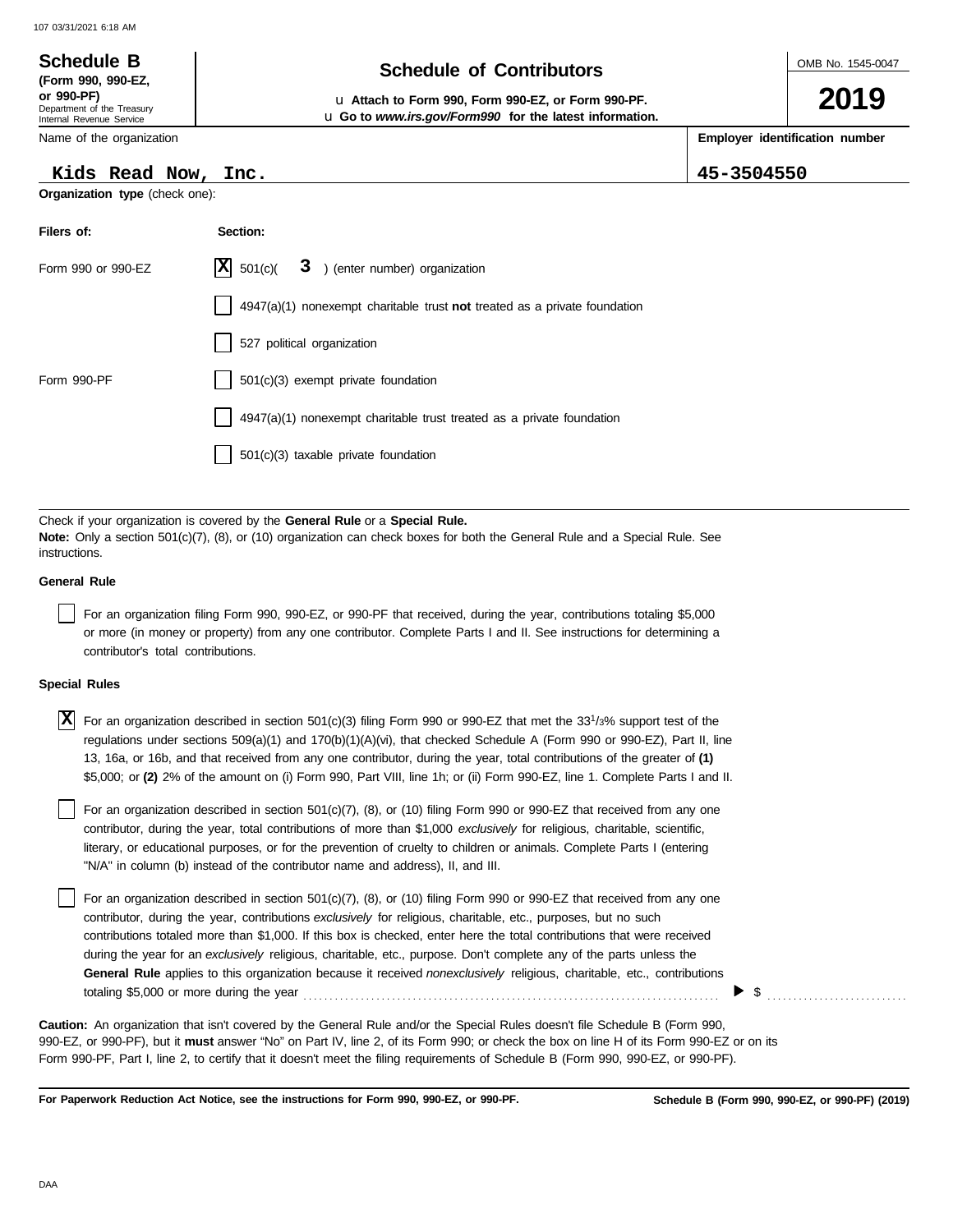|              | Schedule B (Form 990, 990-EZ, or 990-PF) (2019)<br>Name of organization                          |                                   | Page 1 of 1<br>Page 2<br>Employer identification number                                      |
|--------------|--------------------------------------------------------------------------------------------------|-----------------------------------|----------------------------------------------------------------------------------------------|
|              | Kids Read Now, Inc.                                                                              |                                   | 45-3504550                                                                                   |
| Part I       | Contributors (see instructions). Use duplicate copies of Part I if additional space is needed.   |                                   |                                                                                              |
| (a)<br>No.   | (b)<br>Name, address, and ZIP + 4                                                                | (c)<br><b>Total contributions</b> | (d)<br>Type of contribution                                                                  |
| $\mathbf{1}$ | Leib and Barabara Lurie<br>1102 Peters Rd<br>OH 45373<br>Troy                                    | 140,000<br>\$                     | Person<br>Payroll<br>X<br>Noncash<br>(Complete Part II for<br>noncash contributions.)        |
| (a)          | (b)                                                                                              | (c)                               | (d)                                                                                          |
| No.          | Name, address, and ZIP + 4                                                                       | <b>Total contributions</b>        | Type of contribution                                                                         |
| $\mathbf{2}$ | Lurie Foundation<br>Greater Horizon<br>1055 Broadway Blvd., Suite 130<br>MO 64105<br>Kansas City | 41,280<br>$\frac{1}{2}$           | X<br>Person<br>Payroll<br><b>Noncash</b><br>(Complete Part II for<br>noncash contributions.) |
| (a)          | (b)                                                                                              | (c)                               | (d)                                                                                          |
| No.          | Name, address, and ZIP + 4                                                                       | <b>Total contributions</b>        | Type of contribution                                                                         |
|              |                                                                                                  | $\$\$                             | Person<br>Payroll<br><b>Noncash</b><br>(Complete Part II for<br>noncash contributions.)      |
| (a)          | (b)                                                                                              | (c)                               | (d)                                                                                          |
| No.          | Name, address, and ZIP + 4                                                                       | <b>Total contributions</b>        | Type of contribution                                                                         |
|              |                                                                                                  | \$                                | Person<br>Payroll<br>Noncash<br>(Complete Part II for<br>noncash contributions.)             |
| (a)<br>No.   | (b)<br>Name, address, and ZIP + 4                                                                | (c)<br><b>Total contributions</b> | (d)<br>Type of contribution                                                                  |
|              |                                                                                                  | \$                                | Person<br>Payroll<br><b>Noncash</b><br>(Complete Part II for<br>noncash contributions.)      |
| (a)<br>No.   | (b)<br>Name, address, and ZIP + 4                                                                | (c)<br><b>Total contributions</b> | (d)<br>Type of contribution                                                                  |
|              |                                                                                                  | \$                                | Person<br>Payroll<br><b>Noncash</b><br>(Complete Part II for                                 |

noncash contributions.)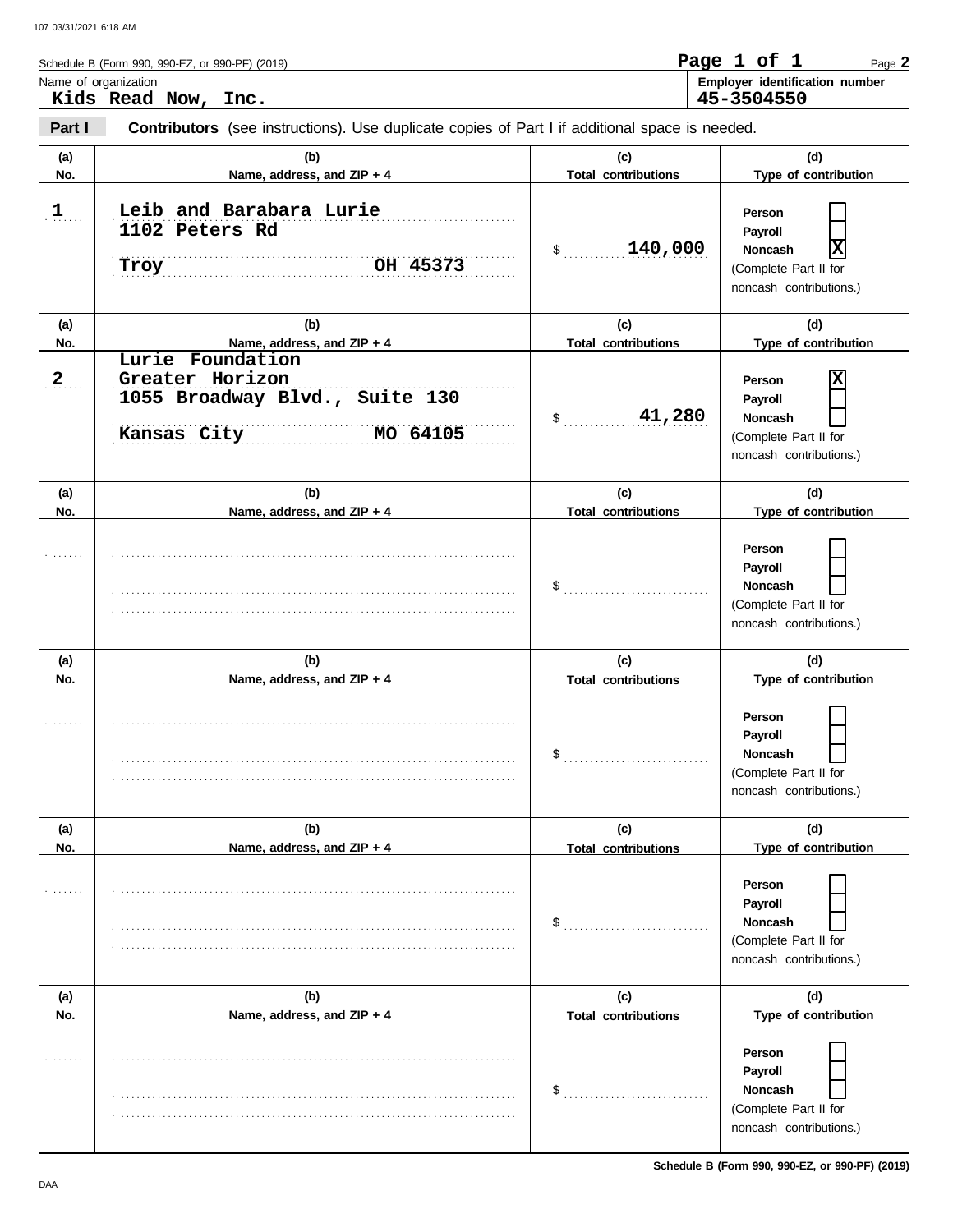$\overline{\phantom{0}}$ 

|                           | Schedule B (Form 990, 990-EZ, or 990-PF) (2019)                                                     |                                                 | Page 1 of 1<br>Page 3                        |
|---------------------------|-----------------------------------------------------------------------------------------------------|-------------------------------------------------|----------------------------------------------|
|                           | Name of organization<br>Kids Read Now, Inc.                                                         |                                                 | Employer identification number<br>45-3504550 |
| Part II                   | Noncash Property (see instructions). Use duplicate copies of Part II if additional space is needed. |                                                 |                                              |
| (a) No.<br>from<br>Part I | (b)<br>Description of noncash property given                                                        | (c)<br>FMV (or estimate)<br>(See instructions.) | (d)<br>Date received                         |
| 1                         | Services                                                                                            | 140,000<br>\$                                   | .                                            |
| (a) No.<br>from<br>Part I | (b)<br>Description of noncash property given                                                        | (c)<br>FMV (or estimate)<br>(See instructions.) | (d)<br>Date received                         |
|                           |                                                                                                     | \$                                              |                                              |
| (a) No.<br>from<br>Part I | (b)<br>Description of noncash property given                                                        | (c)<br>FMV (or estimate)<br>(See instructions.) | (d)<br>Date received                         |
|                           |                                                                                                     | \$                                              |                                              |
| (a) No.<br>from<br>Part I | (b)<br>Description of noncash property given                                                        | (c)<br>FMV (or estimate)<br>(See instructions.) | (d)<br>Date received                         |
|                           |                                                                                                     | \$                                              |                                              |
| (a) No.<br>from<br>Part I | (b)<br>Description of noncash property given                                                        | (c)<br>FMV (or estimate)<br>(See instructions.) | (d)<br>Date received                         |
| .                         |                                                                                                     | \$                                              |                                              |
| (a) No.<br>from<br>Part I | (b)<br>Description of noncash property given                                                        | (c)<br>FMV (or estimate)<br>(See instructions.) | (d)<br>Date received                         |
|                           |                                                                                                     | \$                                              | .                                            |

Schedule B (Form 990, 990-EZ, or 990-PF) (2019)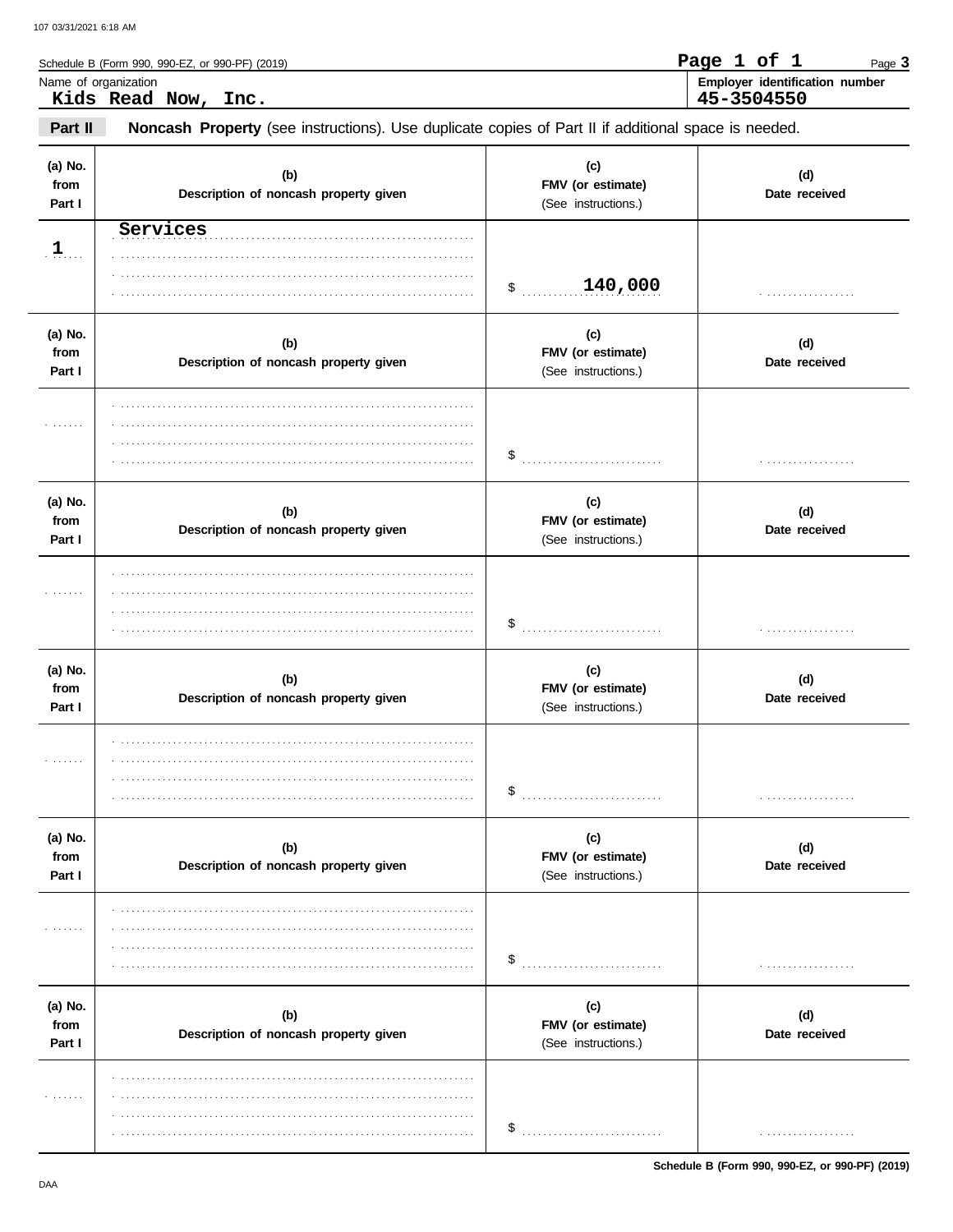| <b>SCHEDULE D</b><br>(Form 990)                                       |                                                                                                                                                                                                                                       | Supplemental Financial Statements<br>u Complete if the organization answered "Yes" on Form 990,                                                                                                                              |                | OMB No. 1545-0047                   |
|-----------------------------------------------------------------------|---------------------------------------------------------------------------------------------------------------------------------------------------------------------------------------------------------------------------------------|------------------------------------------------------------------------------------------------------------------------------------------------------------------------------------------------------------------------------|----------------|-------------------------------------|
|                                                                       |                                                                                                                                                                                                                                       | Part IV, line 6, 7, 8, 9, 10, 11a, 11b, 11c, 11d, 11e, 11f, 12a, or 12b.                                                                                                                                                     |                | Ÿ                                   |
| Department of the Treasury<br>Internal Revenue Service                |                                                                                                                                                                                                                                       | La Attach to Form 990.<br><b>u Go to www.irs.gov/Form990 for instructions and the latest information.</b>                                                                                                                    |                | Open to Public<br><b>Inspection</b> |
| Name of the organization                                              |                                                                                                                                                                                                                                       |                                                                                                                                                                                                                              |                | Employer identification number      |
| Kids Read Now, Inc.                                                   |                                                                                                                                                                                                                                       |                                                                                                                                                                                                                              |                | 45-3504550                          |
| Part I                                                                |                                                                                                                                                                                                                                       | Organizations Maintaining Donor Advised Funds or Other Similar Funds or Accounts.                                                                                                                                            |                |                                     |
|                                                                       | Complete if the organization answered "Yes" on Form 990, Part IV, line 6.                                                                                                                                                             |                                                                                                                                                                                                                              |                |                                     |
|                                                                       |                                                                                                                                                                                                                                       | (a) Donor advised funds                                                                                                                                                                                                      |                | (b) Funds and other accounts        |
| 1                                                                     | Total number at end of year<br>[11] matter continuous contract and of year<br>[11] matter continuous contract and with the set of year<br>12010 matter contract and with the set of year<br>12010 matter contract and with the set of |                                                                                                                                                                                                                              |                |                                     |
| 2                                                                     | Aggregate value of contributions to (during year) [1] [1] [1] Aggregate value of contributions to (during year)                                                                                                                       |                                                                                                                                                                                                                              |                |                                     |
| 3                                                                     | Aggregate value of grants from (during year)                                                                                                                                                                                          |                                                                                                                                                                                                                              |                |                                     |
| 4                                                                     |                                                                                                                                                                                                                                       |                                                                                                                                                                                                                              |                |                                     |
| 5                                                                     | Did the organization inform all donors and donor advisors in writing that the assets held in donor advised                                                                                                                            |                                                                                                                                                                                                                              |                |                                     |
|                                                                       |                                                                                                                                                                                                                                       |                                                                                                                                                                                                                              |                | Yes<br>No                           |
| 6                                                                     |                                                                                                                                                                                                                                       | Did the organization inform all grantees, donors, and donor advisors in writing that grant funds can be used<br>only for charitable purposes and not for the benefit of the donor or donor advisor, or for any other purpose |                |                                     |
| conferring impermissible private benefit?                             |                                                                                                                                                                                                                                       |                                                                                                                                                                                                                              |                | Yes<br>No.                          |
| Part II                                                               | <b>Conservation Easements.</b>                                                                                                                                                                                                        |                                                                                                                                                                                                                              |                |                                     |
|                                                                       | Complete if the organization answered "Yes" on Form 990, Part IV, line 7.                                                                                                                                                             |                                                                                                                                                                                                                              |                |                                     |
| 1                                                                     | Purpose(s) of conservation easements held by the organization (check all that apply).                                                                                                                                                 |                                                                                                                                                                                                                              |                |                                     |
|                                                                       | Preservation of land for public use (for example, recreation or education)                                                                                                                                                            | Preservation of a historically important land area                                                                                                                                                                           |                |                                     |
| Protection of natural habitat                                         |                                                                                                                                                                                                                                       | Preservation of a certified historic structure                                                                                                                                                                               |                |                                     |
| Preservation of open space                                            |                                                                                                                                                                                                                                       |                                                                                                                                                                                                                              |                |                                     |
| 2                                                                     |                                                                                                                                                                                                                                       | Complete lines 2a through 2d if the organization held a qualified conservation contribution in the form of a conservation                                                                                                    |                |                                     |
| easement on the last day of the tax year.                             |                                                                                                                                                                                                                                       |                                                                                                                                                                                                                              |                | Held at the End of the Tax Year     |
| a                                                                     |                                                                                                                                                                                                                                       |                                                                                                                                                                                                                              | 2a             |                                     |
| b                                                                     |                                                                                                                                                                                                                                       |                                                                                                                                                                                                                              | 2 <sub>b</sub> |                                     |
| c                                                                     |                                                                                                                                                                                                                                       | Number of conservation easements on a certified historic structure included in (a) [[[[[[[[[[[[[[[[[[[[[[[[[]]]]]]]                                                                                                          | 2c             |                                     |
| d                                                                     | Number of conservation easements included in (c) acquired after 7/25/06, and not on a                                                                                                                                                 |                                                                                                                                                                                                                              |                |                                     |
|                                                                       |                                                                                                                                                                                                                                       | Number of conservation easements modified, transferred, released, extinguished, or terminated by the organization during the                                                                                                 | 2d             |                                     |
| 3<br>tax year $\blacksquare$                                          |                                                                                                                                                                                                                                       |                                                                                                                                                                                                                              |                |                                     |
|                                                                       | Number of states where property subject to conservation easement is located u                                                                                                                                                         |                                                                                                                                                                                                                              |                |                                     |
| 5                                                                     | Does the organization have a written policy regarding the periodic monitoring, inspection, handling of                                                                                                                                |                                                                                                                                                                                                                              |                |                                     |
|                                                                       |                                                                                                                                                                                                                                       |                                                                                                                                                                                                                              |                | Yes<br>No                           |
| 6                                                                     |                                                                                                                                                                                                                                       | Staff and volunteer hours devoted to monitoring, inspecting, handling of violations, and enforcing conservation easements during the year                                                                                    |                |                                     |
| <b>u</b>                                                              |                                                                                                                                                                                                                                       |                                                                                                                                                                                                                              |                |                                     |
| 7                                                                     |                                                                                                                                                                                                                                       | Amount of expenses incurred in monitoring, inspecting, handling of violations, and enforcing conservation easements during the year                                                                                          |                |                                     |
| $u$ \$ $\ldots$ $\ldots$ $\ldots$ $\ldots$ $\ldots$ $\ldots$ $\ldots$ |                                                                                                                                                                                                                                       |                                                                                                                                                                                                                              |                |                                     |
| 8                                                                     |                                                                                                                                                                                                                                       | Does each conservation easement reported on line 2(d) above satisfy the requirements of section 170(h)(4)(B)(i)                                                                                                              |                |                                     |
|                                                                       |                                                                                                                                                                                                                                       |                                                                                                                                                                                                                              |                | Yes<br>No                           |
| 9                                                                     |                                                                                                                                                                                                                                       | In Part XIII, describe how the organization reports conservation easements in its revenue and expense statement and                                                                                                          |                |                                     |
|                                                                       | organization's accounting for conservation easements.                                                                                                                                                                                 | balance sheet, and include, if applicable, the text of the footnote to the organization's financial statements that describes the                                                                                            |                |                                     |
| Part III                                                              |                                                                                                                                                                                                                                       | Organizations Maintaining Collections of Art, Historical Treasures, or Other Similar Assets.                                                                                                                                 |                |                                     |
|                                                                       | Complete if the organization answered "Yes" on Form 990, Part IV, line 8.                                                                                                                                                             |                                                                                                                                                                                                                              |                |                                     |
|                                                                       |                                                                                                                                                                                                                                       | 1a If the organization elected, as permitted under FASB ASC 958, not to report in its revenue statement and balance sheet works                                                                                              |                |                                     |
|                                                                       |                                                                                                                                                                                                                                       | of art, historical treasures, or other similar assets held for public exhibition, education, or research in furtherance of public                                                                                            |                |                                     |
|                                                                       | service, provide in Part XIII the text of the footnote to its financial statements that describes these items.                                                                                                                        |                                                                                                                                                                                                                              |                |                                     |
| b                                                                     |                                                                                                                                                                                                                                       | If the organization elected, as permitted under FASB ASC 958, to report in its revenue statement and balance sheet works of                                                                                                  |                |                                     |
|                                                                       |                                                                                                                                                                                                                                       | art, historical treasures, or other similar assets held for public exhibition, education, or research in furtherance of public service,                                                                                      |                |                                     |
|                                                                       | provide the following amounts relating to these items:                                                                                                                                                                                |                                                                                                                                                                                                                              |                |                                     |
|                                                                       |                                                                                                                                                                                                                                       |                                                                                                                                                                                                                              |                |                                     |
| 2                                                                     |                                                                                                                                                                                                                                       | If the organization received or held works of art, historical treasures, or other similar assets for financial gain, provide the                                                                                             |                | $\mathsf{u}$ \$                     |
|                                                                       | following amounts required to be reported under FASB ASC 958 relating to these items:                                                                                                                                                 |                                                                                                                                                                                                                              |                |                                     |
|                                                                       |                                                                                                                                                                                                                                       |                                                                                                                                                                                                                              |                |                                     |

**b**

Assets included in Form 990, Part X . . . . . . . . . . . . . . . . . . . . . . . . . . . . . . . . . . . . . . . . . . . . . . . . . . . . . . . . . . . . . . . . . . . . . . . . . . . . . . . . . . . . .

<u>u \$</u>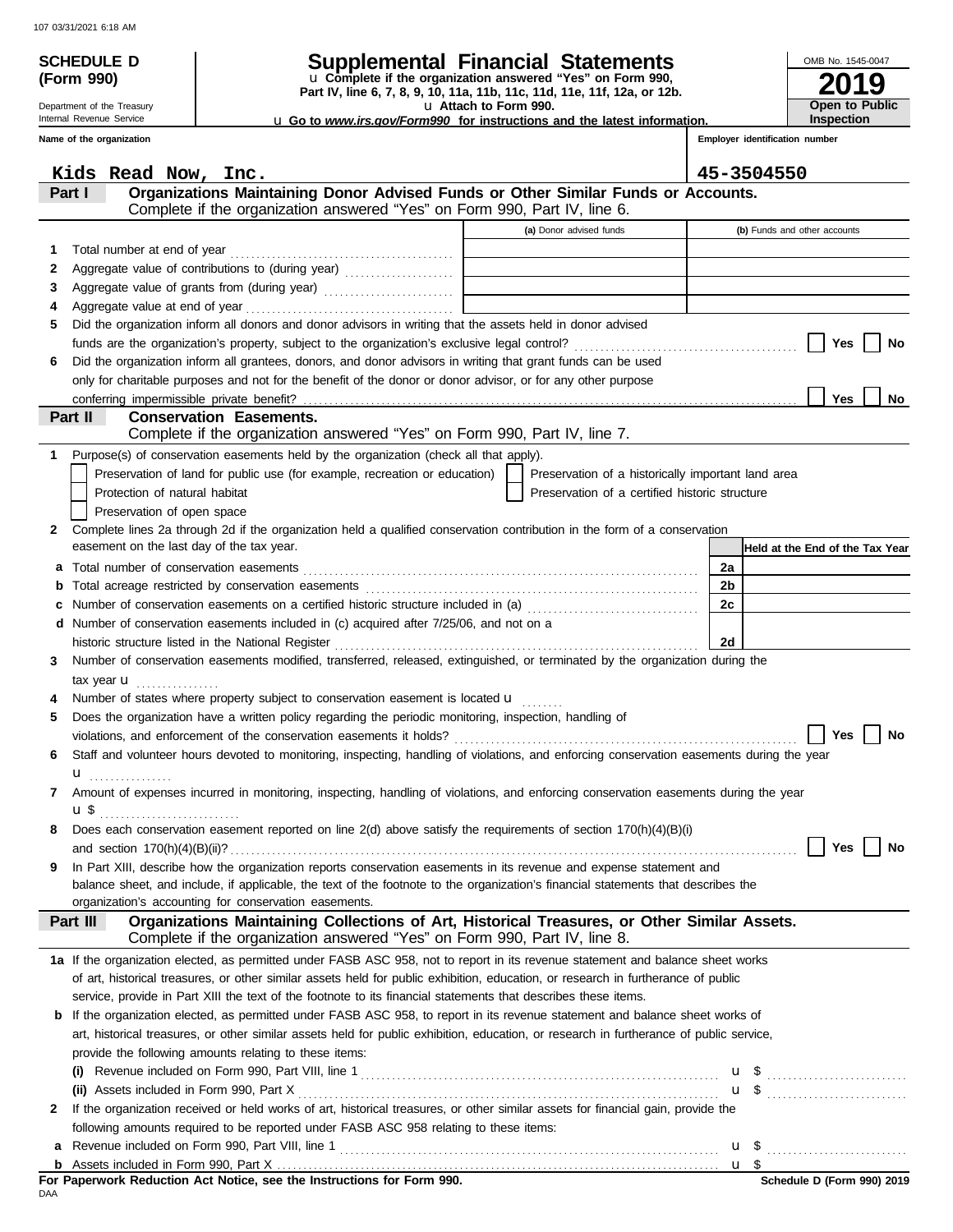| Organizations Maintaining Collections of Art, Historical Treasures, or Other Similar Assets (continued)<br>Part III<br>Using the organization's acquisition, accession, and other records, check any of the following that make significant use of its<br>3<br>collection items (check all that apply):<br>Public exhibition<br>Loan or exchange program<br>a<br>d<br>Scholarly research<br>b<br>е<br>Preservation for future generations<br>c<br>Provide a description of the organization's collections and explain how they further the organization's exempt purpose in Part<br>XIII.<br>During the year, did the organization solicit or receive donations of art, historical treasures, or other similar<br>5.<br>Yes<br>No<br>Part IV<br><b>Escrow and Custodial Arrangements.</b><br>Complete if the organization answered "Yes" on Form 990, Part IV, line 9, or reported an amount on Form<br>990, Part X, line 21.<br>1a Is the organization an agent, trustee, custodian or other intermediary for contributions or other assets not<br>Yes<br>No<br>b If "Yes," explain the arrangement in Part XIII and complete the following table:<br>Amount<br>c Beginning balance <b>contract to the contract of the contract of the contract of the contract of the contract of the contract of the contract of the contract of the contract of the contract of the contract of the contract </b><br>1c<br>1d<br>1е<br>1f<br>Ending balance with the contract of the contract of the contract of the contract of the contract of the contract of the contract of the contract of the contract of the contract of the contract of the contract of the contra<br>f<br>2a Did the organization include an amount on Form 990, Part X, line 21, for escrow or custodial account liability?<br><b>Yes</b><br><b>No</b><br><b>Endowment Funds.</b><br>Part V<br>Complete if the organization answered "Yes" on Form 990, Part IV, line 10.<br>(a) Current year<br>(b) Prior year<br>(c) Two years back<br>(d) Three years back<br>(e) Four years back<br>1a Beginning of year balance<br>c Net investment earnings, gains, and<br>d Grants or scholarships<br>e Other expenditures for facilities and<br>f Administrative expenses<br>g<br>Provide the estimated percentage of the current year end balance (line 1g, column (a)) held as:<br>2<br>a Board designated or quasi-endowment <b>u</b><br>%<br>Permanent endowment <b>u</b> %<br>Term endowment <b>u</b><br>℅<br>c<br>The percentages on lines 2a, 2b, and 2c should equal 100%.<br>3a Are there endowment funds not in the possession of the organization that are held and administered for the<br>Yes<br>No<br>organization by:<br>3a(i)<br>3a(ii)<br>3b<br>Describe in Part XIII the intended uses of the organization's endowment funds.<br>Land, Buildings, and Equipment.<br>Part VI<br>Complete if the organization answered "Yes" on Form 990, Part IV, line 11a. See Form 990, Part X, line 10.<br>Description of property<br>(b) Cost or other basis<br>(c) Accumulated<br>(a) Cost or other basis<br>(d) Book value<br>depreciation<br>(investment)<br>(other)<br>c Leasehold improvements<br>1,177,993<br>763,663<br>414,330<br>414,330<br>Total. Add lines 1a through 1e. (Column (d) must equal Form 990, Part X, column (B), line 10c.) | Schedule D (Form 990) 2019 Kids Read Now, Inc. |  | 45-3504550 |        | Page 2 |
|------------------------------------------------------------------------------------------------------------------------------------------------------------------------------------------------------------------------------------------------------------------------------------------------------------------------------------------------------------------------------------------------------------------------------------------------------------------------------------------------------------------------------------------------------------------------------------------------------------------------------------------------------------------------------------------------------------------------------------------------------------------------------------------------------------------------------------------------------------------------------------------------------------------------------------------------------------------------------------------------------------------------------------------------------------------------------------------------------------------------------------------------------------------------------------------------------------------------------------------------------------------------------------------------------------------------------------------------------------------------------------------------------------------------------------------------------------------------------------------------------------------------------------------------------------------------------------------------------------------------------------------------------------------------------------------------------------------------------------------------------------------------------------------------------------------------------------------------------------------------------------------------------------------------------------------------------------------------------------------------------------------------------------------------------------------------------------------------------------------------------------------------------------------------------------------------------------------------------------------------------------------------------------------------------------------------------------------------------------------------------------------------------------------------------------------------------------------------------------------------------------------------------------------------------------------------------------------------------------------------------------------------------------------------------------------------------------------------------------------------------------------------------------------------------------------------------------------------------------------------------------------------------------------------------------------------------------------------------------------------------------------------------------------------------------------------------------------------------------------------------------------------------------------------------------------------------------------------------------------------------------------------------------------------------------------|------------------------------------------------|--|------------|--------|--------|
|                                                                                                                                                                                                                                                                                                                                                                                                                                                                                                                                                                                                                                                                                                                                                                                                                                                                                                                                                                                                                                                                                                                                                                                                                                                                                                                                                                                                                                                                                                                                                                                                                                                                                                                                                                                                                                                                                                                                                                                                                                                                                                                                                                                                                                                                                                                                                                                                                                                                                                                                                                                                                                                                                                                                                                                                                                                                                                                                                                                                                                                                                                                                                                                                                                                                                                                  |                                                |  |            |        |        |
|                                                                                                                                                                                                                                                                                                                                                                                                                                                                                                                                                                                                                                                                                                                                                                                                                                                                                                                                                                                                                                                                                                                                                                                                                                                                                                                                                                                                                                                                                                                                                                                                                                                                                                                                                                                                                                                                                                                                                                                                                                                                                                                                                                                                                                                                                                                                                                                                                                                                                                                                                                                                                                                                                                                                                                                                                                                                                                                                                                                                                                                                                                                                                                                                                                                                                                                  |                                                |  |            |        |        |
|                                                                                                                                                                                                                                                                                                                                                                                                                                                                                                                                                                                                                                                                                                                                                                                                                                                                                                                                                                                                                                                                                                                                                                                                                                                                                                                                                                                                                                                                                                                                                                                                                                                                                                                                                                                                                                                                                                                                                                                                                                                                                                                                                                                                                                                                                                                                                                                                                                                                                                                                                                                                                                                                                                                                                                                                                                                                                                                                                                                                                                                                                                                                                                                                                                                                                                                  |                                                |  |            |        |        |
|                                                                                                                                                                                                                                                                                                                                                                                                                                                                                                                                                                                                                                                                                                                                                                                                                                                                                                                                                                                                                                                                                                                                                                                                                                                                                                                                                                                                                                                                                                                                                                                                                                                                                                                                                                                                                                                                                                                                                                                                                                                                                                                                                                                                                                                                                                                                                                                                                                                                                                                                                                                                                                                                                                                                                                                                                                                                                                                                                                                                                                                                                                                                                                                                                                                                                                                  |                                                |  |            |        |        |
|                                                                                                                                                                                                                                                                                                                                                                                                                                                                                                                                                                                                                                                                                                                                                                                                                                                                                                                                                                                                                                                                                                                                                                                                                                                                                                                                                                                                                                                                                                                                                                                                                                                                                                                                                                                                                                                                                                                                                                                                                                                                                                                                                                                                                                                                                                                                                                                                                                                                                                                                                                                                                                                                                                                                                                                                                                                                                                                                                                                                                                                                                                                                                                                                                                                                                                                  |                                                |  |            |        |        |
|                                                                                                                                                                                                                                                                                                                                                                                                                                                                                                                                                                                                                                                                                                                                                                                                                                                                                                                                                                                                                                                                                                                                                                                                                                                                                                                                                                                                                                                                                                                                                                                                                                                                                                                                                                                                                                                                                                                                                                                                                                                                                                                                                                                                                                                                                                                                                                                                                                                                                                                                                                                                                                                                                                                                                                                                                                                                                                                                                                                                                                                                                                                                                                                                                                                                                                                  |                                                |  |            |        |        |
|                                                                                                                                                                                                                                                                                                                                                                                                                                                                                                                                                                                                                                                                                                                                                                                                                                                                                                                                                                                                                                                                                                                                                                                                                                                                                                                                                                                                                                                                                                                                                                                                                                                                                                                                                                                                                                                                                                                                                                                                                                                                                                                                                                                                                                                                                                                                                                                                                                                                                                                                                                                                                                                                                                                                                                                                                                                                                                                                                                                                                                                                                                                                                                                                                                                                                                                  |                                                |  |            |        |        |
|                                                                                                                                                                                                                                                                                                                                                                                                                                                                                                                                                                                                                                                                                                                                                                                                                                                                                                                                                                                                                                                                                                                                                                                                                                                                                                                                                                                                                                                                                                                                                                                                                                                                                                                                                                                                                                                                                                                                                                                                                                                                                                                                                                                                                                                                                                                                                                                                                                                                                                                                                                                                                                                                                                                                                                                                                                                                                                                                                                                                                                                                                                                                                                                                                                                                                                                  |                                                |  |            |        |        |
|                                                                                                                                                                                                                                                                                                                                                                                                                                                                                                                                                                                                                                                                                                                                                                                                                                                                                                                                                                                                                                                                                                                                                                                                                                                                                                                                                                                                                                                                                                                                                                                                                                                                                                                                                                                                                                                                                                                                                                                                                                                                                                                                                                                                                                                                                                                                                                                                                                                                                                                                                                                                                                                                                                                                                                                                                                                                                                                                                                                                                                                                                                                                                                                                                                                                                                                  |                                                |  |            |        |        |
|                                                                                                                                                                                                                                                                                                                                                                                                                                                                                                                                                                                                                                                                                                                                                                                                                                                                                                                                                                                                                                                                                                                                                                                                                                                                                                                                                                                                                                                                                                                                                                                                                                                                                                                                                                                                                                                                                                                                                                                                                                                                                                                                                                                                                                                                                                                                                                                                                                                                                                                                                                                                                                                                                                                                                                                                                                                                                                                                                                                                                                                                                                                                                                                                                                                                                                                  |                                                |  |            |        |        |
|                                                                                                                                                                                                                                                                                                                                                                                                                                                                                                                                                                                                                                                                                                                                                                                                                                                                                                                                                                                                                                                                                                                                                                                                                                                                                                                                                                                                                                                                                                                                                                                                                                                                                                                                                                                                                                                                                                                                                                                                                                                                                                                                                                                                                                                                                                                                                                                                                                                                                                                                                                                                                                                                                                                                                                                                                                                                                                                                                                                                                                                                                                                                                                                                                                                                                                                  |                                                |  |            |        |        |
|                                                                                                                                                                                                                                                                                                                                                                                                                                                                                                                                                                                                                                                                                                                                                                                                                                                                                                                                                                                                                                                                                                                                                                                                                                                                                                                                                                                                                                                                                                                                                                                                                                                                                                                                                                                                                                                                                                                                                                                                                                                                                                                                                                                                                                                                                                                                                                                                                                                                                                                                                                                                                                                                                                                                                                                                                                                                                                                                                                                                                                                                                                                                                                                                                                                                                                                  |                                                |  |            |        |        |
|                                                                                                                                                                                                                                                                                                                                                                                                                                                                                                                                                                                                                                                                                                                                                                                                                                                                                                                                                                                                                                                                                                                                                                                                                                                                                                                                                                                                                                                                                                                                                                                                                                                                                                                                                                                                                                                                                                                                                                                                                                                                                                                                                                                                                                                                                                                                                                                                                                                                                                                                                                                                                                                                                                                                                                                                                                                                                                                                                                                                                                                                                                                                                                                                                                                                                                                  |                                                |  |            |        |        |
|                                                                                                                                                                                                                                                                                                                                                                                                                                                                                                                                                                                                                                                                                                                                                                                                                                                                                                                                                                                                                                                                                                                                                                                                                                                                                                                                                                                                                                                                                                                                                                                                                                                                                                                                                                                                                                                                                                                                                                                                                                                                                                                                                                                                                                                                                                                                                                                                                                                                                                                                                                                                                                                                                                                                                                                                                                                                                                                                                                                                                                                                                                                                                                                                                                                                                                                  |                                                |  |            |        |        |
|                                                                                                                                                                                                                                                                                                                                                                                                                                                                                                                                                                                                                                                                                                                                                                                                                                                                                                                                                                                                                                                                                                                                                                                                                                                                                                                                                                                                                                                                                                                                                                                                                                                                                                                                                                                                                                                                                                                                                                                                                                                                                                                                                                                                                                                                                                                                                                                                                                                                                                                                                                                                                                                                                                                                                                                                                                                                                                                                                                                                                                                                                                                                                                                                                                                                                                                  |                                                |  |            |        |        |
|                                                                                                                                                                                                                                                                                                                                                                                                                                                                                                                                                                                                                                                                                                                                                                                                                                                                                                                                                                                                                                                                                                                                                                                                                                                                                                                                                                                                                                                                                                                                                                                                                                                                                                                                                                                                                                                                                                                                                                                                                                                                                                                                                                                                                                                                                                                                                                                                                                                                                                                                                                                                                                                                                                                                                                                                                                                                                                                                                                                                                                                                                                                                                                                                                                                                                                                  |                                                |  |            |        |        |
|                                                                                                                                                                                                                                                                                                                                                                                                                                                                                                                                                                                                                                                                                                                                                                                                                                                                                                                                                                                                                                                                                                                                                                                                                                                                                                                                                                                                                                                                                                                                                                                                                                                                                                                                                                                                                                                                                                                                                                                                                                                                                                                                                                                                                                                                                                                                                                                                                                                                                                                                                                                                                                                                                                                                                                                                                                                                                                                                                                                                                                                                                                                                                                                                                                                                                                                  |                                                |  |            |        |        |
|                                                                                                                                                                                                                                                                                                                                                                                                                                                                                                                                                                                                                                                                                                                                                                                                                                                                                                                                                                                                                                                                                                                                                                                                                                                                                                                                                                                                                                                                                                                                                                                                                                                                                                                                                                                                                                                                                                                                                                                                                                                                                                                                                                                                                                                                                                                                                                                                                                                                                                                                                                                                                                                                                                                                                                                                                                                                                                                                                                                                                                                                                                                                                                                                                                                                                                                  |                                                |  |            |        |        |
|                                                                                                                                                                                                                                                                                                                                                                                                                                                                                                                                                                                                                                                                                                                                                                                                                                                                                                                                                                                                                                                                                                                                                                                                                                                                                                                                                                                                                                                                                                                                                                                                                                                                                                                                                                                                                                                                                                                                                                                                                                                                                                                                                                                                                                                                                                                                                                                                                                                                                                                                                                                                                                                                                                                                                                                                                                                                                                                                                                                                                                                                                                                                                                                                                                                                                                                  |                                                |  |            |        |        |
|                                                                                                                                                                                                                                                                                                                                                                                                                                                                                                                                                                                                                                                                                                                                                                                                                                                                                                                                                                                                                                                                                                                                                                                                                                                                                                                                                                                                                                                                                                                                                                                                                                                                                                                                                                                                                                                                                                                                                                                                                                                                                                                                                                                                                                                                                                                                                                                                                                                                                                                                                                                                                                                                                                                                                                                                                                                                                                                                                                                                                                                                                                                                                                                                                                                                                                                  |                                                |  |            |        |        |
|                                                                                                                                                                                                                                                                                                                                                                                                                                                                                                                                                                                                                                                                                                                                                                                                                                                                                                                                                                                                                                                                                                                                                                                                                                                                                                                                                                                                                                                                                                                                                                                                                                                                                                                                                                                                                                                                                                                                                                                                                                                                                                                                                                                                                                                                                                                                                                                                                                                                                                                                                                                                                                                                                                                                                                                                                                                                                                                                                                                                                                                                                                                                                                                                                                                                                                                  |                                                |  |            |        |        |
|                                                                                                                                                                                                                                                                                                                                                                                                                                                                                                                                                                                                                                                                                                                                                                                                                                                                                                                                                                                                                                                                                                                                                                                                                                                                                                                                                                                                                                                                                                                                                                                                                                                                                                                                                                                                                                                                                                                                                                                                                                                                                                                                                                                                                                                                                                                                                                                                                                                                                                                                                                                                                                                                                                                                                                                                                                                                                                                                                                                                                                                                                                                                                                                                                                                                                                                  |                                                |  |            |        |        |
|                                                                                                                                                                                                                                                                                                                                                                                                                                                                                                                                                                                                                                                                                                                                                                                                                                                                                                                                                                                                                                                                                                                                                                                                                                                                                                                                                                                                                                                                                                                                                                                                                                                                                                                                                                                                                                                                                                                                                                                                                                                                                                                                                                                                                                                                                                                                                                                                                                                                                                                                                                                                                                                                                                                                                                                                                                                                                                                                                                                                                                                                                                                                                                                                                                                                                                                  |                                                |  |            |        |        |
|                                                                                                                                                                                                                                                                                                                                                                                                                                                                                                                                                                                                                                                                                                                                                                                                                                                                                                                                                                                                                                                                                                                                                                                                                                                                                                                                                                                                                                                                                                                                                                                                                                                                                                                                                                                                                                                                                                                                                                                                                                                                                                                                                                                                                                                                                                                                                                                                                                                                                                                                                                                                                                                                                                                                                                                                                                                                                                                                                                                                                                                                                                                                                                                                                                                                                                                  |                                                |  |            |        |        |
|                                                                                                                                                                                                                                                                                                                                                                                                                                                                                                                                                                                                                                                                                                                                                                                                                                                                                                                                                                                                                                                                                                                                                                                                                                                                                                                                                                                                                                                                                                                                                                                                                                                                                                                                                                                                                                                                                                                                                                                                                                                                                                                                                                                                                                                                                                                                                                                                                                                                                                                                                                                                                                                                                                                                                                                                                                                                                                                                                                                                                                                                                                                                                                                                                                                                                                                  |                                                |  |            |        |        |
|                                                                                                                                                                                                                                                                                                                                                                                                                                                                                                                                                                                                                                                                                                                                                                                                                                                                                                                                                                                                                                                                                                                                                                                                                                                                                                                                                                                                                                                                                                                                                                                                                                                                                                                                                                                                                                                                                                                                                                                                                                                                                                                                                                                                                                                                                                                                                                                                                                                                                                                                                                                                                                                                                                                                                                                                                                                                                                                                                                                                                                                                                                                                                                                                                                                                                                                  |                                                |  |            |        |        |
|                                                                                                                                                                                                                                                                                                                                                                                                                                                                                                                                                                                                                                                                                                                                                                                                                                                                                                                                                                                                                                                                                                                                                                                                                                                                                                                                                                                                                                                                                                                                                                                                                                                                                                                                                                                                                                                                                                                                                                                                                                                                                                                                                                                                                                                                                                                                                                                                                                                                                                                                                                                                                                                                                                                                                                                                                                                                                                                                                                                                                                                                                                                                                                                                                                                                                                                  |                                                |  |            |        |        |
|                                                                                                                                                                                                                                                                                                                                                                                                                                                                                                                                                                                                                                                                                                                                                                                                                                                                                                                                                                                                                                                                                                                                                                                                                                                                                                                                                                                                                                                                                                                                                                                                                                                                                                                                                                                                                                                                                                                                                                                                                                                                                                                                                                                                                                                                                                                                                                                                                                                                                                                                                                                                                                                                                                                                                                                                                                                                                                                                                                                                                                                                                                                                                                                                                                                                                                                  |                                                |  |            |        |        |
|                                                                                                                                                                                                                                                                                                                                                                                                                                                                                                                                                                                                                                                                                                                                                                                                                                                                                                                                                                                                                                                                                                                                                                                                                                                                                                                                                                                                                                                                                                                                                                                                                                                                                                                                                                                                                                                                                                                                                                                                                                                                                                                                                                                                                                                                                                                                                                                                                                                                                                                                                                                                                                                                                                                                                                                                                                                                                                                                                                                                                                                                                                                                                                                                                                                                                                                  |                                                |  |            |        |        |
|                                                                                                                                                                                                                                                                                                                                                                                                                                                                                                                                                                                                                                                                                                                                                                                                                                                                                                                                                                                                                                                                                                                                                                                                                                                                                                                                                                                                                                                                                                                                                                                                                                                                                                                                                                                                                                                                                                                                                                                                                                                                                                                                                                                                                                                                                                                                                                                                                                                                                                                                                                                                                                                                                                                                                                                                                                                                                                                                                                                                                                                                                                                                                                                                                                                                                                                  |                                                |  |            |        |        |
|                                                                                                                                                                                                                                                                                                                                                                                                                                                                                                                                                                                                                                                                                                                                                                                                                                                                                                                                                                                                                                                                                                                                                                                                                                                                                                                                                                                                                                                                                                                                                                                                                                                                                                                                                                                                                                                                                                                                                                                                                                                                                                                                                                                                                                                                                                                                                                                                                                                                                                                                                                                                                                                                                                                                                                                                                                                                                                                                                                                                                                                                                                                                                                                                                                                                                                                  |                                                |  |            |        |        |
|                                                                                                                                                                                                                                                                                                                                                                                                                                                                                                                                                                                                                                                                                                                                                                                                                                                                                                                                                                                                                                                                                                                                                                                                                                                                                                                                                                                                                                                                                                                                                                                                                                                                                                                                                                                                                                                                                                                                                                                                                                                                                                                                                                                                                                                                                                                                                                                                                                                                                                                                                                                                                                                                                                                                                                                                                                                                                                                                                                                                                                                                                                                                                                                                                                                                                                                  |                                                |  |            |        |        |
|                                                                                                                                                                                                                                                                                                                                                                                                                                                                                                                                                                                                                                                                                                                                                                                                                                                                                                                                                                                                                                                                                                                                                                                                                                                                                                                                                                                                                                                                                                                                                                                                                                                                                                                                                                                                                                                                                                                                                                                                                                                                                                                                                                                                                                                                                                                                                                                                                                                                                                                                                                                                                                                                                                                                                                                                                                                                                                                                                                                                                                                                                                                                                                                                                                                                                                                  |                                                |  |            |        |        |
|                                                                                                                                                                                                                                                                                                                                                                                                                                                                                                                                                                                                                                                                                                                                                                                                                                                                                                                                                                                                                                                                                                                                                                                                                                                                                                                                                                                                                                                                                                                                                                                                                                                                                                                                                                                                                                                                                                                                                                                                                                                                                                                                                                                                                                                                                                                                                                                                                                                                                                                                                                                                                                                                                                                                                                                                                                                                                                                                                                                                                                                                                                                                                                                                                                                                                                                  |                                                |  |            |        |        |
|                                                                                                                                                                                                                                                                                                                                                                                                                                                                                                                                                                                                                                                                                                                                                                                                                                                                                                                                                                                                                                                                                                                                                                                                                                                                                                                                                                                                                                                                                                                                                                                                                                                                                                                                                                                                                                                                                                                                                                                                                                                                                                                                                                                                                                                                                                                                                                                                                                                                                                                                                                                                                                                                                                                                                                                                                                                                                                                                                                                                                                                                                                                                                                                                                                                                                                                  |                                                |  |            |        |        |
|                                                                                                                                                                                                                                                                                                                                                                                                                                                                                                                                                                                                                                                                                                                                                                                                                                                                                                                                                                                                                                                                                                                                                                                                                                                                                                                                                                                                                                                                                                                                                                                                                                                                                                                                                                                                                                                                                                                                                                                                                                                                                                                                                                                                                                                                                                                                                                                                                                                                                                                                                                                                                                                                                                                                                                                                                                                                                                                                                                                                                                                                                                                                                                                                                                                                                                                  |                                                |  |            |        |        |
|                                                                                                                                                                                                                                                                                                                                                                                                                                                                                                                                                                                                                                                                                                                                                                                                                                                                                                                                                                                                                                                                                                                                                                                                                                                                                                                                                                                                                                                                                                                                                                                                                                                                                                                                                                                                                                                                                                                                                                                                                                                                                                                                                                                                                                                                                                                                                                                                                                                                                                                                                                                                                                                                                                                                                                                                                                                                                                                                                                                                                                                                                                                                                                                                                                                                                                                  |                                                |  |            |        |        |
|                                                                                                                                                                                                                                                                                                                                                                                                                                                                                                                                                                                                                                                                                                                                                                                                                                                                                                                                                                                                                                                                                                                                                                                                                                                                                                                                                                                                                                                                                                                                                                                                                                                                                                                                                                                                                                                                                                                                                                                                                                                                                                                                                                                                                                                                                                                                                                                                                                                                                                                                                                                                                                                                                                                                                                                                                                                                                                                                                                                                                                                                                                                                                                                                                                                                                                                  |                                                |  |            |        |        |
|                                                                                                                                                                                                                                                                                                                                                                                                                                                                                                                                                                                                                                                                                                                                                                                                                                                                                                                                                                                                                                                                                                                                                                                                                                                                                                                                                                                                                                                                                                                                                                                                                                                                                                                                                                                                                                                                                                                                                                                                                                                                                                                                                                                                                                                                                                                                                                                                                                                                                                                                                                                                                                                                                                                                                                                                                                                                                                                                                                                                                                                                                                                                                                                                                                                                                                                  |                                                |  |            |        |        |
|                                                                                                                                                                                                                                                                                                                                                                                                                                                                                                                                                                                                                                                                                                                                                                                                                                                                                                                                                                                                                                                                                                                                                                                                                                                                                                                                                                                                                                                                                                                                                                                                                                                                                                                                                                                                                                                                                                                                                                                                                                                                                                                                                                                                                                                                                                                                                                                                                                                                                                                                                                                                                                                                                                                                                                                                                                                                                                                                                                                                                                                                                                                                                                                                                                                                                                                  |                                                |  |            |        |        |
|                                                                                                                                                                                                                                                                                                                                                                                                                                                                                                                                                                                                                                                                                                                                                                                                                                                                                                                                                                                                                                                                                                                                                                                                                                                                                                                                                                                                                                                                                                                                                                                                                                                                                                                                                                                                                                                                                                                                                                                                                                                                                                                                                                                                                                                                                                                                                                                                                                                                                                                                                                                                                                                                                                                                                                                                                                                                                                                                                                                                                                                                                                                                                                                                                                                                                                                  |                                                |  |            |        |        |
|                                                                                                                                                                                                                                                                                                                                                                                                                                                                                                                                                                                                                                                                                                                                                                                                                                                                                                                                                                                                                                                                                                                                                                                                                                                                                                                                                                                                                                                                                                                                                                                                                                                                                                                                                                                                                                                                                                                                                                                                                                                                                                                                                                                                                                                                                                                                                                                                                                                                                                                                                                                                                                                                                                                                                                                                                                                                                                                                                                                                                                                                                                                                                                                                                                                                                                                  |                                                |  |            |        |        |
|                                                                                                                                                                                                                                                                                                                                                                                                                                                                                                                                                                                                                                                                                                                                                                                                                                                                                                                                                                                                                                                                                                                                                                                                                                                                                                                                                                                                                                                                                                                                                                                                                                                                                                                                                                                                                                                                                                                                                                                                                                                                                                                                                                                                                                                                                                                                                                                                                                                                                                                                                                                                                                                                                                                                                                                                                                                                                                                                                                                                                                                                                                                                                                                                                                                                                                                  |                                                |  |            |        |        |
|                                                                                                                                                                                                                                                                                                                                                                                                                                                                                                                                                                                                                                                                                                                                                                                                                                                                                                                                                                                                                                                                                                                                                                                                                                                                                                                                                                                                                                                                                                                                                                                                                                                                                                                                                                                                                                                                                                                                                                                                                                                                                                                                                                                                                                                                                                                                                                                                                                                                                                                                                                                                                                                                                                                                                                                                                                                                                                                                                                                                                                                                                                                                                                                                                                                                                                                  |                                                |  |            |        |        |
|                                                                                                                                                                                                                                                                                                                                                                                                                                                                                                                                                                                                                                                                                                                                                                                                                                                                                                                                                                                                                                                                                                                                                                                                                                                                                                                                                                                                                                                                                                                                                                                                                                                                                                                                                                                                                                                                                                                                                                                                                                                                                                                                                                                                                                                                                                                                                                                                                                                                                                                                                                                                                                                                                                                                                                                                                                                                                                                                                                                                                                                                                                                                                                                                                                                                                                                  |                                                |  |            |        |        |
|                                                                                                                                                                                                                                                                                                                                                                                                                                                                                                                                                                                                                                                                                                                                                                                                                                                                                                                                                                                                                                                                                                                                                                                                                                                                                                                                                                                                                                                                                                                                                                                                                                                                                                                                                                                                                                                                                                                                                                                                                                                                                                                                                                                                                                                                                                                                                                                                                                                                                                                                                                                                                                                                                                                                                                                                                                                                                                                                                                                                                                                                                                                                                                                                                                                                                                                  |                                                |  |            |        |        |
|                                                                                                                                                                                                                                                                                                                                                                                                                                                                                                                                                                                                                                                                                                                                                                                                                                                                                                                                                                                                                                                                                                                                                                                                                                                                                                                                                                                                                                                                                                                                                                                                                                                                                                                                                                                                                                                                                                                                                                                                                                                                                                                                                                                                                                                                                                                                                                                                                                                                                                                                                                                                                                                                                                                                                                                                                                                                                                                                                                                                                                                                                                                                                                                                                                                                                                                  |                                                |  |            |        |        |
|                                                                                                                                                                                                                                                                                                                                                                                                                                                                                                                                                                                                                                                                                                                                                                                                                                                                                                                                                                                                                                                                                                                                                                                                                                                                                                                                                                                                                                                                                                                                                                                                                                                                                                                                                                                                                                                                                                                                                                                                                                                                                                                                                                                                                                                                                                                                                                                                                                                                                                                                                                                                                                                                                                                                                                                                                                                                                                                                                                                                                                                                                                                                                                                                                                                                                                                  |                                                |  |            |        |        |
|                                                                                                                                                                                                                                                                                                                                                                                                                                                                                                                                                                                                                                                                                                                                                                                                                                                                                                                                                                                                                                                                                                                                                                                                                                                                                                                                                                                                                                                                                                                                                                                                                                                                                                                                                                                                                                                                                                                                                                                                                                                                                                                                                                                                                                                                                                                                                                                                                                                                                                                                                                                                                                                                                                                                                                                                                                                                                                                                                                                                                                                                                                                                                                                                                                                                                                                  |                                                |  |            |        |        |
|                                                                                                                                                                                                                                                                                                                                                                                                                                                                                                                                                                                                                                                                                                                                                                                                                                                                                                                                                                                                                                                                                                                                                                                                                                                                                                                                                                                                                                                                                                                                                                                                                                                                                                                                                                                                                                                                                                                                                                                                                                                                                                                                                                                                                                                                                                                                                                                                                                                                                                                                                                                                                                                                                                                                                                                                                                                                                                                                                                                                                                                                                                                                                                                                                                                                                                                  |                                                |  |            |        |        |
|                                                                                                                                                                                                                                                                                                                                                                                                                                                                                                                                                                                                                                                                                                                                                                                                                                                                                                                                                                                                                                                                                                                                                                                                                                                                                                                                                                                                                                                                                                                                                                                                                                                                                                                                                                                                                                                                                                                                                                                                                                                                                                                                                                                                                                                                                                                                                                                                                                                                                                                                                                                                                                                                                                                                                                                                                                                                                                                                                                                                                                                                                                                                                                                                                                                                                                                  |                                                |  |            |        |        |
|                                                                                                                                                                                                                                                                                                                                                                                                                                                                                                                                                                                                                                                                                                                                                                                                                                                                                                                                                                                                                                                                                                                                                                                                                                                                                                                                                                                                                                                                                                                                                                                                                                                                                                                                                                                                                                                                                                                                                                                                                                                                                                                                                                                                                                                                                                                                                                                                                                                                                                                                                                                                                                                                                                                                                                                                                                                                                                                                                                                                                                                                                                                                                                                                                                                                                                                  |                                                |  |            |        |        |
|                                                                                                                                                                                                                                                                                                                                                                                                                                                                                                                                                                                                                                                                                                                                                                                                                                                                                                                                                                                                                                                                                                                                                                                                                                                                                                                                                                                                                                                                                                                                                                                                                                                                                                                                                                                                                                                                                                                                                                                                                                                                                                                                                                                                                                                                                                                                                                                                                                                                                                                                                                                                                                                                                                                                                                                                                                                                                                                                                                                                                                                                                                                                                                                                                                                                                                                  |                                                |  |            |        |        |
|                                                                                                                                                                                                                                                                                                                                                                                                                                                                                                                                                                                                                                                                                                                                                                                                                                                                                                                                                                                                                                                                                                                                                                                                                                                                                                                                                                                                                                                                                                                                                                                                                                                                                                                                                                                                                                                                                                                                                                                                                                                                                                                                                                                                                                                                                                                                                                                                                                                                                                                                                                                                                                                                                                                                                                                                                                                                                                                                                                                                                                                                                                                                                                                                                                                                                                                  |                                                |  |            |        |        |
|                                                                                                                                                                                                                                                                                                                                                                                                                                                                                                                                                                                                                                                                                                                                                                                                                                                                                                                                                                                                                                                                                                                                                                                                                                                                                                                                                                                                                                                                                                                                                                                                                                                                                                                                                                                                                                                                                                                                                                                                                                                                                                                                                                                                                                                                                                                                                                                                                                                                                                                                                                                                                                                                                                                                                                                                                                                                                                                                                                                                                                                                                                                                                                                                                                                                                                                  |                                                |  |            | $\cup$ |        |

**Schedule D (Form 990) 2019**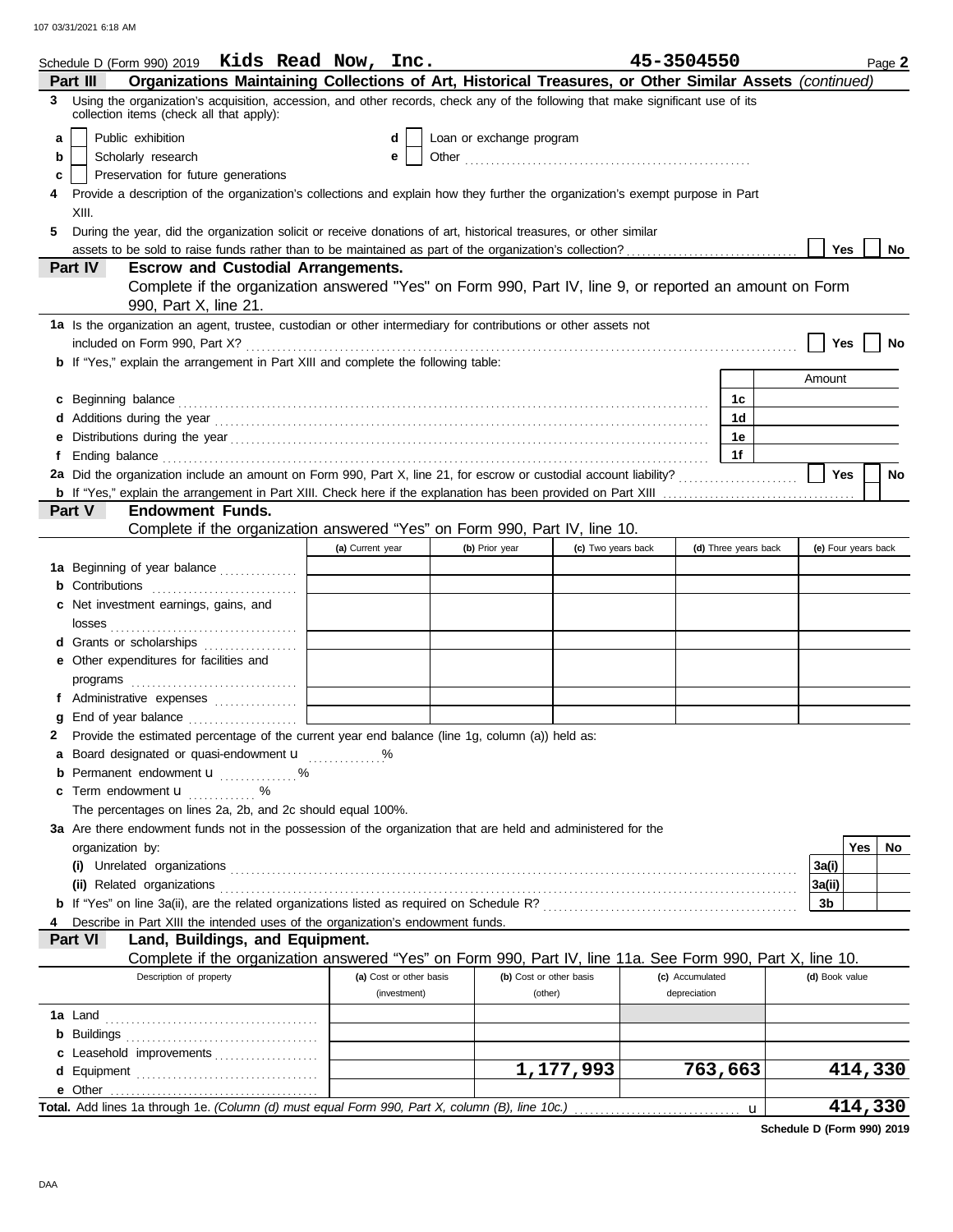DAA

|                           | Schedule D (Form 990) 2019 Kids Read Now, Inc.                                                             |                | 45-3504550                       | Page 3         |
|---------------------------|------------------------------------------------------------------------------------------------------------|----------------|----------------------------------|----------------|
| <b>Part VII</b>           | <b>Investments - Other Securities.</b>                                                                     |                |                                  |                |
|                           | Complete if the organization answered "Yes" on Form 990, Part IV, line 11b. See Form 990, Part X, line 12. |                |                                  |                |
|                           | (a) Description of security or category                                                                    | (b) Book value | (c) Method of valuation:         |                |
|                           | (including name of security)                                                                               |                | Cost or end-of-year market value |                |
| (1) Financial derivatives |                                                                                                            |                |                                  |                |
|                           |                                                                                                            |                |                                  |                |
| $(3)$ Other               |                                                                                                            |                |                                  |                |
| (A)                       |                                                                                                            |                |                                  |                |
| (B)                       |                                                                                                            |                |                                  |                |
| (C)                       |                                                                                                            |                |                                  |                |
| (D)                       |                                                                                                            |                |                                  |                |
| (E)                       |                                                                                                            |                |                                  |                |
| (F)                       |                                                                                                            |                |                                  |                |
| (G)                       |                                                                                                            |                |                                  |                |
| (H)                       |                                                                                                            |                |                                  |                |
|                           | Total. (Column (b) must equal Form 990, Part X, col. (B) line 12.)<br>u                                    |                |                                  |                |
| Part VIII                 | Investments - Program Related.                                                                             |                |                                  |                |
|                           | Complete if the organization answered "Yes" on Form 990, Part IV, line 11c. See Form 990, Part X, line 13. |                |                                  |                |
|                           | (a) Description of investment                                                                              | (b) Book value | (c) Method of valuation:         |                |
|                           |                                                                                                            |                | Cost or end-of-year market value |                |
| (1)                       |                                                                                                            |                |                                  |                |
| (2)                       |                                                                                                            |                |                                  |                |
| (3)                       |                                                                                                            |                |                                  |                |
| (4)                       |                                                                                                            |                |                                  |                |
| (5)                       |                                                                                                            |                |                                  |                |
| (6)                       |                                                                                                            |                |                                  |                |
| (7)                       |                                                                                                            |                |                                  |                |
| (8)                       |                                                                                                            |                |                                  |                |
| (9)                       |                                                                                                            |                |                                  |                |
|                           | Total. (Column (b) must equal Form 990, Part X, col. (B) line 13.)<br>u                                    |                |                                  |                |
| Part IX                   | Other Assets.                                                                                              |                |                                  |                |
|                           | Complete if the organization answered "Yes" on Form 990, Part IV, line 11d. See Form 990, Part X, line 15. |                |                                  |                |
|                           | (a) Description                                                                                            |                |                                  | (b) Book value |
| (1)                       |                                                                                                            |                |                                  |                |
| (2)                       |                                                                                                            |                |                                  |                |
| (3)                       |                                                                                                            |                |                                  |                |
| (4)                       |                                                                                                            |                |                                  |                |
| (5)                       |                                                                                                            |                |                                  |                |
| (6)                       |                                                                                                            |                |                                  |                |
| (7)                       |                                                                                                            |                |                                  |                |
| (8)                       |                                                                                                            |                |                                  |                |
| (9)                       |                                                                                                            |                |                                  |                |
|                           | Total. (Column (b) must equal Form 990, Part X, col. (B) line 15.)                                         |                | u                                |                |
| Part X                    | Other Liabilities.                                                                                         |                |                                  |                |
|                           | Complete if the organization answered "Yes" on Form 990, Part IV, line 11e or 11f. See Form 990, Part X,   |                |                                  |                |
|                           | line 25.                                                                                                   |                |                                  |                |
| 1.                        | (a) Description of liability                                                                               |                |                                  | (b) Book value |
| (1)                       | Federal income taxes                                                                                       |                |                                  |                |
| (2)                       |                                                                                                            |                |                                  |                |
| (3)                       |                                                                                                            |                |                                  |                |
| (4)                       |                                                                                                            |                |                                  |                |
| (5)                       |                                                                                                            |                |                                  |                |
| (6)                       |                                                                                                            |                |                                  |                |
| (7)                       |                                                                                                            |                |                                  |                |
| (8)                       |                                                                                                            |                |                                  |                |
| (9)                       |                                                                                                            |                |                                  |                |
|                           | Total. (Column (b) must equal Form 990, Part X, col. (B) line 25.)                                         |                | u                                |                |

Liability for uncertain tax positions. In Part XIII, provide the text of the footnote to the organization's financial statements that reports the **2.** organization's liability for uncertain tax positions under FASB ASC 740. Check here if the text of the footnote has been provided in Part XIII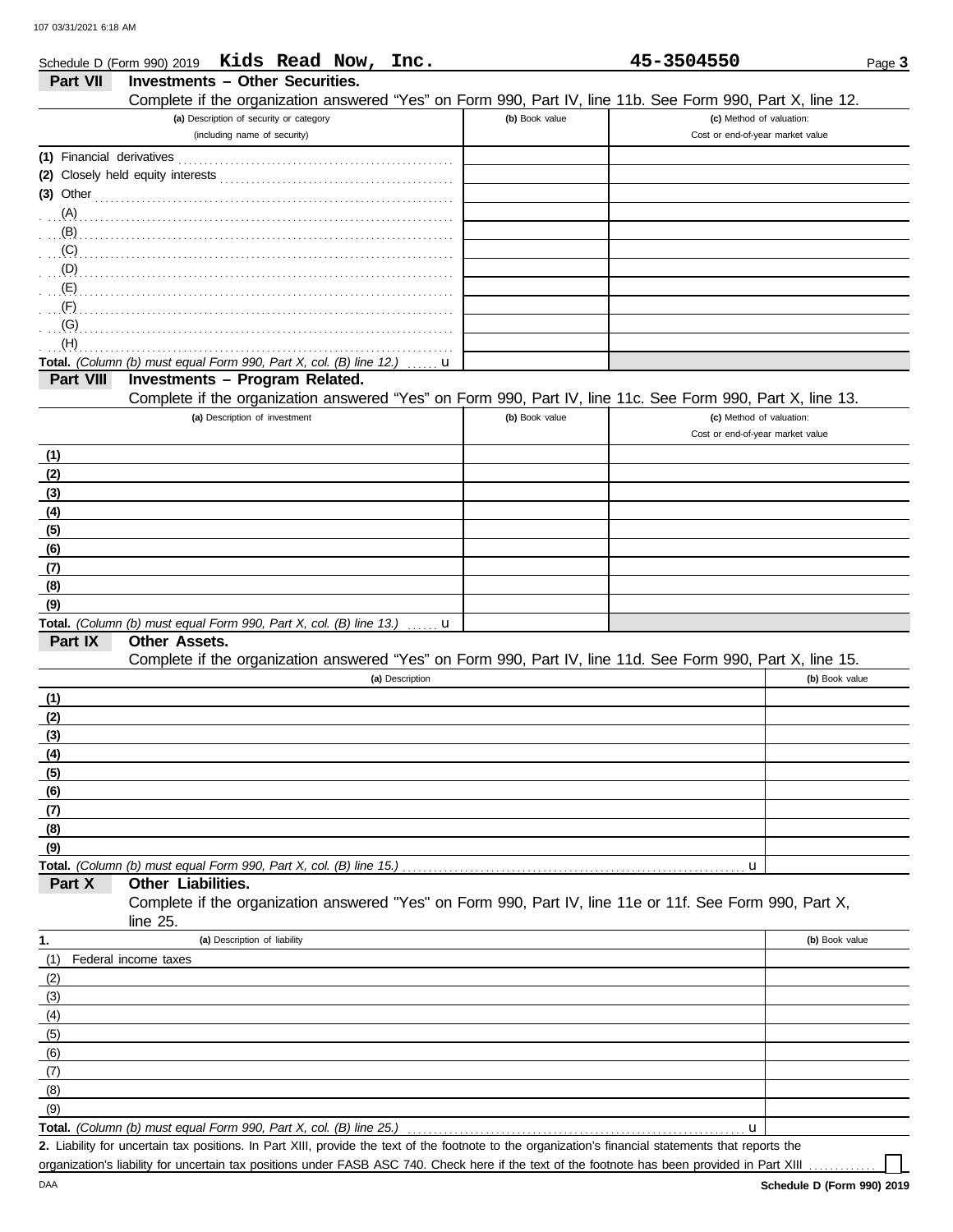| Schedule D (Form 990) 2019 $\,$ Kids Read Now, Inc.                                                                                                                                                                                 |                | 45-3504550   | Page 4    |
|-------------------------------------------------------------------------------------------------------------------------------------------------------------------------------------------------------------------------------------|----------------|--------------|-----------|
| Reconciliation of Revenue per Audited Financial Statements With Revenue per Return.<br>Part XI                                                                                                                                      |                |              |           |
| Complete if the organization answered "Yes" on Form 990, Part IV, line 12a.                                                                                                                                                         |                |              |           |
| 1.                                                                                                                                                                                                                                  |                | $\mathbf{1}$ | 3,030,703 |
| Amounts included on line 1 but not on Form 990, Part VIII, line 12:<br>2                                                                                                                                                            |                |              |           |
|                                                                                                                                                                                                                                     | 2a             |              |           |
| b                                                                                                                                                                                                                                   | 2 <sub>b</sub> |              |           |
| c                                                                                                                                                                                                                                   | 2c             |              |           |
| d                                                                                                                                                                                                                                   | 2d             |              |           |
| Add lines 2a through 2d [11] March 20 [11] March 20 [11] March 20 [11] March 20 [11] March 20 [11] March 20 [11] March 20 [11] March 20 [11] March 20 [11] March 20 [11] March 20 [11] March 20 [11] March 20 [11] March 20 [1<br>е |                | 2e           |           |
| 3                                                                                                                                                                                                                                   |                | 3            | 3,030,703 |
| Amounts included on Form 990, Part VIII, line 12, but not on line 1:<br>4                                                                                                                                                           |                |              |           |
| a Investment expenses not included on Form 990, Part VIII, line 7b                                                                                                                                                                  | 4a             |              |           |
|                                                                                                                                                                                                                                     | 4b             |              |           |
| c Add lines 4a and 4b                                                                                                                                                                                                               |                | 4c           |           |
| 5.<br>Reconciliation of Expenses per Audited Financial Statements With Expenses per Return.                                                                                                                                         |                | 5            | 3,030,703 |
| <b>Part XII</b><br>Complete if the organization answered "Yes" on Form 990, Part IV, line 12a.                                                                                                                                      |                |              |           |
| 1.                                                                                                                                                                                                                                  |                | $\mathbf{1}$ | 3,602,836 |
| Amounts included on line 1 but not on Form 990, Part IX, line 25:<br>2                                                                                                                                                              |                |              |           |
|                                                                                                                                                                                                                                     | 2a             |              |           |
| b                                                                                                                                                                                                                                   | 2 <sub>b</sub> |              |           |
|                                                                                                                                                                                                                                     | 2c             |              |           |
| d                                                                                                                                                                                                                                   | 2d             |              |           |
|                                                                                                                                                                                                                                     |                | 2e           |           |
| 3                                                                                                                                                                                                                                   |                | 3            | 3,602,836 |
| Amounts included on Form 990, Part IX, line 25, but not on line 1:<br>4                                                                                                                                                             |                |              |           |
|                                                                                                                                                                                                                                     | 4a             |              |           |
|                                                                                                                                                                                                                                     | 4b             |              |           |
| c Add lines 4a and 4b                                                                                                                                                                                                               |                | 4c           |           |
| 5                                                                                                                                                                                                                                   |                | 5            | 3,602,836 |
| Part XIII Supplemental Information.                                                                                                                                                                                                 |                |              |           |
| Provide the descriptions required for Part II, lines 3, 5, and 9; Part III, lines 1a and 4; Part IV, lines 1b and 2b; Part V, line 4; Part X, line                                                                                  |                |              |           |
| 2; Part XI, lines 2d and 4b; and Part XII, lines 2d and 4b. Also complete this part to provide any additional information.                                                                                                          |                |              |           |
|                                                                                                                                                                                                                                     |                |              |           |
|                                                                                                                                                                                                                                     |                |              |           |
|                                                                                                                                                                                                                                     |                |              |           |
|                                                                                                                                                                                                                                     |                |              |           |
|                                                                                                                                                                                                                                     |                |              |           |
|                                                                                                                                                                                                                                     |                |              |           |
|                                                                                                                                                                                                                                     |                |              |           |
|                                                                                                                                                                                                                                     |                |              |           |
|                                                                                                                                                                                                                                     |                |              |           |
|                                                                                                                                                                                                                                     |                |              |           |
|                                                                                                                                                                                                                                     |                |              |           |
|                                                                                                                                                                                                                                     |                |              |           |
|                                                                                                                                                                                                                                     |                |              |           |
|                                                                                                                                                                                                                                     |                |              |           |
|                                                                                                                                                                                                                                     |                |              |           |
|                                                                                                                                                                                                                                     |                |              |           |
|                                                                                                                                                                                                                                     |                |              |           |
|                                                                                                                                                                                                                                     |                |              |           |
|                                                                                                                                                                                                                                     |                |              |           |
|                                                                                                                                                                                                                                     |                |              |           |
|                                                                                                                                                                                                                                     |                |              |           |
|                                                                                                                                                                                                                                     |                |              |           |
|                                                                                                                                                                                                                                     |                |              |           |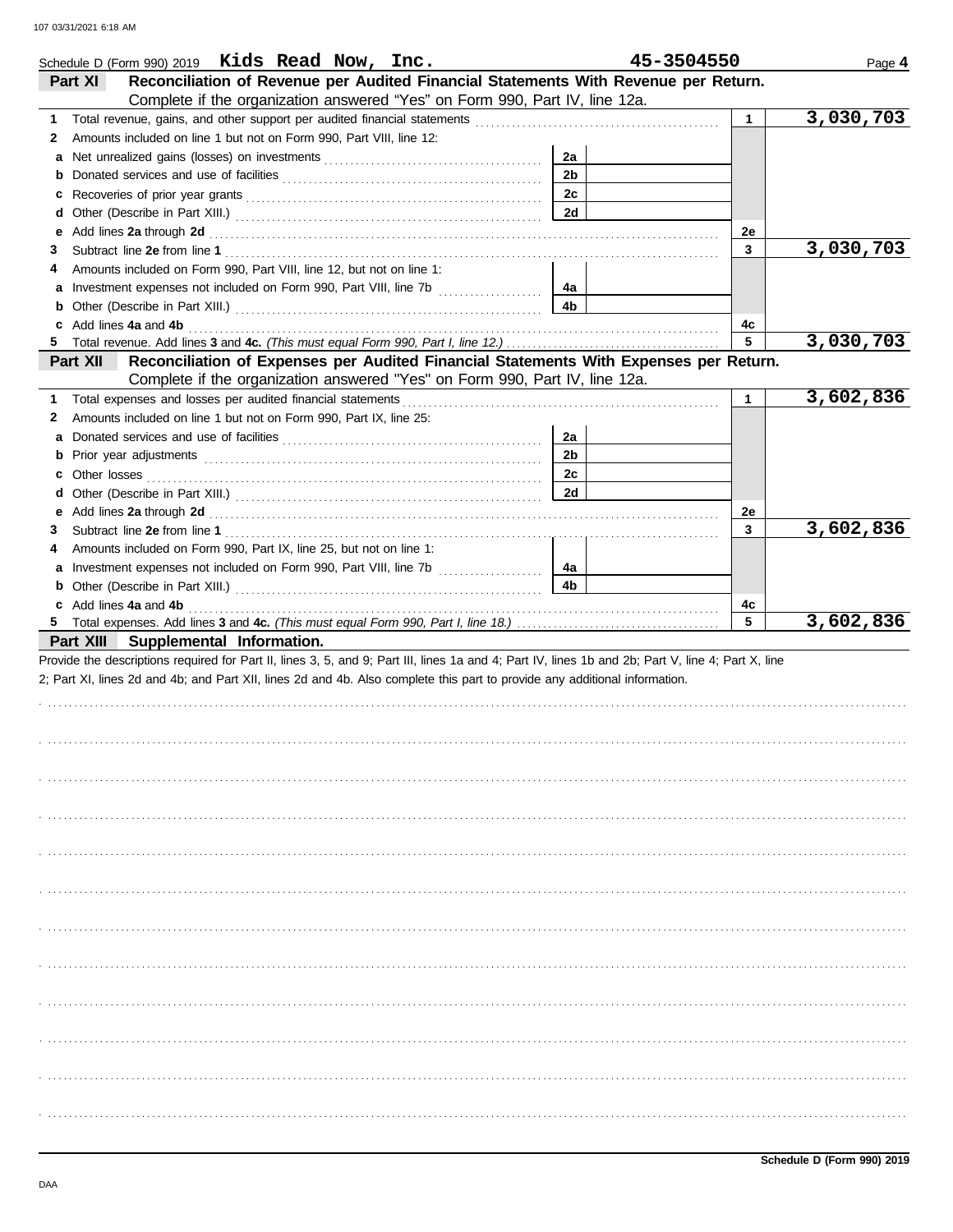Schedule D (Form 990) 2019 Kids Read Now, Inc.

| Part XIII Supplemental Information (continued) |
|------------------------------------------------|
|                                                |
|                                                |
|                                                |
|                                                |
|                                                |
|                                                |
|                                                |
|                                                |
|                                                |
|                                                |
|                                                |
|                                                |
|                                                |
|                                                |
|                                                |
|                                                |
|                                                |
|                                                |
|                                                |
|                                                |
|                                                |
|                                                |
|                                                |
|                                                |
|                                                |
|                                                |
|                                                |
|                                                |

45-3504550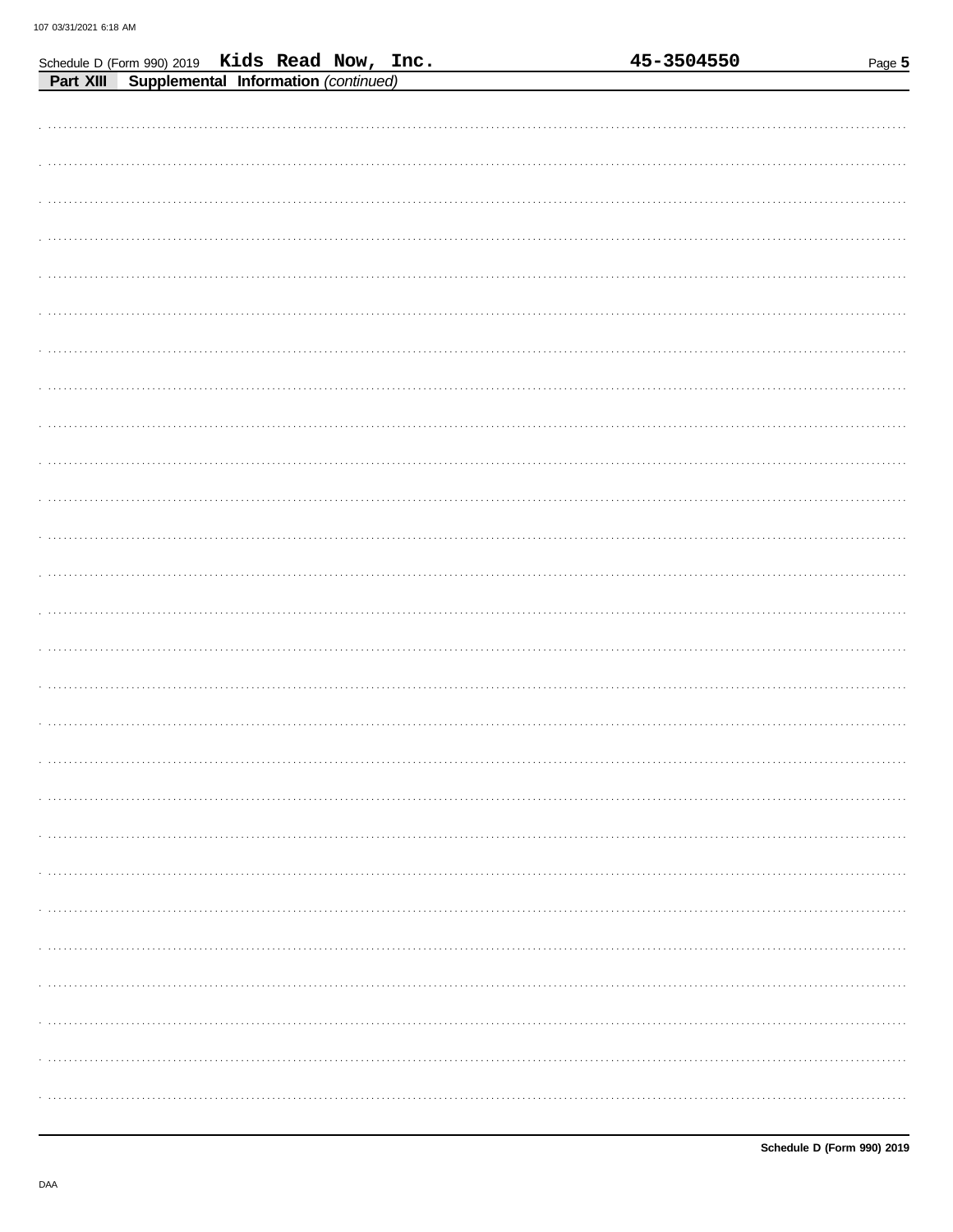# **SCHEDULE M Noncash Contributions**

OMB No. 1545-0047 **2019**

| <u> 991169966 111</u> |  |
|-----------------------|--|
| (Form 990)            |  |

u **Complete if the organizations answered "Yes" on Form 990, Part IV, lines 29 or 30.** u **Attach to Form 990.**

u **Go to** *www.irs.gov/Form990* **for instructions and the latest information.**

**Inspection Open To Public**

| Department of the Treasury<br>Internal Revenue Service |
|--------------------------------------------------------|
| Name of the organization                               |

Employer identification number **Kids Read Now, Inc. 45-3504550**

|              | <b>Types of Property</b><br>Part I                                                                                                                                                                                                     |             |                            |                                             |                              |     |     |    |
|--------------|----------------------------------------------------------------------------------------------------------------------------------------------------------------------------------------------------------------------------------------|-------------|----------------------------|---------------------------------------------|------------------------------|-----|-----|----|
|              |                                                                                                                                                                                                                                        | (a)         | (b)                        | (c)                                         | (d)                          |     |     |    |
|              |                                                                                                                                                                                                                                        | Check if    | Number of contributions or | Noncash contribution<br>amounts reported on | Method of determining        |     |     |    |
|              |                                                                                                                                                                                                                                        | applicable  | items contributed          | Form 990, Part VIII, line 1g                | noncash contribution amounts |     |     |    |
| 1            | Art - Works of art                                                                                                                                                                                                                     |             |                            |                                             |                              |     |     |    |
| $\mathbf{2}$ | Art - Historical treasures                                                                                                                                                                                                             |             |                            |                                             |                              |     |     |    |
| 3            | Art - Fractional interests                                                                                                                                                                                                             |             |                            |                                             |                              |     |     |    |
| 4            | Books and publications                                                                                                                                                                                                                 |             |                            |                                             |                              |     |     |    |
| 5            | Clothing and household                                                                                                                                                                                                                 |             |                            |                                             |                              |     |     |    |
|              | goods<br><i>compare in the set of the set of the set of the set of the set of the set of the set of the set of the set of the set of the set of the set of the set of the set of the set of the set of the set of the set of the s</i> |             |                            |                                             |                              |     |     |    |
| 6            | Cars and other vehicles                                                                                                                                                                                                                |             |                            |                                             |                              |     |     |    |
| 7            | Boats and planes                                                                                                                                                                                                                       |             |                            |                                             |                              |     |     |    |
| 8            | Intellectual property                                                                                                                                                                                                                  |             |                            |                                             |                              |     |     |    |
| 9            | Securities - Publicly traded                                                                                                                                                                                                           |             |                            |                                             |                              |     |     |    |
| 10           | Securities - Closely held stock                                                                                                                                                                                                        |             |                            |                                             |                              |     |     |    |
| 11           | Securities - Partnership, LLC,                                                                                                                                                                                                         |             |                            |                                             |                              |     |     |    |
|              | or trust interests                                                                                                                                                                                                                     |             |                            |                                             |                              |     |     |    |
| 12           | Securities - Miscellaneous                                                                                                                                                                                                             |             |                            |                                             |                              |     |     |    |
| 13           | Qualified conservation                                                                                                                                                                                                                 |             |                            |                                             |                              |     |     |    |
|              | contribution - Historic                                                                                                                                                                                                                |             |                            |                                             |                              |     |     |    |
|              | structures                                                                                                                                                                                                                             |             |                            |                                             |                              |     |     |    |
| 14           | Qualified conservation                                                                                                                                                                                                                 |             |                            |                                             |                              |     |     |    |
|              | contribution - Other                                                                                                                                                                                                                   |             |                            |                                             |                              |     |     |    |
| 15           | Real estate - Residential                                                                                                                                                                                                              |             |                            |                                             |                              |     |     |    |
| 16           | Real estate - Commercial                                                                                                                                                                                                               |             |                            |                                             |                              |     |     |    |
| 17           | Real estate - Other                                                                                                                                                                                                                    |             |                            |                                             |                              |     |     |    |
| 18           |                                                                                                                                                                                                                                        |             |                            |                                             |                              |     |     |    |
| 19           | Food inventory                                                                                                                                                                                                                         |             |                            |                                             |                              |     |     |    |
| 20           | Drugs and medical supplies                                                                                                                                                                                                             |             |                            |                                             |                              |     |     |    |
| 21           | Taxidermy                                                                                                                                                                                                                              |             |                            |                                             |                              |     |     |    |
| 22           | Historical artifacts                                                                                                                                                                                                                   |             |                            |                                             |                              |     |     |    |
| 23           | Scientific specimens                                                                                                                                                                                                                   |             |                            |                                             |                              |     |     |    |
| 24           | Archeological artifacts                                                                                                                                                                                                                |             |                            |                                             |                              |     |     |    |
| 25           |                                                                                                                                                                                                                                        | $\mathbf x$ | 1                          | 140,000                                     |                              |     |     |    |
| 26           |                                                                                                                                                                                                                                        |             |                            |                                             |                              |     |     |    |
| 27           |                                                                                                                                                                                                                                        |             |                            |                                             |                              |     |     |    |
| 28           | Other $U($                                                                                                                                                                                                                             |             |                            |                                             |                              |     |     |    |
| 29           | Number of Forms 8283 received by the organization during the tax year for contributions for                                                                                                                                            |             |                            |                                             |                              |     |     |    |
|              | which the organization completed Form 8283, Part IV, Donee Acknowledgement                                                                                                                                                             |             |                            |                                             | 29                           |     |     |    |
|              |                                                                                                                                                                                                                                        |             |                            |                                             |                              |     | Yes | No |
| 30a          | During the year, did the organization receive by contribution any property reported in Part I, lines 1 through                                                                                                                         |             |                            |                                             |                              |     |     |    |
|              | 28, that it must hold for at least three years from the date of the initial contribution, and which isn't required                                                                                                                     |             |                            |                                             |                              |     |     |    |
|              |                                                                                                                                                                                                                                        |             |                            |                                             |                              | 30a |     | X  |
| b            | If "Yes," describe the arrangement in Part II.                                                                                                                                                                                         |             |                            |                                             |                              |     |     |    |
| 31           | Does the organization have a gift acceptance policy that requires the review of any nonstandard                                                                                                                                        |             |                            |                                             |                              |     |     |    |
|              | contributions?                                                                                                                                                                                                                         |             |                            |                                             |                              | 31  |     | X  |
| 32a          | Does the organization hire or use third parties or related organizations to solicit, process, or sell noncash                                                                                                                          |             |                            |                                             |                              |     |     |    |
|              | contributions?                                                                                                                                                                                                                         |             |                            |                                             |                              | 32a |     | X  |
| b            | If "Yes," describe in Part II.                                                                                                                                                                                                         |             |                            |                                             |                              |     |     |    |
| 33           | If the organization didn't report an amount in column (c) for a type of property for which column (a) is checked,                                                                                                                      |             |                            |                                             |                              |     |     |    |
|              | describe in Part II.                                                                                                                                                                                                                   |             |                            |                                             |                              |     |     |    |

**For Paperwork Reduction Act Notice, see the Instructions for Form 990. Schedule M (Form 990) 2019**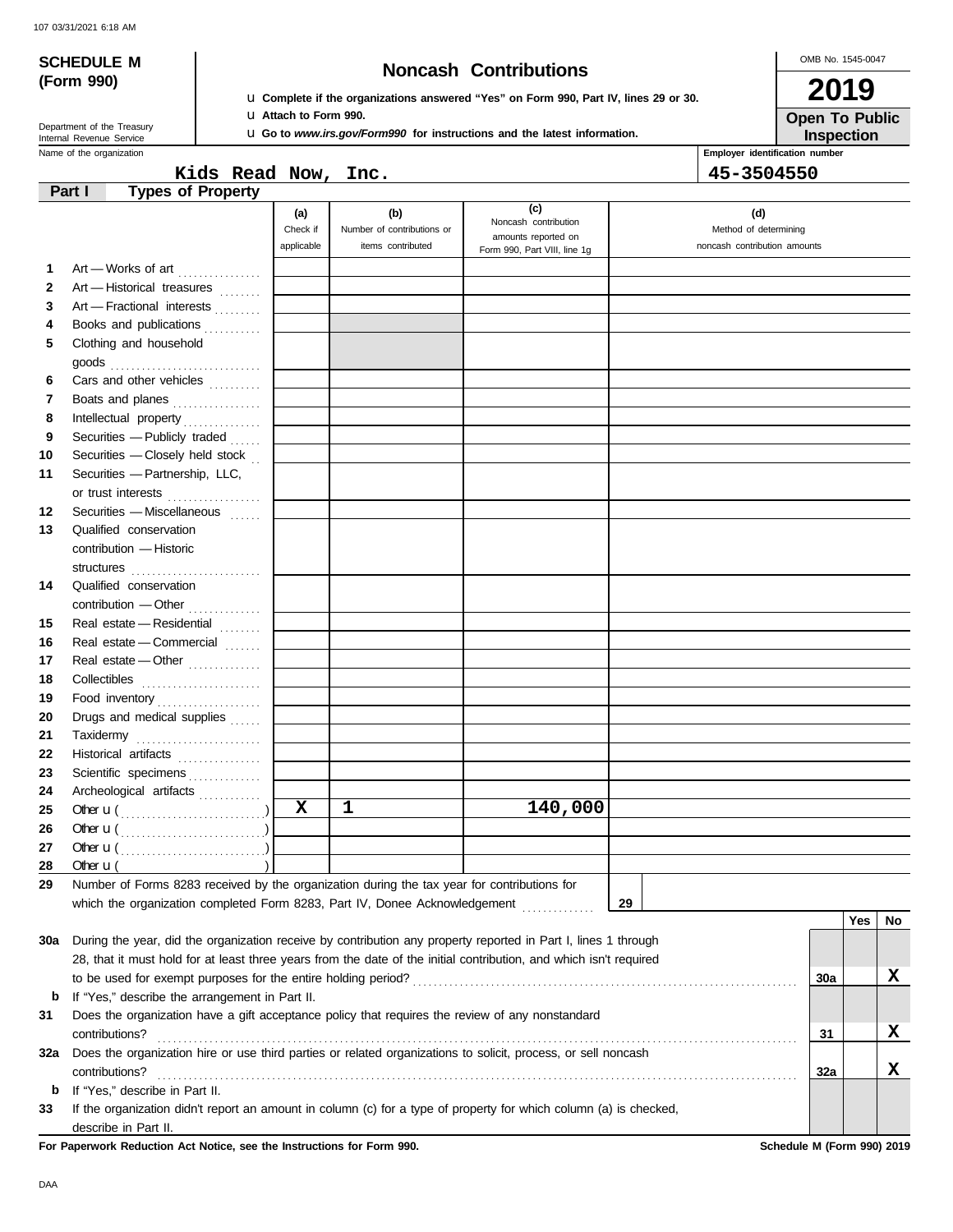| Part II | Schedule M (Form 990) 2019 Kids Read Now, Inc. | Supplemental Information. Provide the information required by Part I, lines 30b, 32b, and 33, and whether                                                                                            |  | 45-3504550 | Page 2 |
|---------|------------------------------------------------|------------------------------------------------------------------------------------------------------------------------------------------------------------------------------------------------------|--|------------|--------|
|         |                                                | the organization is reporting in Part I, column (b), the number of contributions, the number of items received,<br>or a combination of both. Also complete this part for any additional information. |  |            |        |
|         |                                                |                                                                                                                                                                                                      |  |            |        |
|         |                                                |                                                                                                                                                                                                      |  |            |        |
|         |                                                |                                                                                                                                                                                                      |  |            |        |
|         |                                                |                                                                                                                                                                                                      |  |            |        |
|         |                                                |                                                                                                                                                                                                      |  |            |        |
|         |                                                |                                                                                                                                                                                                      |  |            |        |
|         |                                                |                                                                                                                                                                                                      |  |            |        |
|         |                                                |                                                                                                                                                                                                      |  |            |        |
|         |                                                |                                                                                                                                                                                                      |  |            |        |
|         |                                                |                                                                                                                                                                                                      |  |            |        |
|         |                                                |                                                                                                                                                                                                      |  |            |        |
|         |                                                |                                                                                                                                                                                                      |  |            |        |
|         |                                                |                                                                                                                                                                                                      |  |            |        |
|         |                                                |                                                                                                                                                                                                      |  |            |        |
|         |                                                |                                                                                                                                                                                                      |  |            |        |
|         |                                                |                                                                                                                                                                                                      |  |            |        |
|         |                                                |                                                                                                                                                                                                      |  |            |        |
|         |                                                |                                                                                                                                                                                                      |  |            |        |
|         |                                                |                                                                                                                                                                                                      |  |            |        |
|         |                                                |                                                                                                                                                                                                      |  |            |        |
|         |                                                |                                                                                                                                                                                                      |  |            |        |
|         |                                                |                                                                                                                                                                                                      |  |            |        |
|         |                                                |                                                                                                                                                                                                      |  |            |        |
|         |                                                |                                                                                                                                                                                                      |  |            |        |
|         |                                                |                                                                                                                                                                                                      |  |            |        |
|         |                                                |                                                                                                                                                                                                      |  |            |        |
|         |                                                |                                                                                                                                                                                                      |  |            |        |
|         |                                                |                                                                                                                                                                                                      |  |            |        |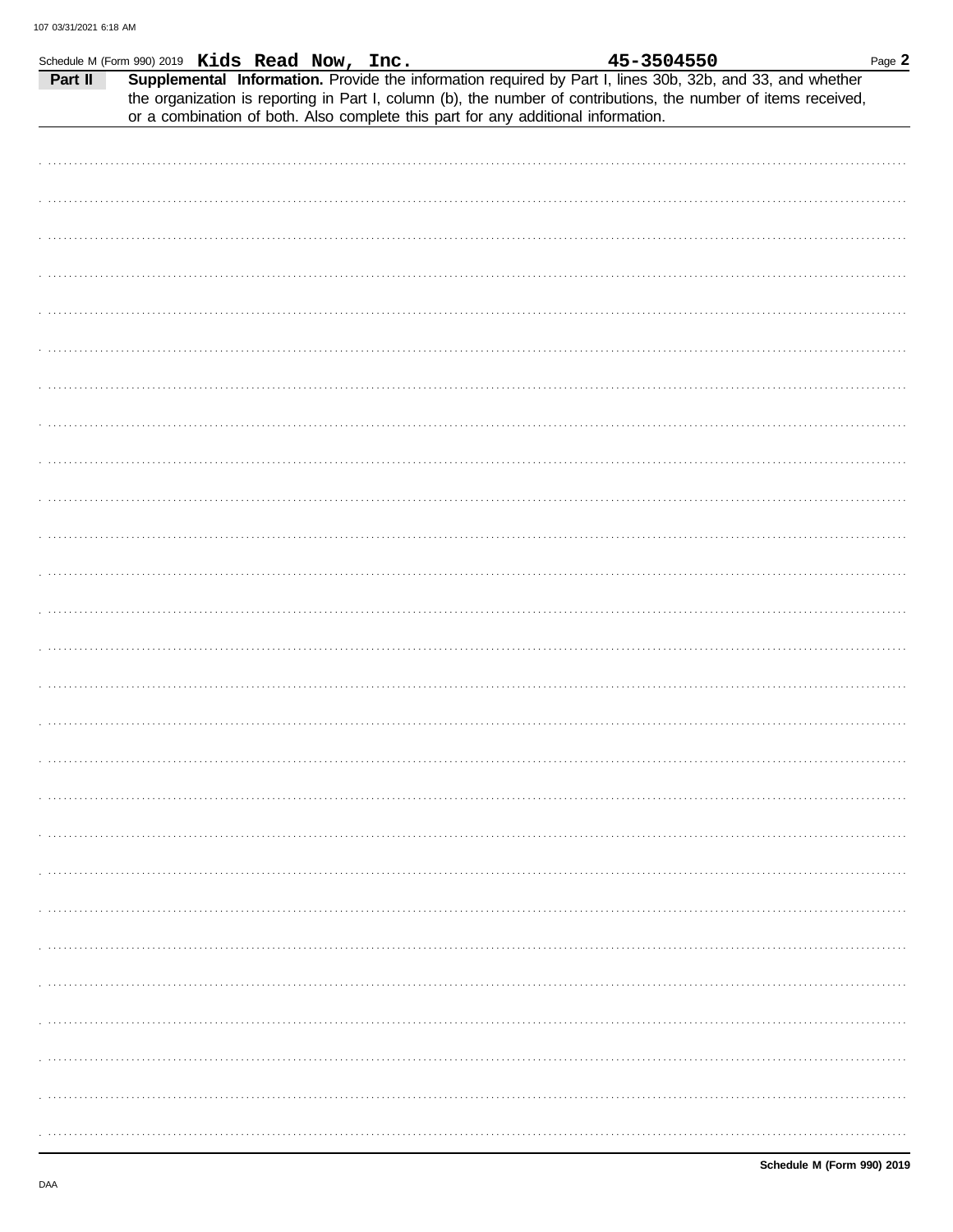| <b>SCHEDULE O</b>                                      | Supplemental Information to Form 990 or 990-EZ                         | OMB No. 1545-0047<br>2019                                                                                                                                   |               |                                |                                            |
|--------------------------------------------------------|------------------------------------------------------------------------|-------------------------------------------------------------------------------------------------------------------------------------------------------------|---------------|--------------------------------|--------------------------------------------|
| (Form 990 or 990-EZ)                                   | Complete to provide information for responses to specific questions on |                                                                                                                                                             |               |                                |                                            |
| Department of the Treasury<br>Internal Revenue Service |                                                                        | Form 990 or 990-EZ or to provide any additional information.<br>La Attach to Form 990 or 990-EZ.<br>u Go to www.irs.gov/Form990 for the latest information. |               |                                | <b>Open to Public</b><br><b>Inspection</b> |
| Name of the organization                               |                                                                        |                                                                                                                                                             |               | Employer identification number |                                            |
|                                                        | Kids Read Now, Inc.                                                    |                                                                                                                                                             |               | 45-3504550                     |                                            |
|                                                        |                                                                        | Form 990, Part VI, Line 2 - Related Party Information Among Officers                                                                                        |               |                                |                                            |
| Leib Lurie                                             |                                                                        |                                                                                                                                                             | Barbara Lurie |                                |                                            |
| President                                              |                                                                        |                                                                                                                                                             | Exec. Dir.    |                                |                                            |
| Spouses                                                |                                                                        |                                                                                                                                                             |               |                                |                                            |
|                                                        |                                                                        |                                                                                                                                                             |               |                                |                                            |
|                                                        |                                                                        | Form 990, Part VI, Line 11b - Organization's Process to Review Form 990                                                                                     |               |                                |                                            |
|                                                        |                                                                        |                                                                                                                                                             |               |                                |                                            |
|                                                        | No review was or will be conducted.                                    |                                                                                                                                                             |               |                                |                                            |
|                                                        |                                                                        |                                                                                                                                                             |               |                                |                                            |
|                                                        |                                                                        | Form 990, Part VI, Line 12c - Enforcement of Conflicts Policy                                                                                               |               |                                |                                            |
|                                                        |                                                                        | The Board of Directors are required to compete a conflict of interest                                                                                       |               |                                |                                            |
|                                                        |                                                                        | declaration form annually disclosing any possible conflicts of interest.                                                                                    |               |                                |                                            |
|                                                        |                                                                        | The forms are required to be completed at least annually.                                                                                                   |               |                                |                                            |
|                                                        |                                                                        |                                                                                                                                                             |               |                                |                                            |
|                                                        |                                                                        | Form 990, Part VI, Line 19 - Governing Documents Disclosure Explanation                                                                                     |               |                                |                                            |
|                                                        |                                                                        | The governing documents, conflict of interest policy and financial                                                                                          |               |                                |                                            |
|                                                        |                                                                        |                                                                                                                                                             |               |                                |                                            |
|                                                        | statements are available upon request.                                 |                                                                                                                                                             |               |                                |                                            |
|                                                        |                                                                        |                                                                                                                                                             |               |                                |                                            |
|                                                        |                                                                        |                                                                                                                                                             |               |                                |                                            |
|                                                        |                                                                        |                                                                                                                                                             |               |                                |                                            |
|                                                        |                                                                        |                                                                                                                                                             |               |                                |                                            |
|                                                        |                                                                        |                                                                                                                                                             |               |                                |                                            |
|                                                        |                                                                        |                                                                                                                                                             |               |                                |                                            |
|                                                        |                                                                        |                                                                                                                                                             |               |                                |                                            |
|                                                        |                                                                        |                                                                                                                                                             |               |                                |                                            |
|                                                        |                                                                        |                                                                                                                                                             |               |                                |                                            |
|                                                        |                                                                        |                                                                                                                                                             |               |                                |                                            |
|                                                        |                                                                        |                                                                                                                                                             |               |                                |                                            |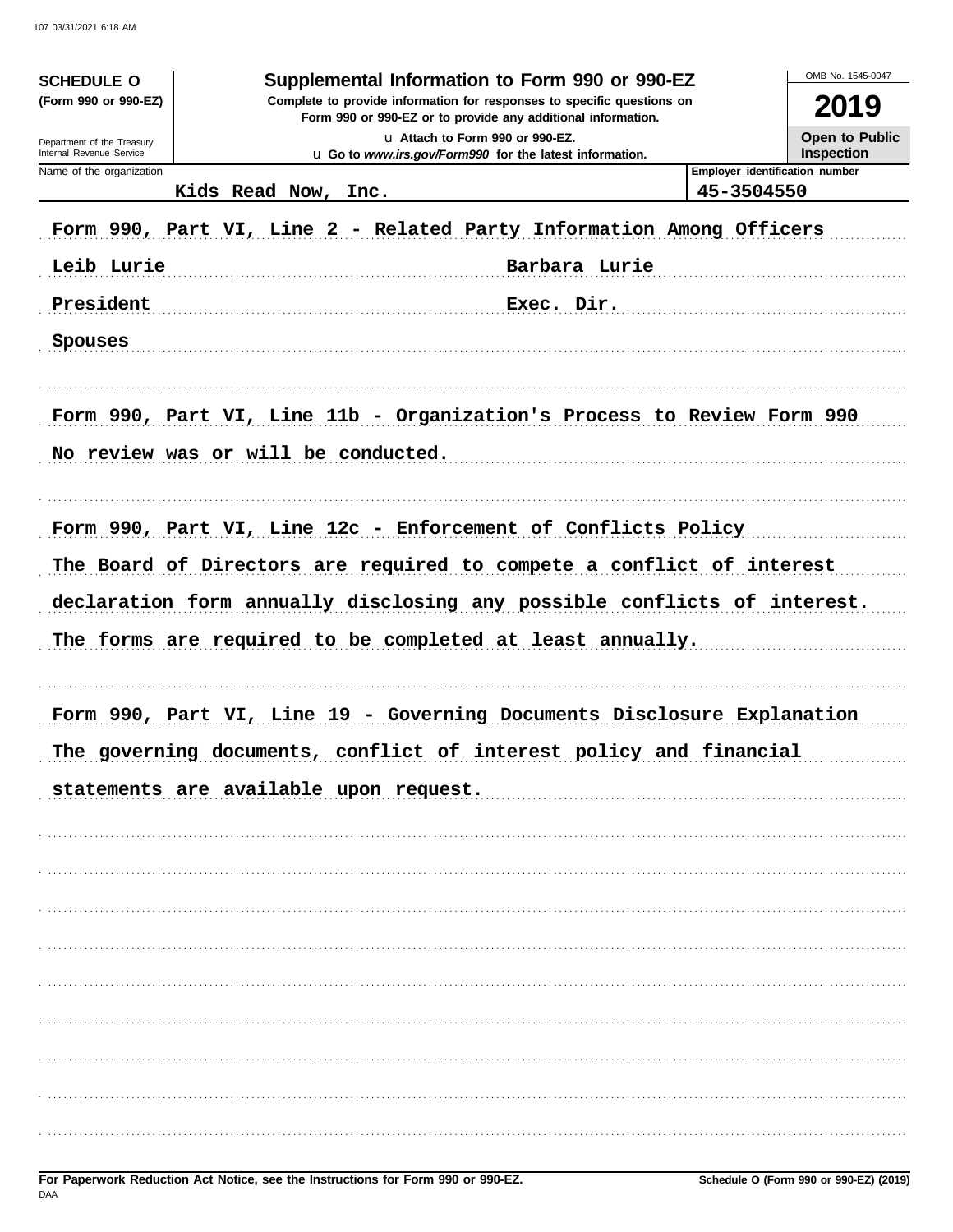| Form 4562                                                                           |                                                                                                                                         | <b>Depreciation and Amortization</b><br>(Including Information on Listed Property)<br>U Attach to your tax return. |                              |                |                    |                                   |  |
|-------------------------------------------------------------------------------------|-----------------------------------------------------------------------------------------------------------------------------------------|--------------------------------------------------------------------------------------------------------------------|------------------------------|----------------|--------------------|-----------------------------------|--|
| Department of the Treasury<br>(99)<br>Internal Revenue Service                      |                                                                                                                                         | <b>u Go to www.irs.gov/Form4562 for instructions and the latest information.</b>                                   |                              |                |                    | Attachment<br>179<br>Sequence No. |  |
| Name(s) shown on return                                                             |                                                                                                                                         |                                                                                                                    |                              |                | Identifying number |                                   |  |
|                                                                                     | Kids Read Now, Inc.                                                                                                                     |                                                                                                                    |                              |                | 45-3504550         |                                   |  |
| Business or activity to which this form relates                                     |                                                                                                                                         |                                                                                                                    |                              |                |                    |                                   |  |
| Indirect Depreciation                                                               |                                                                                                                                         |                                                                                                                    |                              |                |                    |                                   |  |
| Part I                                                                              | Election To Expense Certain Property Under Section 179                                                                                  |                                                                                                                    |                              |                |                    |                                   |  |
| Maximum amount (see instructions)<br>1                                              | <b>Note:</b> If you have any listed property, complete Part V before you complete Part I.                                               |                                                                                                                    |                              |                | 1                  | 1,020,000                         |  |
| 2                                                                                   |                                                                                                                                         |                                                                                                                    |                              |                | $\mathbf{2}$       |                                   |  |
| 3                                                                                   |                                                                                                                                         |                                                                                                                    |                              |                | 3                  | 2,550,000                         |  |
| 4                                                                                   | Reduction in limitation. Subtract line 3 from line 2. If zero or less, enter -0-                                                        |                                                                                                                    |                              |                | 4                  |                                   |  |
| 5                                                                                   | Dollar limitation for tax year. Subtract line 4 from line 1. If zero or less, enter -0-. If married filing separately, see instructions |                                                                                                                    |                              |                | 5                  |                                   |  |
| 6                                                                                   | (a) Description of property                                                                                                             |                                                                                                                    | (b) Cost (business use only) |                | (c) Elected cost   |                                   |  |
|                                                                                     |                                                                                                                                         |                                                                                                                    |                              |                |                    |                                   |  |
|                                                                                     |                                                                                                                                         |                                                                                                                    |                              |                |                    |                                   |  |
| Listed property. Enter the amount from line 29<br>7                                 |                                                                                                                                         |                                                                                                                    |                              | $\overline{7}$ |                    |                                   |  |
| 8                                                                                   | Total elected cost of section 179 property. Add amounts in column (c), lines 6 and 7 [[[[[[[[[[[[[[[[[[[[[[[[                           |                                                                                                                    |                              |                | 8<br>9             |                                   |  |
| 9<br>10                                                                             | Tentative deduction. Enter the smaller of line 5 or line 8<br>Carryover of disallowed deduction from line 13 of your 2018 Form 4562     |                                                                                                                    |                              |                | 10                 |                                   |  |
| 11                                                                                  | Business income limitation. Enter the smaller of business income (not less than zero) or line 5. See instructions                       |                                                                                                                    |                              |                | 11                 |                                   |  |
| 12                                                                                  |                                                                                                                                         |                                                                                                                    |                              |                | 12                 |                                   |  |
| 13                                                                                  | Carryover of disallowed deduction to 2020. Add lines 9 and 10, less line 12                                                             |                                                                                                                    |                              | 13             |                    |                                   |  |
| Note: Don't use Part II or Part III below for listed property. Instead, use Part V. |                                                                                                                                         |                                                                                                                    |                              |                |                    |                                   |  |
| Part II                                                                             | Special Depreciation Allowance and Other Depreciation (Don't include listed property. See instructions.)                                |                                                                                                                    |                              |                |                    |                                   |  |
| 14                                                                                  | Special depreciation allowance for qualified property (other than listed property) placed in service                                    |                                                                                                                    |                              |                |                    |                                   |  |
| during the tax year. See instructions                                               |                                                                                                                                         |                                                                                                                    |                              |                | 14                 |                                   |  |
| 15                                                                                  | Property subject to section 168(f)(1) election <i>manufacture content content and section</i> 168(f)(1) election                        |                                                                                                                    |                              |                | 15                 |                                   |  |
| 16                                                                                  |                                                                                                                                         |                                                                                                                    |                              |                | 16                 | 291,944                           |  |
| Part III                                                                            | <b>MACRS Depreciation (Don't include listed property. See instructions.)</b>                                                            | <b>Section A</b>                                                                                                   |                              |                |                    |                                   |  |
| 17                                                                                  |                                                                                                                                         |                                                                                                                    |                              |                | 17                 | $\mathbf 0$                       |  |
| 18                                                                                  | If you are electing to group any assets placed in service during the tax year into one or more general asset accounts, check here       |                                                                                                                    |                              |                | $\mathbf{u}$       |                                   |  |
|                                                                                     | Section B—Assets Placed in Service During 2019 Tax Year Using the General Depreciation System                                           |                                                                                                                    |                              |                |                    |                                   |  |
| (a) Classification of property                                                      | (b) Month and year<br>placed in<br>service                                                                                              | (c) Basis for depreciation<br>(business/investment use<br>only-see instructions)                                   | (d) Recovery<br>period       | (e) Convention | (f) Method         | (g) Depreciation deduction        |  |
| 19a<br>3-year property                                                              |                                                                                                                                         |                                                                                                                    |                              |                |                    |                                   |  |
| b<br>5-year property                                                                |                                                                                                                                         |                                                                                                                    |                              |                |                    |                                   |  |
| 7-year property<br>c                                                                |                                                                                                                                         |                                                                                                                    |                              |                |                    |                                   |  |
| 10-year property<br>d                                                               |                                                                                                                                         |                                                                                                                    |                              |                |                    |                                   |  |
| 15-year property<br>е                                                               |                                                                                                                                         |                                                                                                                    |                              |                |                    |                                   |  |
| 20-year property<br>f<br>g 25-year property                                         |                                                                                                                                         |                                                                                                                    |                              |                | S/L                |                                   |  |
| h Residential rental                                                                |                                                                                                                                         |                                                                                                                    | 25 yrs.<br>27.5 yrs.         | МM             | S/L                |                                   |  |
| property                                                                            |                                                                                                                                         |                                                                                                                    | 27.5 yrs.                    | <b>MM</b>      | S/L                |                                   |  |
| <i>i</i> Nonresidential real                                                        |                                                                                                                                         |                                                                                                                    | 39 yrs.                      | <b>MM</b>      | S/L                |                                   |  |
| property                                                                            |                                                                                                                                         |                                                                                                                    |                              | MM             | S/L                |                                   |  |
|                                                                                     | Section C-Assets Placed in Service During 2019 Tax Year Using the Alternative Depreciation System                                       |                                                                                                                    |                              |                |                    |                                   |  |
| 20a Class life                                                                      |                                                                                                                                         |                                                                                                                    |                              |                | S/L                |                                   |  |
| 12-year<br>b                                                                        |                                                                                                                                         |                                                                                                                    | 12 yrs.                      |                | S/L                |                                   |  |
| c 30-year                                                                           |                                                                                                                                         |                                                                                                                    | 30 yrs.                      | MМ             | S/L                |                                   |  |
| d 40-year                                                                           |                                                                                                                                         |                                                                                                                    | 40 yrs.                      | MМ             | S/L                |                                   |  |
| Part IV                                                                             | <b>Summary</b> (See instructions.)                                                                                                      |                                                                                                                    |                              |                |                    |                                   |  |
| Listed property. Enter amount from line 28<br>21                                    |                                                                                                                                         |                                                                                                                    |                              |                | 21                 |                                   |  |
|                                                                                     |                                                                                                                                         | Total. Add amounts from line 12, lines 14 through 17, lines 19 and 20 in column (g), and line 21. Enter            |                              |                |                    |                                   |  |
|                                                                                     |                                                                                                                                         |                                                                                                                    |                              |                |                    |                                   |  |
| 22<br>23                                                                            | For assets shown above and placed in service during the current year, enter the                                                         |                                                                                                                    |                              |                | 22                 | 291,944                           |  |
| For Paperwork Reduction Act Notice, see separate instructions.                      |                                                                                                                                         |                                                                                                                    |                              | 23             |                    | Form 4562 (2019)                  |  |